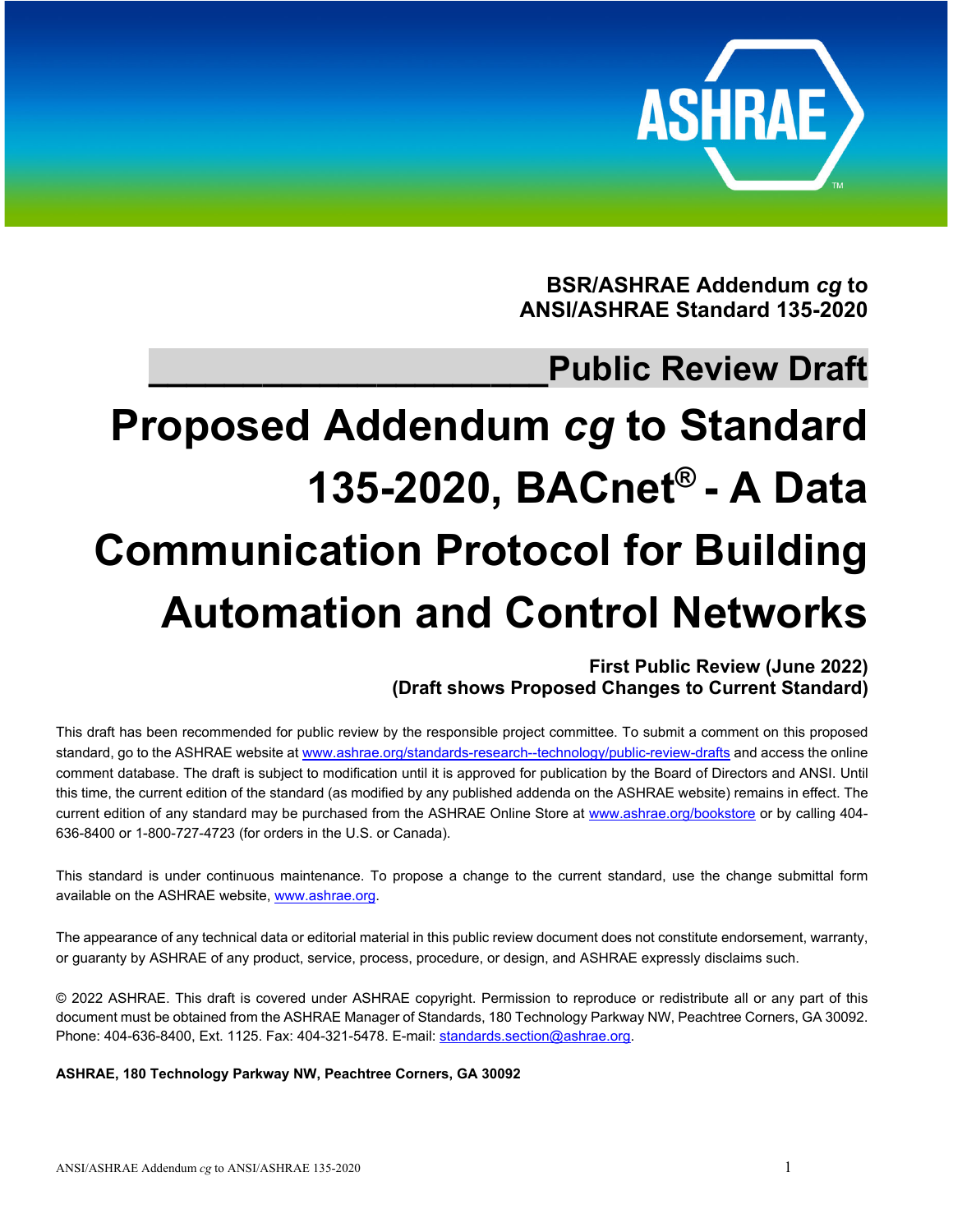## **[This foreword, the table of contents, the introduction, and the "rationales" on the following pages are not part of this standard. They are merely informative and do not contain requirements necessary for conformance to the standard.]**

## **FOREWORD**

The purpose of this addendum is to present a proposed change for public review. These modifications are the result of change proposals made pursuant to the ASHRAE continuous maintenance procedures and of deliberations within Standing Standard Project Committee 135. The proposed changes are summarized below.

**135-2020***cg***-1. BACnet Architecture for Device Authentication and Authorization, p.3.** 

**135-2020***cg***-2. Changes to BACnet/SC to Support Authentication and Authorization, p.23.** 

**135-2020***cg***-3. AuthRequest Service, p.27.** 

**135-2020cg-4. Example Authentication and Authorization Message Flows, p.32.** 

**135-2020***cg***-5. Auth Object, p.41.** 

**135-2020cg-6. Changes to Existing Services to Support Authentication and Authorization, p.48.** 

**135-2020cg-7. BACnet/WS Changes, p.49.** 

**135-2020cg-8. Error and Abort Codes for Authentication and Authorization, p.50.** 

**135-2020cg-9. New ASN.1 types for BACnet Authentication and Authorization, p.51.** 

**135-2020cg-10. Interoperability Specifications for Authentication and Authorization, p.55.** 

In the following document, language to be added to existing clauses of ANSI/ASHRAE 135-2020 is indicated through the use of *italics*, while deletions are indicated by strikethrough. Where entirely new subclauses are proposed to be added, plain type is used throughout. Only this new and deleted text is open to comment at this time. All other material in this document is provided for context only and is not open for public review comment except as it relates to the proposed changes.

The use of placeholders like XX, YY, ZZ, X1, X2, NN, x, n, ? etc. should not be interpreted as literal values of the final published version. These placeholders will be assigned actual numbers/letters only after final publication approval of the addendum.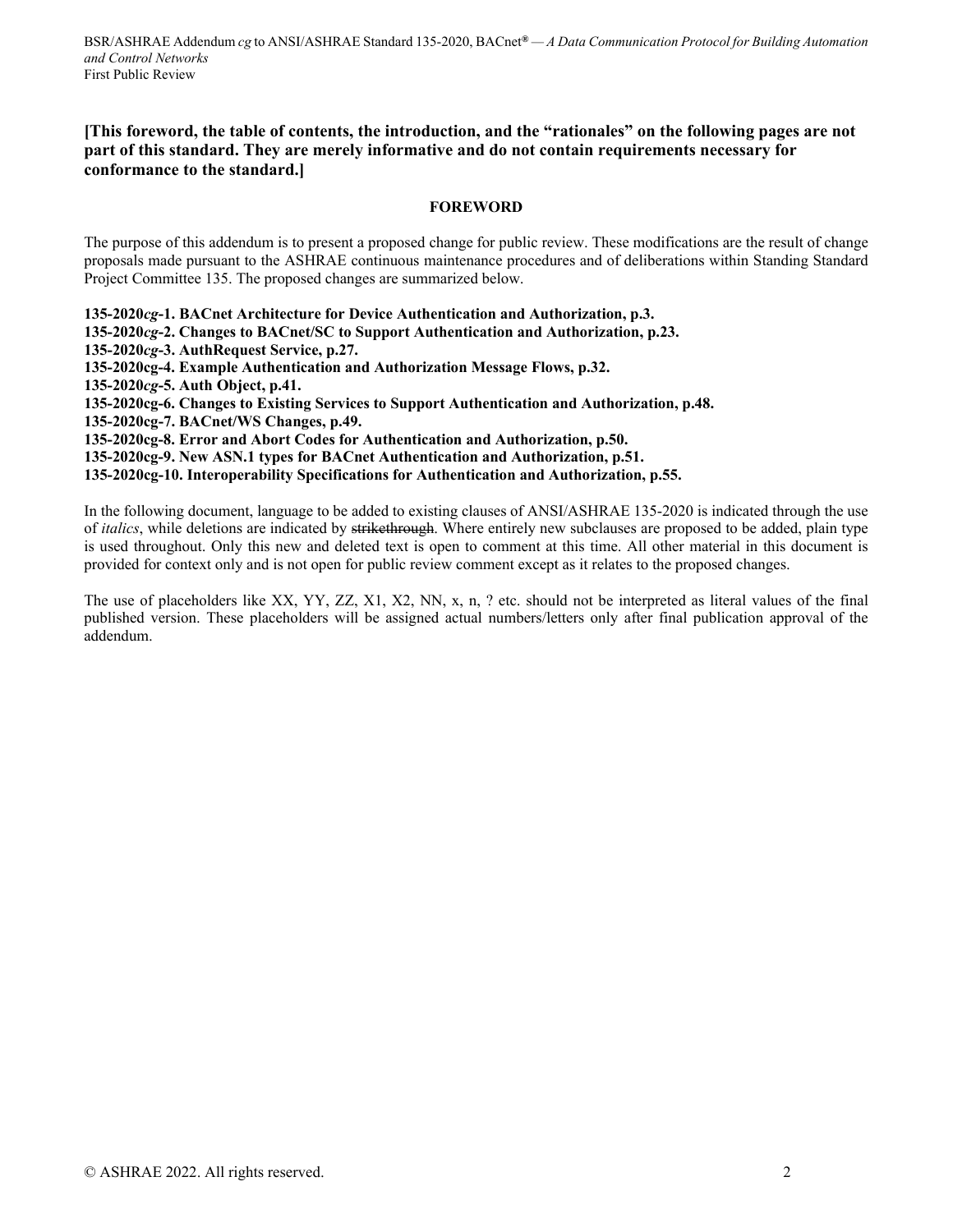## **135-2020***cg***-1 BACnet Architecture for Device Authentication and Authorization**

## Rationale

BACnet is fundamentally a "peer to peer" protocol. A message can be sent from any device to any device. This is very good for interoperability but can be undesirable from a security standpoint. Therefore, today, most BACnet/IP networks are protected by VPN/VLAN and most other network types are protected by "physical security." This generally protects against "outsiders" exerting unwelcomed control over BACnet devices but does not prevent damage from an "inside" BACnet device that is either malicious or misconfigured.

Various proprietary solutions have been created to limit which devices are allowed to perform certain operations on other devices, but, by their nature, they are not interoperable.

This proposed set of changes defines a standard and interoperable mechanism for authenticating and authorizing devices to take actions in other devices. It is based on the Internet standards OAuth 2.0, OpenID Connect, ACE-OAuth, and the suite of RFCs that define the data structures that support these protocols.

Note that BACnet Web Services (Annex W) also uses OAuth 2.0 and the same standard data structures. However, BACnet/WS is encoded in JSON and uses HTTP, whereas this solution is encoded in ASN and applies to the entire suite of binary-encoded services like WriteProperty, AtomicWriteFile, etc.

Also note that this is "device" authentication and authorization, not "user" authentication and authorization. The credentials to identify human users and the mechanism for such validation is not in scope here.

This addition to the standard is split into to two parts, one "normative" and one "informative". This allows the recommendations and deployment options to be discussed in the informative part while keeping the normative part more succinct.

[Change **Clause 3.2**, p. 2]

## **3.2 Terms Defined for this Standard**

... **authentication**: the act of verifying identity. *See also "device authentication".*

**authorization (network security)**: the control of access to network resources based on known identity and access rules. *See also "device authorization".*

...

[Insert new entries to **Clause 3.2**, preserving the alphabetical order, p. 2]

**identity**: An identifier by which a device is uniquely identified in a BACnet internetwork. In this specification, device identity is determined by the device instance number.

**protected operation**: A BACnet service action (e.g., a WriteProperty to a particular object's property) that requires authorization to complete successfully.

**device authentication**: A mechanism for determining that the sender of a message is the device that it claims to be.

**device authorization**: Permission that is granted to a device to perform protected operations in another device.

**authenticated device**: A device that has proven its identity by some trusted means beyond its own claims.

**authorized device**: A device that has presented trusted permissions to perform a protected operation.

**client (authorization context):** A BACnet device that is attempting a protected operation and therefore needs authorization.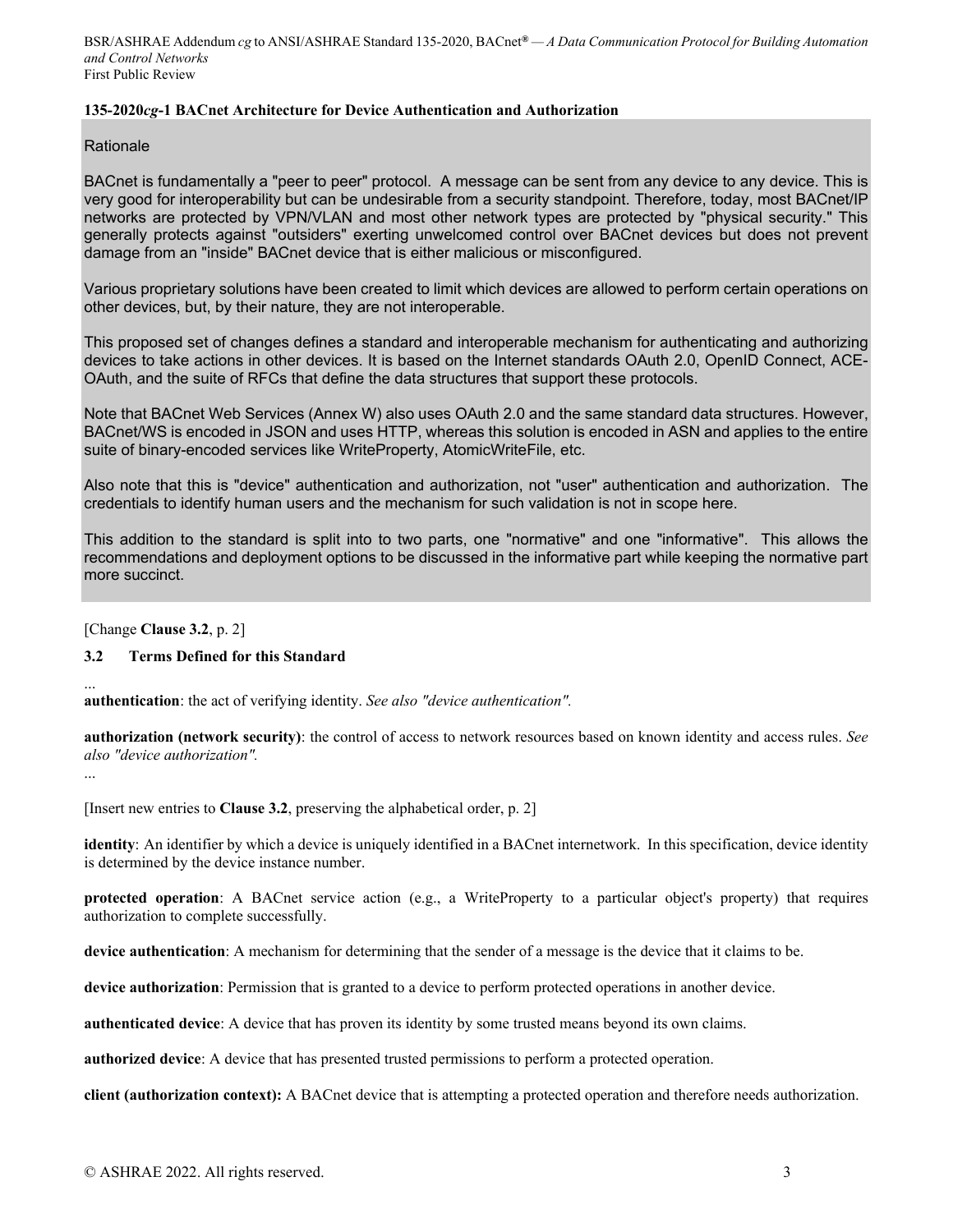**resource server**: A BACnet device that contains a resource (e.g., a property) that may be protected from modification by unauthorized clients.

**authorization server**: A BACnet device that grants permissions to clients to perform a protected operation.

**identity server**: A BACnet device that attests to the identity of a client device.

**identity token**: A cryptographically signed data structure that binds a device instance number (the "identity") indirectly to private keying material held by the client. e.g., via the "subject" name of a X.509 certificate.

**access token:** A cryptographically signed data structure that grants authorization permissions ("scope") to a client.

**token binding**: The process of binding an access token or an identity token to a particular device so that it cannot successfully be used by another device.

**scope (authorization context):** the set of permissions granted to a device to perform a protected operation.

**OAuth**: The Open Authentication Framework for Internet services, RFC 6750 and related RFCs. In this standard, the term "OAuth" is shorthand for "OAuth 2.0".

**ACE-OAuth**: A constrained profile of OAuth that provides token caching and authorization "hints".

[Change **Clause 4.3**, p. 24]

#### **4.3 Security**

The principal security threats to BACnet systems are people who, intentionally or by accident, modify a device's configuration or control parameters. Problems due to a malfunctioning or misconfigured computer are outside the realm of security considerations*, with the exception that the network actions of such a device may be restricted by the authentication and authorization mechanisms defined in Annex XX*. One important place for security measures is the operator-machine interface. Since the operator-machine interface is not part of the communication protocol, vendors are free to include password protection, audit trails, or other controls to this interface as needed. In addition, write access to any properties that are not explicitly required to be "writable" by this standard may be restricted to modifications made only in virtual terminal mode *via Annex XX methods* or be prohibited entirely. This permits vendors to protect key properties with a security mechanism that is as sophisticated as they consider appropriate. *For added security, even properties that are required to be "writable" can be restricted to allowing modifications made only via the methods provided by Annex XX. However, enabling such restrictions shall be user configurable.*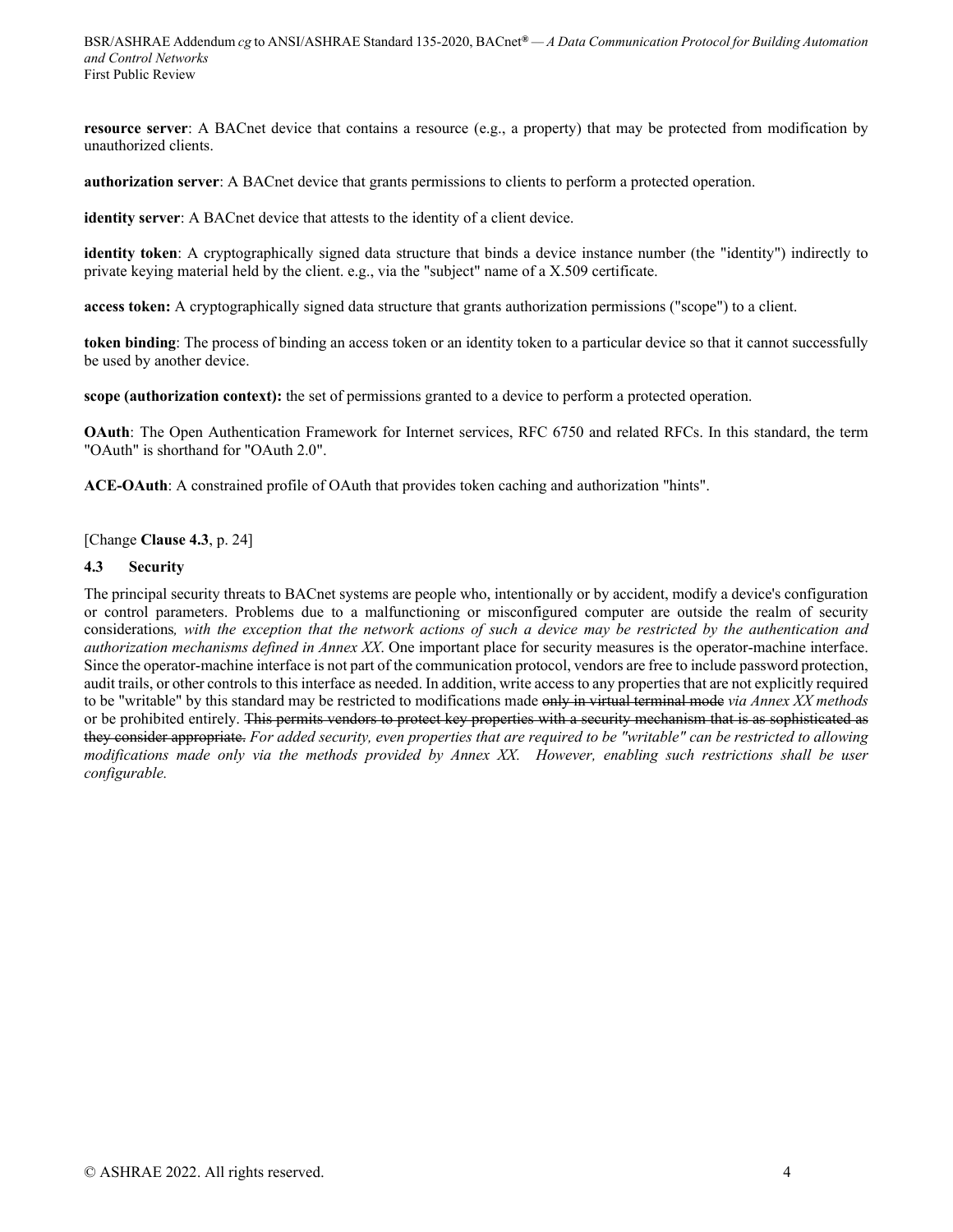[Add new **Annex XX**, p. 1403]

## **ANNEX XX - BACnet Device Authentication and Authorization (NORMATIVE)**

(This annex is part of this standard and is required for its use.)

BACnet is fundamentally a "peer to peer" protocol. A message can be sent from any device to any device. As the default behavior, this is very good for interoperability. However, in many cases, it is desirable that access to some resources be restricted to only a subset of peers that have been given permission for such actions.

This annex defines a standard and interoperable mechanism for authenticating and authorizing devices to take actions in other devices. It is a BACnet adaptation of the established Internet standards OAuth 2.0, ACE-OAuth, OpenID Connect, and the IANA registries and RFCs that define the structures and semantics of the data that support those protocols.

While the mechanisms in this annex are based on OAuth 2.0 (hereafter simply "OAuth"), they are restricted to the "client credentials" flow and are used only for authenticating and authorizing devices. Authentication of human operators is not in scope. However, to support the auditing and logging of operations taken by the authorized devices, user and role identifiers can be included in the messages. For the mechanisms described in this annex, if the client device is trusted for a given operation, then the client's claim of the user and role identifiers is also trusted. The mechanism by which the authorized device determines the identity of a human user or role is a local matter. For example, some clients might use a simple PIN-based authentication while others might use sophisticated authentication methods such as LDAP, smart cards, etc.

Note that BACnet Web Services (Annex W) also uses OAuth. However, BACnet/WS is encoded in JSON, uses HTTP, and does not make restrictions on other OAuth flows, whereas the mechanisms in this annex are encoded in ASN.1, apply to the NPDU-based services defined in Clauses 13,14, 15, 16, and 17, and only authenticate and authorize devices.

Information for authentication and authorization is an optional addition to any NPDU and accompanies the NPDU in the form of "data attributes". See Clauses 5.1, 6.1, and AB.1.4.

## **XX.1 Overview**

This clause provides a high-level summary of the concepts and dataflows used for authentication and authorization. The detailed requirements are provided by subsequent Clauses XX.2 and XX.3, and by secure datalinks, such as BACnet/SC in Annex AB. Implementation and interoperability guidelines are provided by informative Annex YY, and examples of data flow and data values are provided by Annex ZZ.

## **XX.1.1 Authentication**

Authentication is the process of proving that you are who you say you are. In BACnet, the "identity" of a device is its device instance number. This identity is proven by a signed "identity token" that ties a unique device "subject name" to a unique device instance number.

Since all BACnet devices need to be able to determine the identity of any other BACnet device, there is a single "identity server" that issues and signs the identity tokens. All devices are configured with the keys needed to validate the signature of these tokens.

The identity server is the single most important part of BACnet security. The keys that are used to sign identity tokens shall be carefully protected from disclosure.

Authentication is enforced at the peer-to-peer datalink level. Therefore, each secure datalink defines the means to validate that the device has the right to use the "subject name" and therefore the right to use the identity token.

The following uses the TLS connections of BACnet/SC as an example.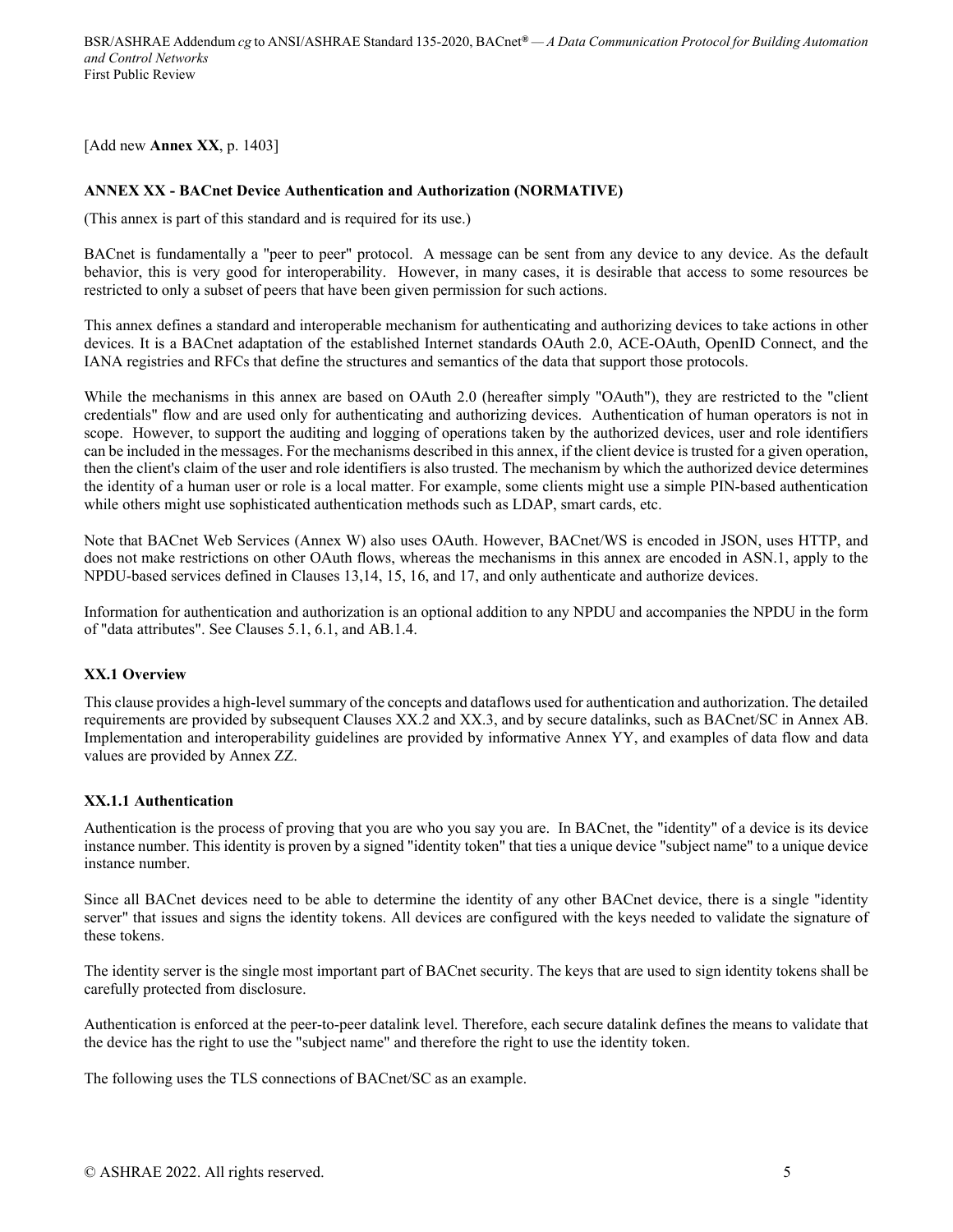After connecting with mutually authenticated TLS, the BACnet/SC initiating peer sends an identity token along with its Connect-Request message, and the accepting peer returns an identity token with the Connect-Accept message.

Both sides check that the subject in the identity token matches the 'subject' distinguished name in the TLS certificate. If they match, then each side will securely know the identity of the other side.



Identity is relayed by secure hubs and routers, e.g., a BACnet/SC to BACnet/SC router, so that the recipient can securely know who sent it, even though the recipient does not have direct access to the originator's TLS certificate or its identity token. To ensure that an identity claim is not forged, the first hub or router will verify that the claimed device instance matches the originator's identity token, and subsequent recipients will only accept the device instance information if it came from an authenticated hub or router.



## **XX.1.2 Authorization**

This authentication mechanism described above allows the recipient to securely know who sent the message, but it doesn't convey a sense of "permission" for what that sender can do. To avoid distributing access policy into every end device, a centralized "authorization server" is configured to know what actions a particular device is allowed to do to some other device.

These "permissions" are conveyed with "access tokens". Like the identity tokens, access tokens are signed and bound to the sender, so that the recipient knows that they have not been maliciously forged or stolen.

If an attempt to perform a restricted operation is tried without proper authorization, an error message is returned as usual. But, in addition the error code, the response can also contain a "hint" as to what permission is needed.

| WriteProperty |  |
|---------------|--|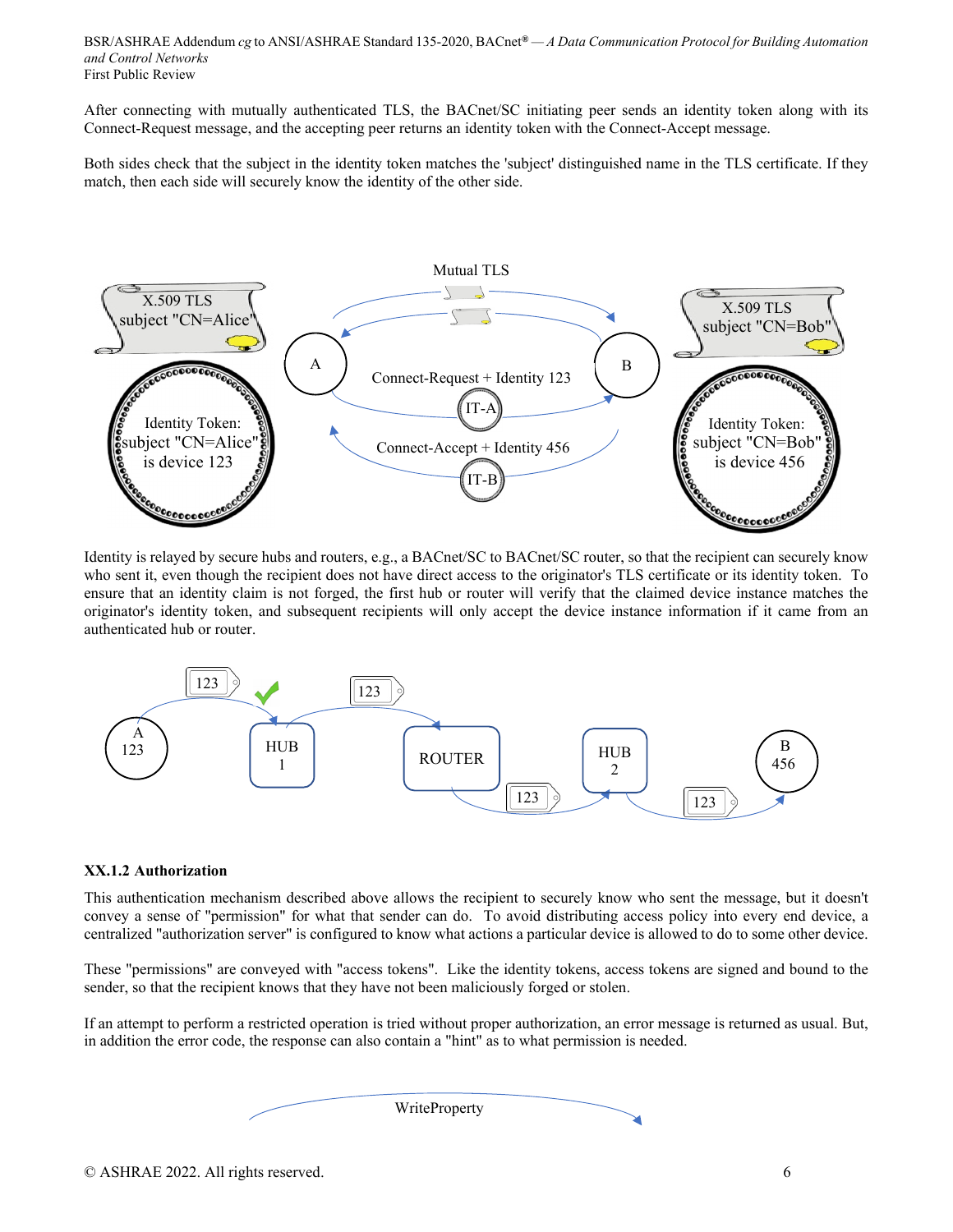

So now the client can ask for that permission from the authorization server for the target device. If the request is allowed, the authorization server will send back a signed access token that specifies the details of the permission.



The client now has an access token that it can send along with the message and the operation will succeed. The recipient trusts the access token because it is signed by its authorization server and it is bound to both the sender and the recipient, so it could not have been stolen or redirected.



## **XX.2 Device Authentication**

The identity of a BACnet device is indicated by its device instance number, which is required to be unique internetwork-wide. See Clause 12.11.1. It is possible however for a device identifier to be unconfigured or misconfigured. Therefore, for a device's claim of its instance number to be trusted, an attestation from a trusted third party is required. This attestation is provided by an identity token provided by an identity server.

Identity tokens are public declarations. They can be conveyed by any means without security. However, they can only be successfully used and verified in a secure context, like TLS used by BACnet/SC. See Clause XX.2.7 for details of the identity tokens. The identity token is configured into the Identity\_Token property of a device's Auth object either by the device itself using the AuthRequest Service or by some local means beyond the scope of this standard.

An identity token ties the device instance number to a 'subject' name, which is also required to be unique internetwork-wide. The device must be able to prove that it has the right to use the subject name by providing a cryptographic connection between the subject name and private keying material that it possesses. For example, in BACnet/SC, this connection is done by the X.509 certificate used for the TLS connection.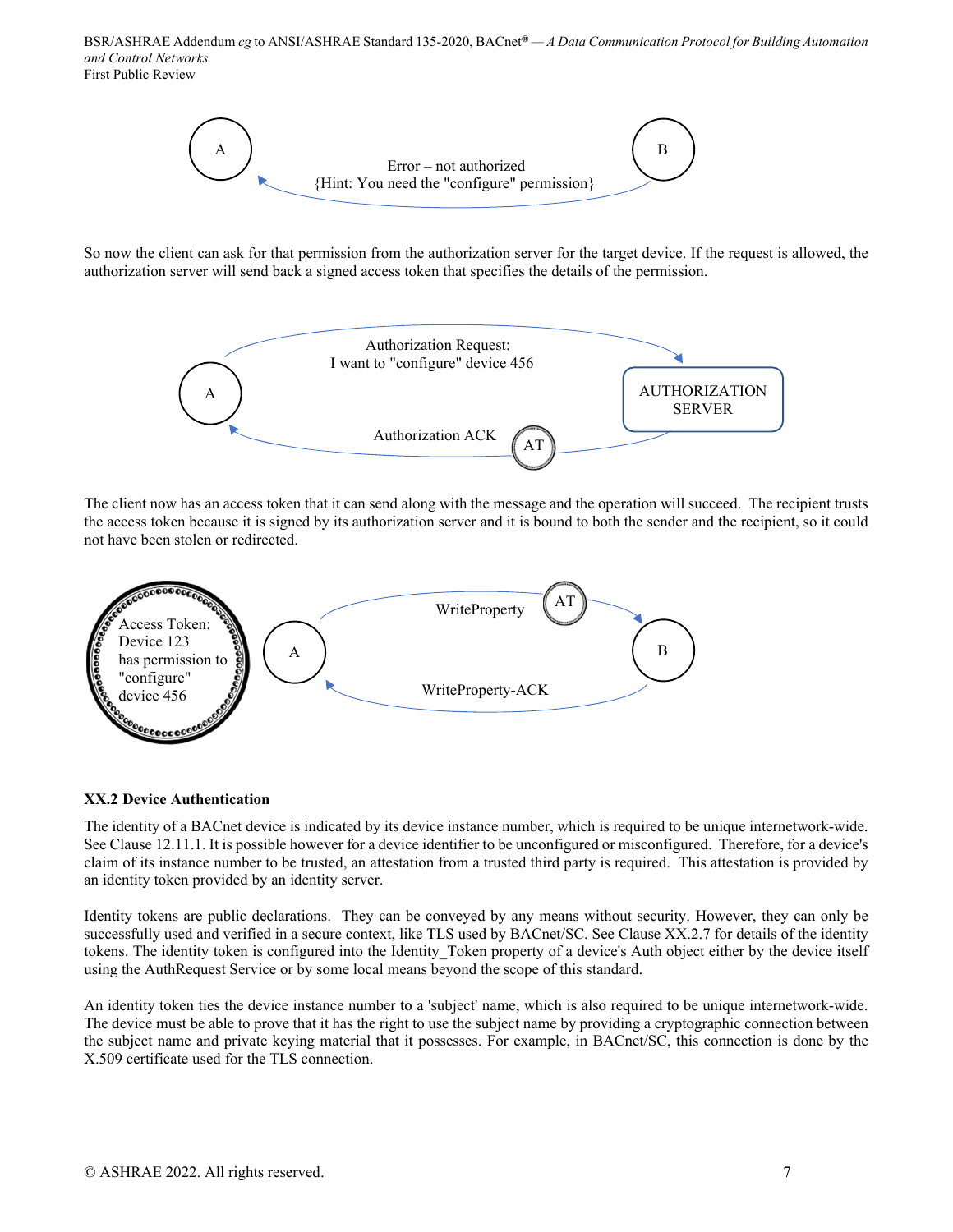There is only one identity authority in a BACnet internetwork, so all identity tokens are signed by one of the two keys maintained by the identity server. This allows any BACnet device to validate the identity of any other BACnet device. Note that this contrasts with the authorization mechanism defined in Clause XX.3XX.2 which can support multiple authorization authorities within one internetwork.

To enable propagating authentication information by a device with a different identity (e.g., a hub or router), an extra permission ("hub", "router", or both) is added to the scope of the identity token.

## **XX.2.1 Authenticated Connections**

For connection-oriented datalinks, like BACnet/SC, when a device initiates a connection to a peer device, it proves its identity by providing its identity token to the peer device as part of the connection establishment. Likewise, the accepting peer provides its own identity token in return. If the identity token is properly validated, the connection is marked as having an "authenticated" peer. If no identity token is provided, or the token is invalid, the peer will remain "unauthenticated". In this case, the connection can continue, but a device instance number claim by the peer shall not be trusted for authorization decisions.

For example, in BACnet/SC, after connecting with mutually authenticated TLS, the initiating peer sends an identity token along with its Connect-Request message, and the accepting peer returns an identity token with the Connect-Accept message. Both sides check that the subject in the identity token matches the subject in the TLS certificate. If they match, then it will securely know the device instance of the other side.

## **XX.2.2 Conveying Authentication**

The secure identity of the sender of a message is conveyed in a "Secure Source" data attribute that contains the device instance of the sender of the message. If the identity of the sender has not been validated but is desired to be included for informational purposes, then it can be sent in a "Nonsecure Source" attribute. In BACnet/SC, these attribute values are conveyed in "Secure Source" and "Nonsecure Source" data options. See Clauses AB.2.3.X1 and AB.2.3.X2.

The "Nonsecure Source" attribute is not to be trusted for authorization decisions but may be useful for logging or debugging purposes. If routers know the identity of a device by some means, they can apply the "Nonsecure Source" attribute to a message as it passes through. The "Secure Source" shall only be applied if the source information has been validated securely or is inherently tamper-proof, such as when originating from a virtual network. See Annex H.1.1.

Note that the "Secure Source" data attribute is defined to be an "every segment" attribute. For segmented messages, if "Secure Source" is used, it shall be present and have the same value on every segment. See Clauses 5.2.1.1 and 5.4.3. If its presence or value differs on any segment, the message shall be aborted. See Clauses 5.4.4 and 5.4.5.

## **XX.2.3 Claiming Authentication**

Not all messages require authentication, so the choice to include the "Secure Source" data attribute is made by the message originator. If an originating device wishes to authenticate a particular message, it shall apply the "Secure Source" attribute to the message. If the originating device does not wish to make such a distinction of when authentication is needed, it can simply include "Secure Source" on every message. Since this claim could be applied maliciously, the acceptance or rejection of a "Secure Source" claim will be determined by the receiver. See Clause XX.1.2.

Note that the authorization mechanism defined by Clause XX.3XX.2 requires that authentication accompanies the authorization.

## **XX.2.4 Accepting Authentication**

The 'Secure Source' attribute shall be applied by the device originating the message, but it shall only be trusted by the receiver under the rule in this clause.

In the following description, the "sending device" means the device that immediately sends a BACnet packet to the "receiving device". Both can be different from the "originating device" and the "destination device" when hubs or routers are involved. Thus, the following rules apply to each step of the message's journey through hubs and routers.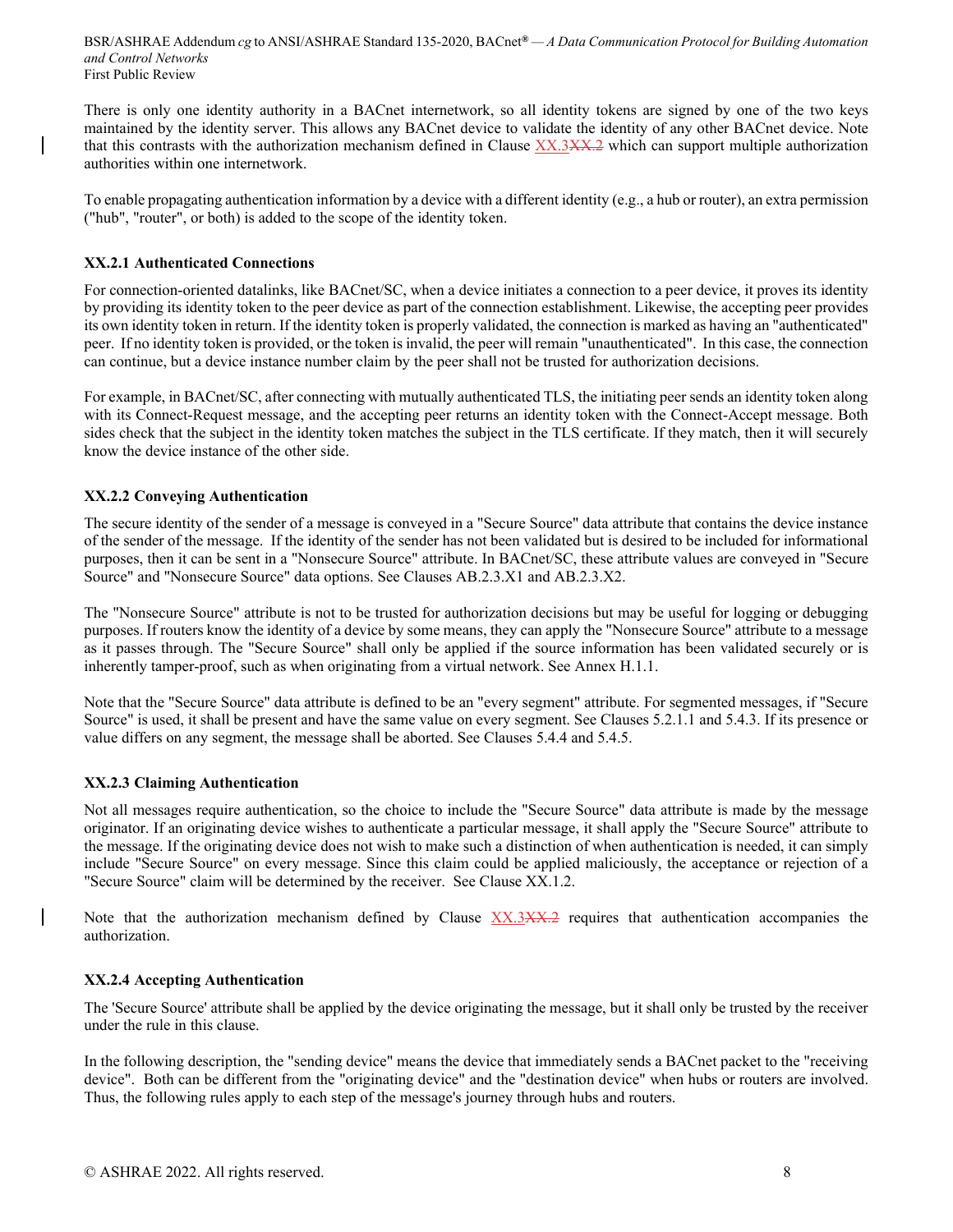When a "Secure Source" attribute is received at the datalink layer,

- a) If the sending device is not authenticated to the receiving device, then the 'Secure Source' attribute shall either be dropped or turned into a 'Nonsecure Source' before being passed to the network layer.
- b) If the sending device is authenticated to the receiving device and the 'Secure Source' value matches the sending device's authenticated value, then the 'Secure Source' attribute shall be accepted and passed to the network layer.
- c) If the sending device is authenticated to the receiving device and the 'Secure Source' value does not match the sending device's authenticated value, then, if the scope of the sending device's identity contains "hub" or "router", the 'Secure Source' attribute shall be accepted and passed to the network layer, otherwise, the message shall be rejected or dropped and the connection to the sender shall be disconnected if possible. Such a mismatch is either erroneous or malicious and should be logged and/or reported since only hubs and routers are allowed to propagate a 'Secure Source' that is different from themselves. See Clause XX.2.5XX.1.5.

Since a 'Secure Source' attribute can be forged by bad actors and forwarded by older, unaware intermediaries, the security of the 'Secure Source' option is always enforced by newer devices at the receiving end of a connection. In summary, the above rules mean that:

- a) An older destination will not understand the new attribute and will simply throw it away and behave as it always has.
- b) Newer destinations will only accept the 'Secure Source' option if it came from an authenticated peer.
- c) If the peer is authenticated, it can be trusted that -it- rejected anything that it received from an unauthenticated peer upstream, and so on, back to the original sender.
- d) Therefore, if a 'Secure Source' option comes in from an authenticated peer, the destination knows that the entire chain from originator to destination is authenticated and that the 'Secure Source' can be trusted.

## **XX.2.5 Propagating Authentication**

Identity is relayed by hubs or routers so that the destination can securely know who sent it, even though the destination does not have direct access to the originator's identity token. To ensure that an identity claim is not forged, the rules defined by Clause XX.2.4<del>XX.1.4</del> are applied at each hop by the receiving datalink layer.

The first hub or router will verify that the claimed device instance matches the originator's identity token. Subsequent hops will verify that the message was sent from an authenticated hub or router. If any peer along the way is unauthenticated to the next peer in the chain this will result in the "Secure Source" attribute being dropped or changed into a "Nonsecure Source" attribute. This applies all the way to the final destination. For example, if the "Secure "Source" makes it all the way to the last hop, but the final sender is not authenticated to final receiver, the attribute would be dropped or changed by the final receiving datalink before being sent up the stack on that device. The use of "Nonsecure Source" allows logging or debugging by the destination without being used for authorization decisions. See the examples in Annex ZZ.

## **XX.2.6 Response Authentication**

If a confirmed request message is received that has a "Secure Source" attribute, then any response, whether success or error, shall also have the "Secure Source" attribute applied, if possible, by the responding device. This allows the requesting device to validate that the response is from the intended target device.

It is sometimes necessary for a client device to establish the identity of a server device before sending sensitive information that should not be accidentally misdirected. In many cases, the client device will perform a device address binding query and determine the address of the server device with an authenticated I-Am. However, if the client device knows only the NET:MAC of the server device, it can determine the authenticated identity of the server device by sending it any ReadProperty (e.g., reading the Device object's Object Identifier property using the wildcard instance) with an attached 'Secure Source' option and noting the 'Secure Source' option in the response.

## **XX.2.7 Identity Tokens**

An identity token ties a unique "subject" name, for example, as provided by an X.509 certificate, to the device instance number that is attested and signed by the identity server. In this way, a device's claim of its instance number is validated by a trusted third party.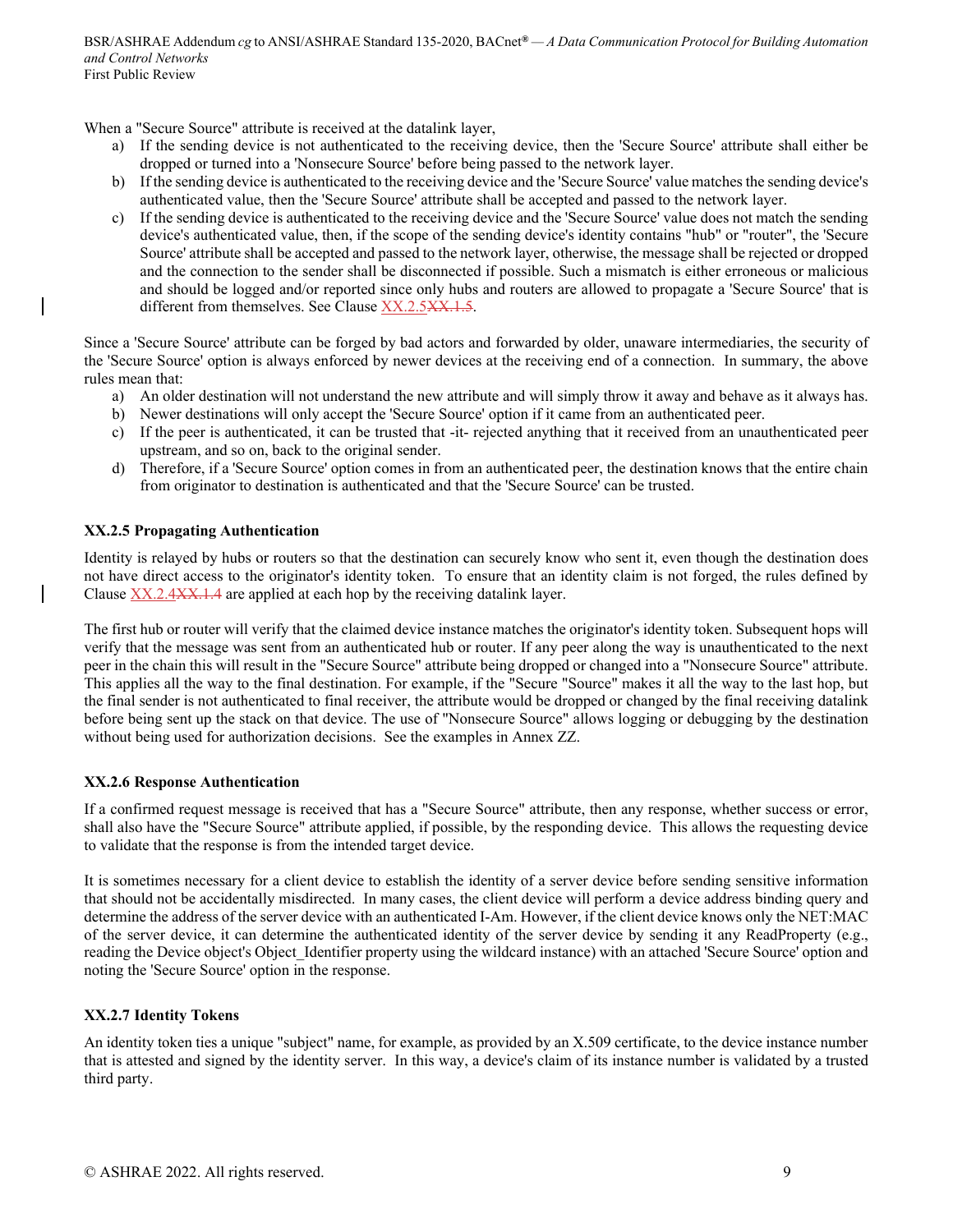The data structure is a BACnetWebToken and it is signed by the identity server. The semantic meaning of the claims is defined by the IANA "JSON Web Token Claims" (JWT) registry, which contains references to the standards that define each claim. Many of the registered JWT claims are character strings for flexibility in various contexts, and it is expected that derived formats, like the CBOR Web Token, profile them to more restrictive types. For BACnet, the datatypes are profiled for compactness and range limitations.

| Field        | Datatype                  | Description                                                      |
|--------------|---------------------------|------------------------------------------------------------------|
| authorized-  | Unsigned                  | the attested instance number of the device.                      |
| party        |                           |                                                                  |
| confirmation | <b>BACnetConfirmation</b> | The 'key-id' field of this structure is the "subject" name.      |
| scope        | CharacterString           | Contains at least "id" and may contain others, e.g., "id router" |
| audience     | array of BACnetAudience   | Constant audience: One member specifying "Group 1" (everyone).   |
| issuer       | Unsigned                  | The device instance of the identity server                       |
| issued-at    | Unsigned                  | The time the token was issued (unix epoch seconds)               |
| expiration   | Unsigned                  | The time the token expires (unix epoch seconds)                  |

When an identity token is sent to establish identity, the receiver shall verify the token by checking first that the 'key-id' field in the 'confirmation' field matches the 'subject' name of the sending device. This process is datalink specific. For example, for BACnet/SC, this is done by matching with the 'subject' distinguished name in the sender's TLS certificate. Then the signature is validated using the signing key of the Identity Server property in the receiver's Auth object. If validated, the receiving peer will remember the 'authorized-party' field as the authenticated device instance of the sending peer.

The 'scope' of an identity token conveys information about the capabilities of the bearer that have been approved by the identity server. The possibilities are:

| "id"     | every identity token has this, and non-identity tokens do not. |
|----------|----------------------------------------------------------------|
| "hub"    | the port can function as a hub                                 |
| "router" | the device can function as a router                            |
| "authz"  | the device can function as an authorization server             |
| "authn"  | the device can function as an identity server                  |

The identity token is created by the identity server based on its knowledge of the mapping between the device's subject name and the device instance. The identity token is either actively requested by the device using the AuthRequest service or is configured into the Auth object's Identity Token property by some means. Note again that identity tokens are not secrets and conveying them does not need to be concealed.

For confirming a BACnet identity token, this standard uses the "kid" confirmation method of the "cnf" claim as defined in RFC 7800. This field is defined by the RFC to simply identity a key by some means. For BACnet, the private key is identified indirectly using the device's 'subject' name. The means by which the subject name references a private key is datalink specific. For datalinks that use TLS, e.g., BACnet/SC, the "proof of possession" of the corresponding private key is established by the X.509 certificate by the path illustrated below. Thus, only the device in possession of the correct private key can successfully use the identity token.

```
 Identity Token Certificate Private-Key 
 ------------------- ------------------- ------------- 
     azp: 12345 
     cnf: {kid: "CN=..."} --> Subject: "CN=..." 
                          Public-Key: 4C3E... --> x: 56E2... y: 56E2...
```
## **XX.2.8 Proving Identity**

The identity of a device is proven at the datalink level, where the messages are directly sent and received between peers without intervening hubs or routers. An identity token is validated by checking the signature of the token using one of the keys in the Identity Server property of the receiving device's Auth object and comparing to the token's device instance attestation to the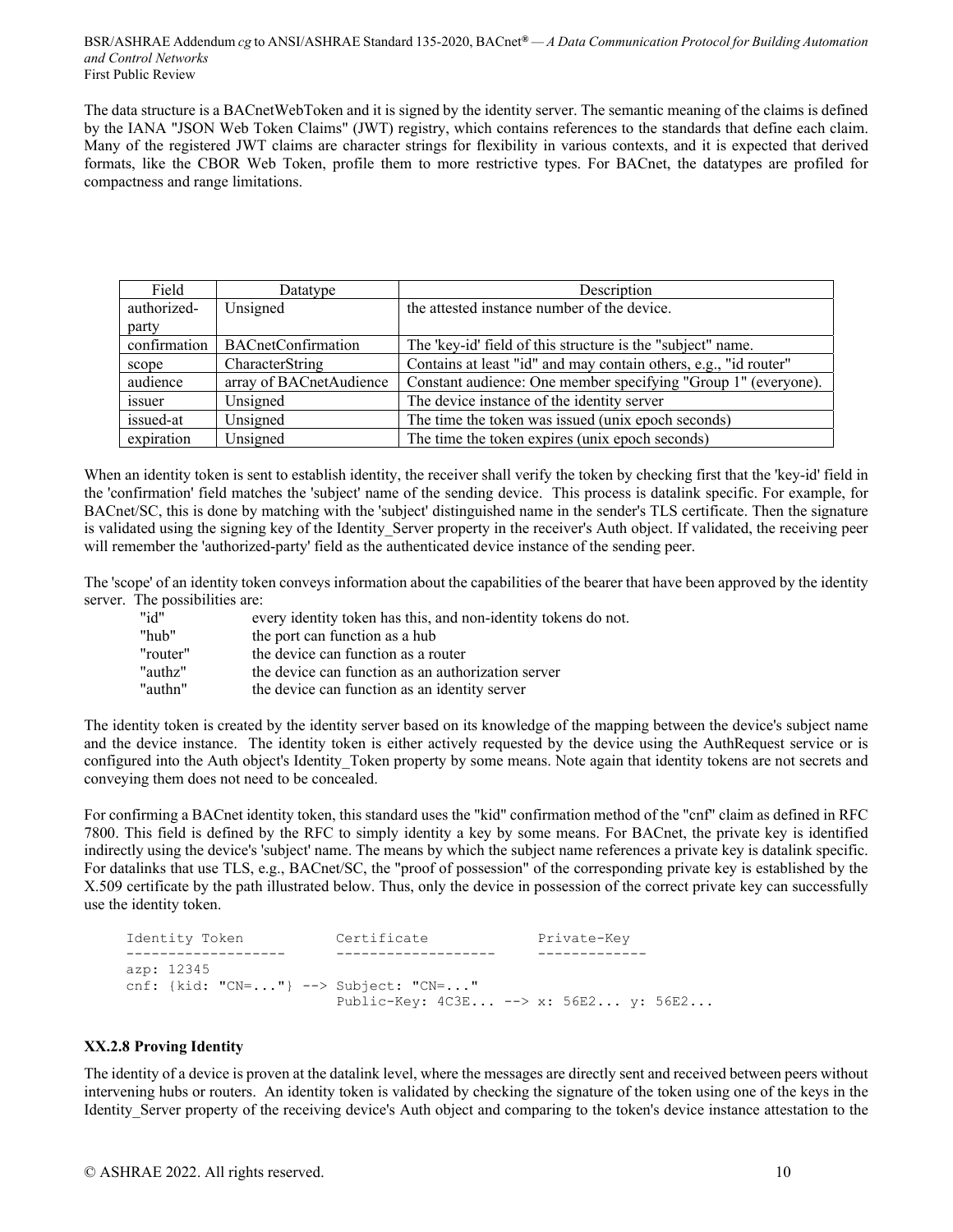device instance claim made by the sending device. Each secure datalink defines the details of this validation process. For example, BACnet/SC uses the TLS connection to securely obtain the certificate's 'subject' name and then compares that to the name in an identity token provided as part of the connection establishment process. See Clause AB.X.1.

#### **XX.3 Device Authorization**

The 'Secure Source' data attribute provides the identity (device instance) of the originating device. In some simple cases, this might be sufficient to allow certain protected operations; for example, by using a simple allow-list of device instances in the destination device. However, it is generally not desirable to have authorization policies distributed into the end devices themselves, as synchronization and management of those policies becomes a burden for the user, and temporary authorization (e.g., service technician) requires making undesirable temporary and potentially widespread adjustments to the end devices needing service.

Therefore, this clause describes how authorization decisions can be consolidated into an authorization server that contains the authorization policies covering a large number of end devices. Client devices can request permission to perform a protected operation by requesting an access token from the Authorization Server. An access token contains an intended audience (where it can be used) as well as a scope (what actions can be done there). The audience is either a single device or a group. The scope can contain multiple permissions for various classes of actions that the client is allowed to perform.

When a client device wants to include an access token along with an NPDU, it includes it as a data attribute on the message. This attribute will get routed along with the NPDU as long as the message does not leave the internetwork of secure datalinks. For efficiency, access tokens can be cached and then either referenced explicitly or implied (referenced implicitly). See Clause XX.3.6XX.2.6

Note that access tokens and authenticated devices instances ('Secure Source') are independent. The authenticated device instance alone might be sufficient for some operations (e.g., secure I-Am); however, other operations might require an appropriate access token.

Even though authentication and authorization are structurally independent, access tokens are bound to the client device's instance so they cannot be stolen and used by another client device (i.e., they are not "bearer" tokens). Therefore, the receiving device will not accept an access token unless the sender is authenticated by an appropriate 'Secure Source"' attribute.

## **XX.3.1 Access Tokens**

To perform protected operations on a target device, the client device needs to present an access token that is conveyed before, or simultaneously with, the requested operation. Access tokens are conveyed as a data attribute accompanying an NPDU. Access tokens can be cached to reduce bandwidth for repeated use. See Clause XX.3.6XX.2.6.

The data structure of an access token is a BACnetWebToken and it is signed by an authorization server that the resource server trusts. The semantic meaning of the claims is defined by the IANA "JSON Web Token Claims" registry, which contains references to the standards that define each claim. Many of the registered claims are character strings for flexibility in various contexts, and derived formats, like CBOR Web Token, profile them to more restrictive types. For BACnet, the datatypes are profiled for compactness and range limitations.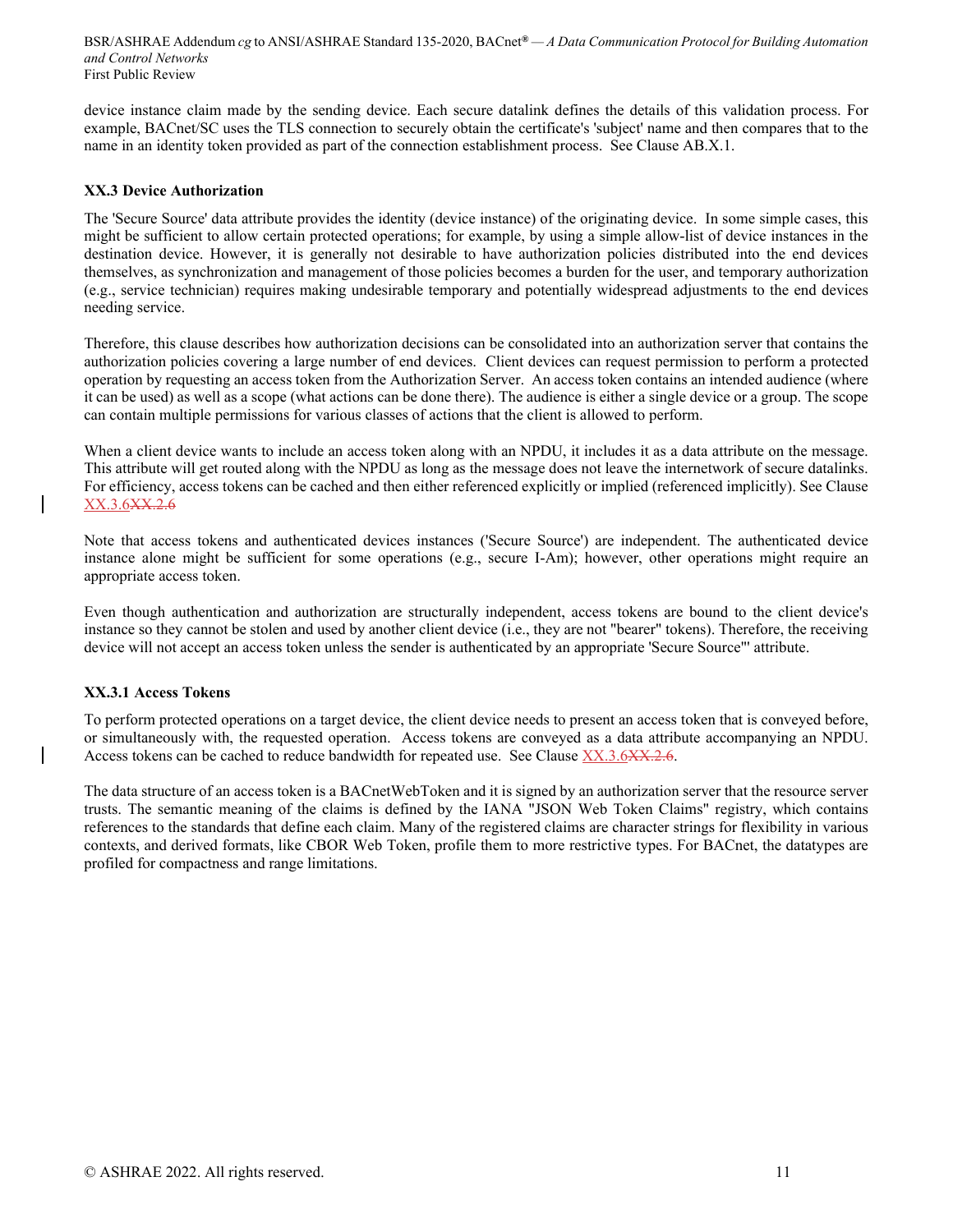| Field      | Datatype                          | Description                                                              |
|------------|-----------------------------------|--------------------------------------------------------------------------|
|            | confirmation   BACnetConfirmation | The confirmation (binding) of the token. The 'authorized-party' field of |
|            |                                   | this structure is the device instance that the token is bound to.        |
| scope      | CharacterString                   | Space-separated list of permissions granted by the token                 |
| audience   | array of BACnetAudience           | The target audience of the token. Can be multiple devices and/or groups  |
| issuer     | Unsigned                          | The device instance of the identity server                               |
| issued-at  | Unsigned                          | The time the token was issued (unix epoch seconds)                       |
| expiration | Unsigned                          | The time the token expires (unix epoch seconds)                          |
| subject    | CharacterString                   | The "user" that requested the token. "0 0" means "the device itself".    |

If the token passes the validity checks described in Clause  $XX.3.2XX.2.2$ , then the recipient will compare the presented 'scope' values to the scope permissions required for the requested action. The naming and meaning of scopes in BACnet match those in BACnet/WS, as specified in W.3.5.

The 'subject' claim is intended to be used for auditing purposes only. All authorization decisions at the resource server should be based on 'scope'. The assumption is that the authorization server has already examined the user and role in the 'subject' has decided, based on its own policies, whether to issue the token or not. So, the resource server does not need to make further checks with its own policies. See Clause YY.4YY.2.4 for more about "users".

Access tokens are bound to the device that is authorized to use them. The 'confirmation' claim binds the access token to an identity token. The identity token is bound to the device in a manner that is datalink specific. For example, in BACnet/SC, the identity token is bound, via the X.509 certificate, to the private key used for TLS. In this way, only the device possessing that private key is allowed to use the access token.

| Access Token                                          | Identity Token                       | Certificate                    | Private-Key |
|-------------------------------------------------------|--------------------------------------|--------------------------------|-------------|
|                                                       |                                      |                                |             |
| sub: "32 2"<br>cnf: $\{azp: 12345\}$ --> $azp: 12345$ | cnf: {kid: "CN="} --> Subject: "CN=" | Public-Key: $--\rangle$ x:  y: |             |

## **XX.3.2 Audience**

For added security, access tokens are not only bound to the device that can send them, but they are also bound to the device or group of devices that can receive them. The latter binding is done with the 'audience' field in the token. The audience is a list of BACnetAudience specifiers. Each one can specify a device or a device group and an optional "application" within that device or devices. A BACnetAudience construct contains a 'target' field which is a choice of a 'device' or 'group'. The 'device' choice is the instance number of the target device. The 'group' choice is a site-specific group number. Group numbers 0 and 1 are reserved to have special meanings. See Clause XX.3.9.

## **XX.3.3 Application**

Some BACnet devices possess distinct software entities representing an "application", "processes", "API", "tenant", "vertical", etc. To support addressing this "sub-audience", each BACnetAudience construct also has an 'application' field. This is a CharacterString that identifies such an entity within the device. The values for the string are a local matter. The 'application' field is optional. If absent, it defaults to meaning "all applications". The valid combinations of 'scope' permissions and 'application' specifications is a local matter. Since this information might be unknown to the client, the "hint" mechanism can be useful for identifying what 'application' and 'scope' is required for a protected operation. See Clause XX.3.8XX.2.8.

#### **XX.3.4 Scope**

The permissions granted by an access token are contained in its 'scope' field. This has the semantics of the standard OAuth "scope" claim. It is a space-separated list of scope identifiers. See Clause W.3.5 for a description of standards scope identifiers and provisions for proprietary extensions. The valid combinations of 'scope' permissions and 'application' specifications is a local matter. Since this information might be unknown to the client, the "hint" mechanism can be useful for identifying what 'application' and 'scope' is required for a protected operation. See Clause  $XX.3.8XX.2.8$ .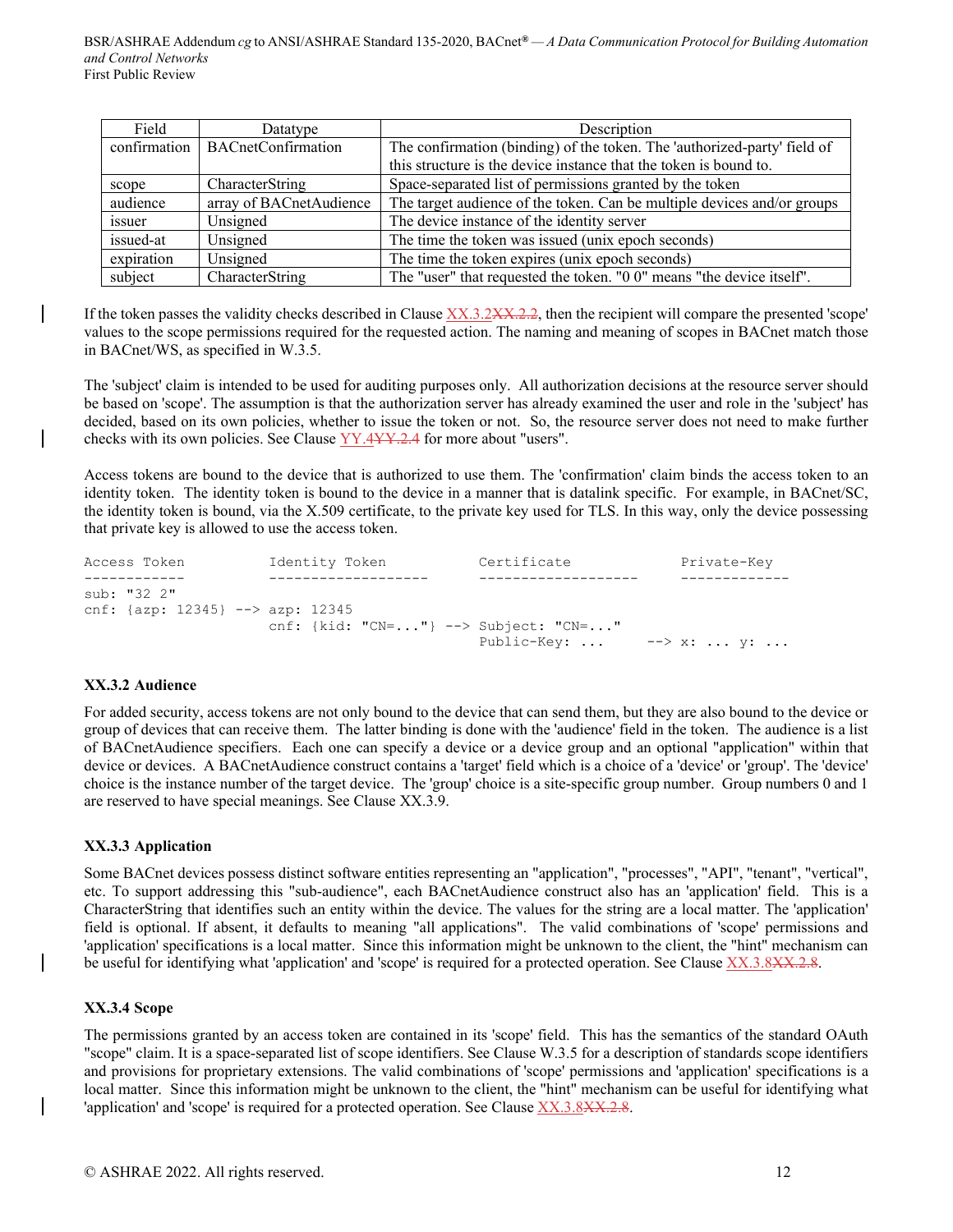## **XX.3.5 Validation**

To validate an access token, the following steps are performed. This procedure is written as a "function" that "returns" a value that is an error code for the SECURITY error class. This does not imply that an Error PDU is sent with this code. The actions to take when an access token is invalid is context dependent and often, an invalid token will simply be ignored as if it had not been sent and the normal error response is returned indicating that a protected operations failed. The "hint" mechanism can be used to indicate that a correct access token is needed. See Clause  $XX.3.8XX.2.8$ .

When an access token is received, the receiving device shall:

- 1) check that a 'Secure Source' data attribute accompanies the access token. If not, then return the error code SOURCE SECURITY REQUIRED.
- 2) check that the receiving device's device instance or one of the groups in the Device\_Groups property of the Auth object is present in one of the elements of the 'audience' field and that the 'application' field of that entry is recognized. If not, return INCORRECT\_AUDIENCE.
- 3) compare the 'authorized-party' field of the token's 'confirmation' field with the 'Secure Source' data attribute. If there is a mismatch, return the error code INCORRECT\_ INSTANCE.
- 4) check the access token header for a supported 'algorithm' field value. If the value is not supported or not accepted in this context, return the error code UNKNOWN\_AUTHENTICATION\_TYPE.
- 5) get the 'key-id' field of the token's header and verify that a key with that identifier is available in either the Primary Authorization Server or Failover Authorization Server property of the Auth object. If none is available, return the error code SECURITY\_NOT\_CONFIGURED.
- 6) validate the signature using the identified key. If the signature is invalid, then return the error code BAD\_SIGNATURE.
- 7) if all tests pass, return the error code SUCCESS.

## **XX.3.6 Conveying**

An access token is conveyed in a 'Token' data attribute. The 'Token' attribute is designated as a "first segment" attribute. The attribute consists of two fields: 'reference-identifier' and 'token'. The 'reference-identifier' field is a CharacterString whose content is not restricted with the exception that empty string and a single hyphen "-" are defined to have special meanings. See Clause XX.3.7XX.2.7. The 'token' field is a BACnetWebToken construct representing the value of the access token. The 'token' field is optional and can be omitted for the cache control described in Clause  $XX.3.7XX.2.7$ .

## **XX.3.7 Caching**

The implementation of token caching is optional, but it is recommended to have at least one cache slot in a resource server to allow bandwidth savings for repeated operations from at least one client.

When a client sends an access token for the first time to a resource server, is indicates its desire for the token to be cached using the 'reference-identifier' field in the 'Token' attribute. If the 'reference-identifier' is equal to a single hyphen character ("-"), then the client is instructing the resource server not to cache the token. If the 'reference-identifier' is equal to an empty string (""), then the client is indicating that this is the "default token" that will be implicitly referenced by future messages.

If a client has previously sent a request to cache a token, it can send the brief 'Token Reference' attribute instead of the entire 'Token' attribute. The 'Token Reference' attribute consists of only the CharacterString that was used as a 'reference-identifier' in a previous 'Token' attribute. The 'Token' and 'Token Reference' attributes are mutually exclusive.

If no 'Token' or 'Token Reference' attribute is received with a message, then the "default token" will be implicitly referenced. If no default token has been cached, then the recipient will behave as if no token has been provided.

If a 'Token Reference' attribute is received but the referenced token is not found or has been purged, the recipient will behave as if no token has been provided.

If a 'Token' attribute is received and the 'reference-identifier' field matches an existing cache entry for that client and the 'token' field is present, the existing token will be replaced with the new one.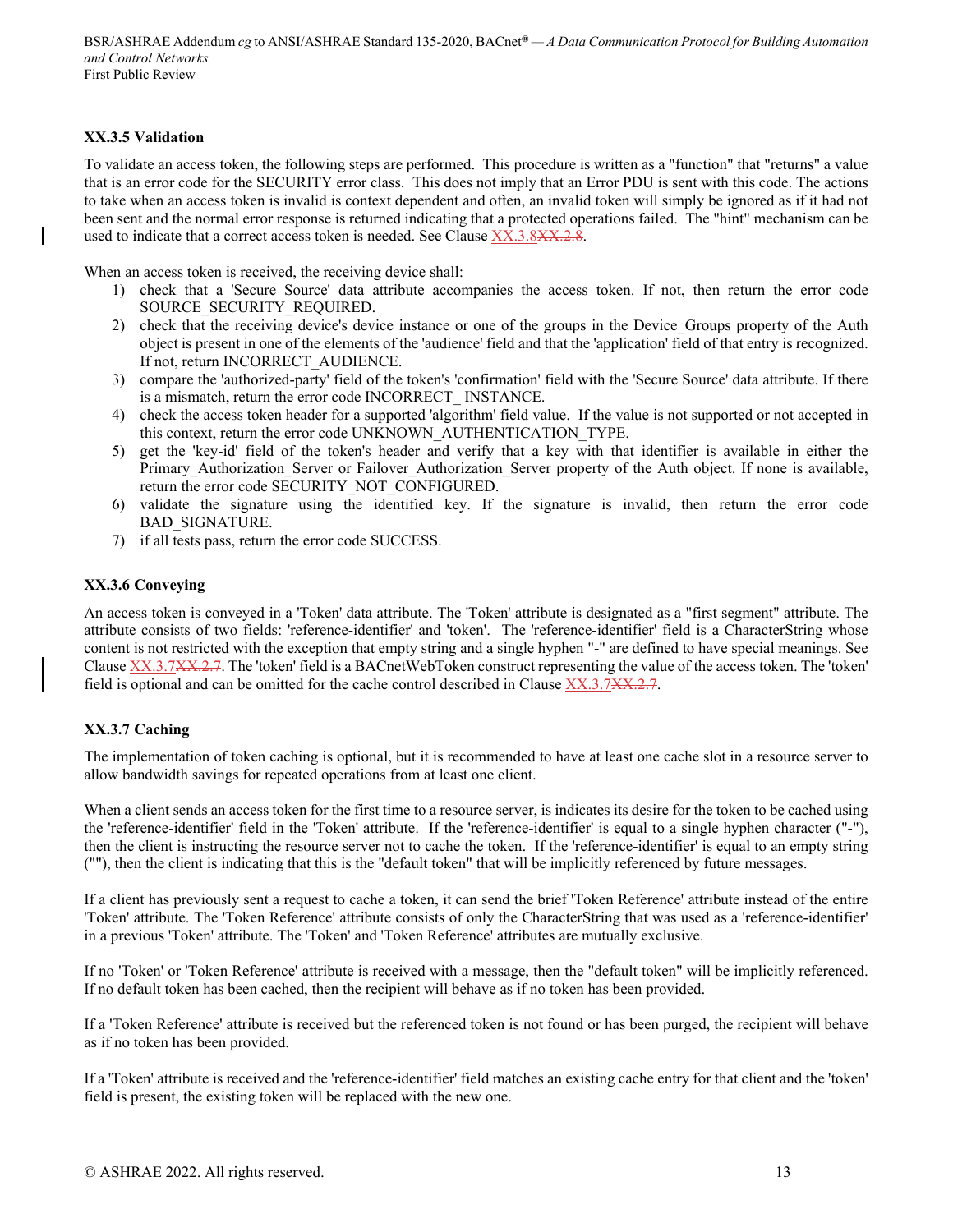If a 'Token' attribute is received and the 'reference-identifier' field matches an existing cache entry for that client and the 'token' field is absent, the existing token will be removed from the cache.

If a 'Token' attribute is received and the 'reference-identifier' field is equal to a single hyphen character ("-") and the 'token' field is present, then that 'token' field shall be used for this one message and then discarded.

If a 'Token' attribute is received and the 'reference-identifier' field is equal to a single hyphen character ("-") and the 'token' field is absent, then all cached tokens for this client shall be removed from the cache.

See Clause YY.1 for recommendations on client-managed token reference identifiers.

#### **XX.3.8 Hints**

When a device returns an error indicating that a protected operation was not successful, for example, an error code of NOT\_AUTHORIZED, it shall provide a 'Hint' data attribute with the response to authenticated devices indicate what kind of authorization is required for the requested operation. A 'Hint' attribute is designated as a "first segment" attribute.

If a resource is accessible with more than one audience or scope, then multiple 'Hint' attributes can be returned.

A 'Hint' data attribute contains the following fields:

| Field           | ACE-Oauth name | Datatype        | Description                                                  |
|-----------------|----------------|-----------------|--------------------------------------------------------------|
| auth-server     | "AS"           | Unsigned        | device instance of the authorization server                  |
| auth-server-alt | n/a            | Unsigned        | optional device instance of alternative authorization server |
| audience        | "audience"     | BACnetAudience  | optional audience (defaults to this device)                  |
| scope           | "scope"        | CharacterString | scope required for the operation                             |

The required 'auth-server' field contains the device instance number of the authorization server that can issue access tokens for this device. The optional 'auth-server-alt' field contains the device instance number of an alternate authorization server that can also issue access tokens for this device. Both the authorization servers provided in the 'Hint' shall have identical policies for issuing access tokens.

The 'audience' field is optional. If absent, it defaults to the device instance of the resource server and an empty 'application' string, indicating all applications on the resource server.

For operations that can potentially return multiple authorization errors in a single response, e.g., ReadPropertyMultiple, the returned hint attribute shall contain the authorization information needed for the first failed item.

#### **XX.3.9 Groups**

The members of the 'audience' field of an access token refer to either a single target device or to a group of devices. For a single device, the 'device' field is a device instance in the range 0-4194302. For group audiences, the 'group' field is a group number that is site specific in the range 2-4194302. Group 1 is defined to be the "everyone" group. The value 0 is not a valid group number and can be used to indicate "no group", e.g., in the Groups property of the Auth object.

A device shall only accept an access token if its own device instance is included in the 'device' field of an 'audience' member, or if the 'group' field an 'audience' member matches one of the group identifiers in the Groups property of the Auth object.

#### **XX.3.10 Users**

To meet the requirements of 'user-id' and 'user-role' in the Auditing object and their definition in Clause W.3.11, the value of 'user-id' and 'user-role' must be consistent site-wide. Therefore, a multi-user client shall support a configurable 'user-id' and 'user-role' for each of its users or shall support a method for retrieving that information for an authenticated user (e.g., LDAP). If the 'user-id' cannot be configured or otherwise obtained, then the 'user-id' in the authorization request shall be 0. If the 'user-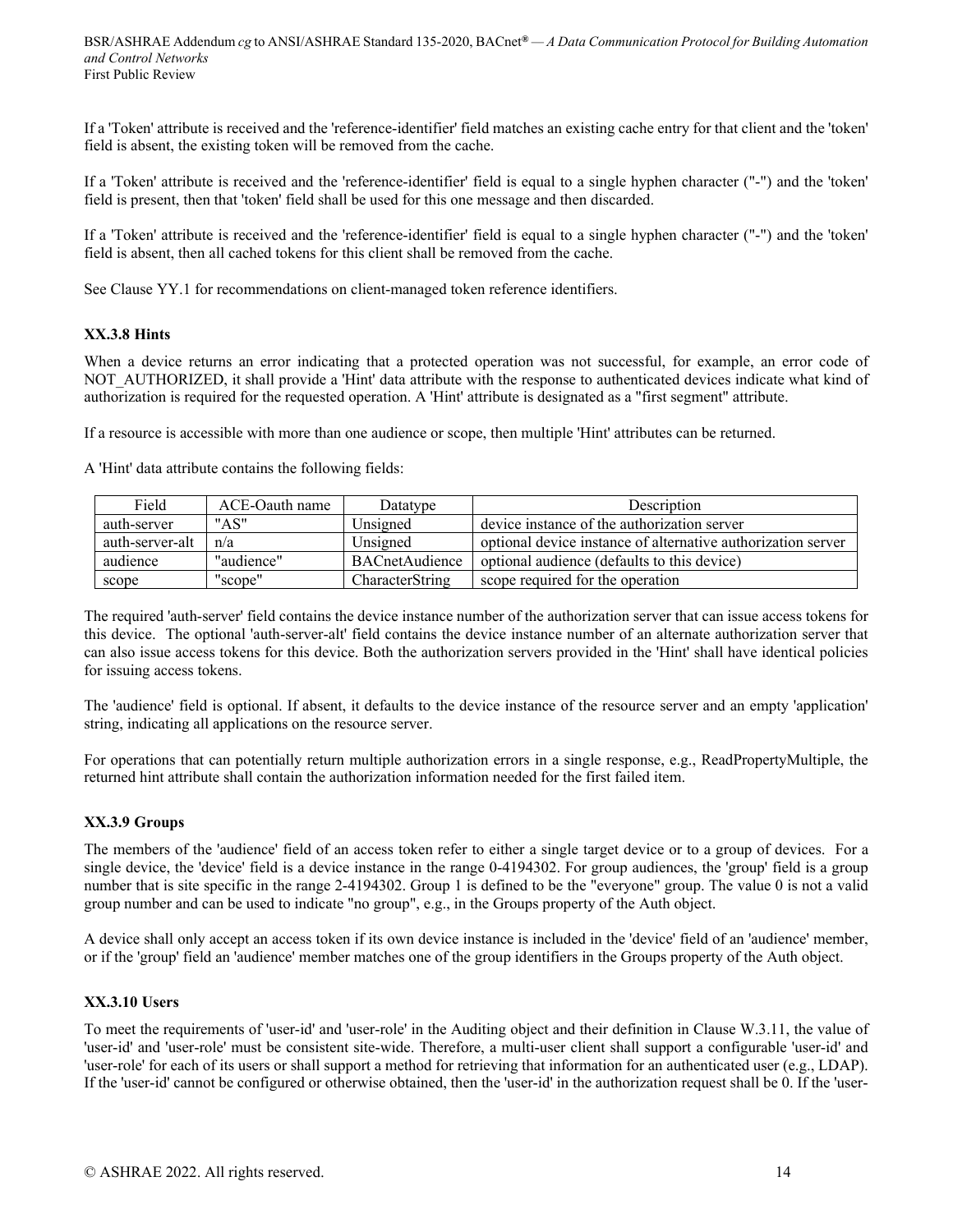role' cannot be configured or otherwise obtained, then the 'user-role' in the authorization request shall be 1 if the action is known to be caused by a human or 0 otherwise. See Clause W.3.11.

#### **XX.4 Data Types for Authentication and Authorization**

Since the authentication and authorization mechanism defined in this annex is a profile of the Oauth and ACE-Oauth standards, several of the data structures used here mirror those defined by the relevant RFCs and IANA registries. This clause defines how these structures are used in BACnet.

### **XX.4.1 BACnetWebToken**

A BACnetWebToken matches the structure, semantics, and capabilities of an RFC 7519 JSON Web Token, but is encoded in ASN rather than JSON. The token consists of three main fields: header, claims, and optional signature.

| <b>BACnet Field</b> | Datatype               |
|---------------------|------------------------|
| header              | <b>BACnetOSEHeader</b> |
| claims              | <b>BACnetClaimsSet</b> |
| signature           | OctetString            |

The header corresponds to the semantics and capabilities of the JOSE header defined in RFC 7515 (JWS). The JWS payload in a JWT is a "Claims Set", as defined in RFC 7519. The signature shall be present if the 'algorithm' field in the header has a value other than "none".

#### **XX.4.2 BACnetOSEHeader**

This structure is used as the header of a BACnetWebToken, matching the definition of the JOSE header in RFC 7515 (JWS), RFC 7516 (JWE), and RFC 7519 (JWT).

| <b>BACnet Field</b> | JOSE Name | Datatype                           |
|---------------------|-----------|------------------------------------|
| extension           | n/a       | <b>SEQUENCE OF BACnetNameValue</b> |
| type                | "typ"     | CharacterString                    |
| algorithm           | "alg"     | CharacterString                    |
| key-id              | "kid"     | CharacterString                    |

For brevity in BACnet representations for common use cases, some claims are given default values by this standard and can be omitted from BACnet encodings even if they are indicated as "REQUIRED" by the appropriate RFCs.

The default value for 'type' is "BWT". Since this is almost always determined by context, as indicated by RFC 7519 section 5.1, 'type' will likely not be included for BACnet Authorization and Authentication services.

The default for 'algorithm' is "ES256". Support for the default values is required. Support for other values is a local matter requiring agreement between the communicating parties.

Devices shall not accept an 'algorithm' of "none" unless specifically configured to do so for a particular use case. All standard access tokens and identity tokens use an 'algorithm' other than "none".

The 'key-id' in the header can be used to match the 'key-id' member in a BACnetWebKey that can be used to verify the signature.

#### **XX.4.3 BACnetClaimsSet**

The body of a BACnetWebToken is a "Claims Set", as defined by RFC 7519 (JWT). This is used for access tokens and identity tokens.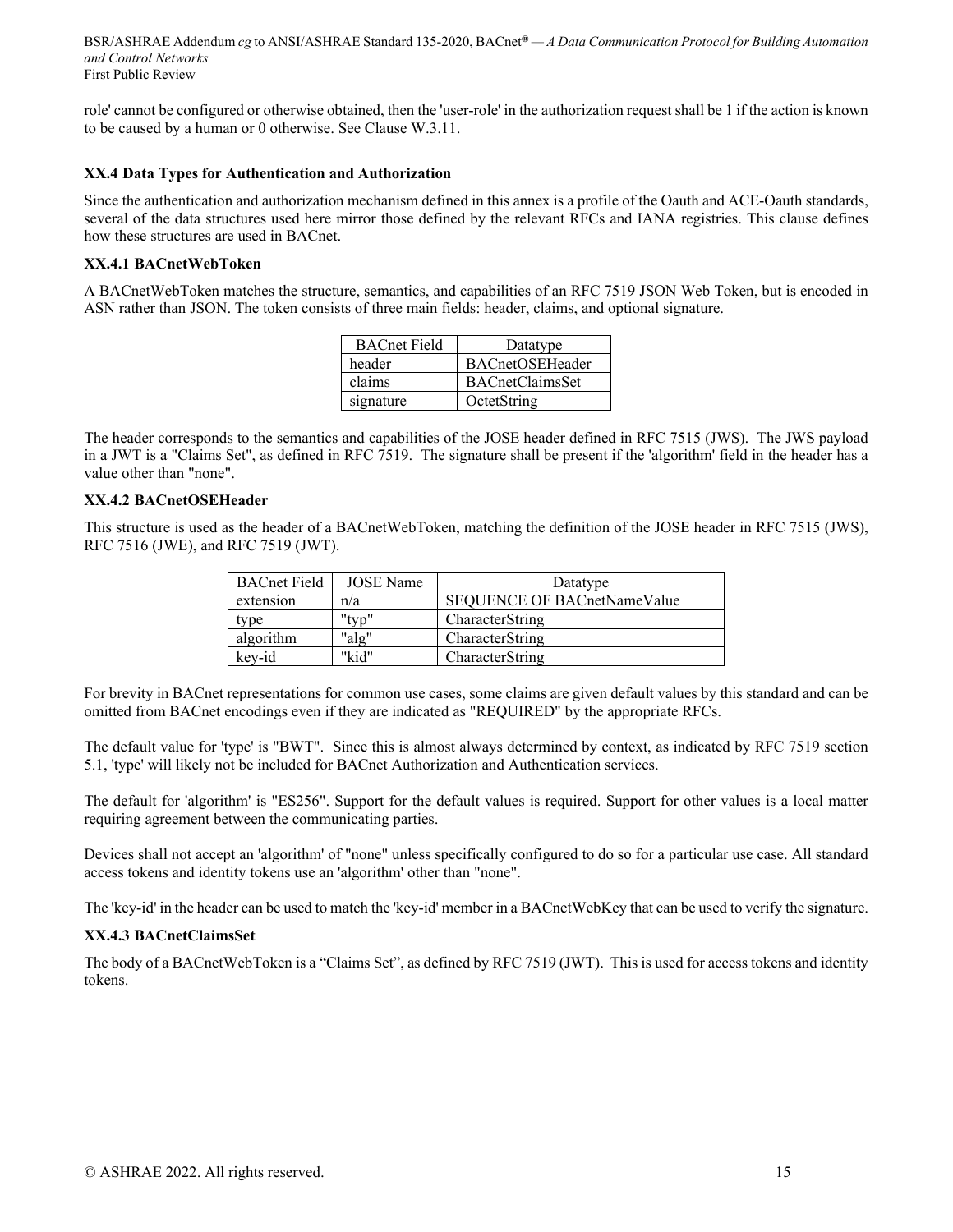| <b>BACnet Field</b> | <b>JWT</b> Claim | Datatype                          | <b>Notes</b>       |
|---------------------|------------------|-----------------------------------|--------------------|
| extension           | n/a              | SEQUENCE OF BACnetNameValue       |                    |
| issuer              | "iss"            | Unsigned                          | RFC $7519 - 4.1.1$ |
| audience            | "aud"            | <b>SEQUENCE OF BACnetAudience</b> | RFC $7519 - 4.1.3$ |
| scope               | "scope"          | CharacterString                   | RFC $6749 - 3.3$   |
| subject             | "sub"            | CharacterString                   | RFC 7519 - 4.1.2   |
| confirmation        | "cnf"            | CharacterString                   | RFC $7800 - 3.1$   |
| expiration          | "exp"            | Unsigned                          | RFC $7519 - 4.1.4$ |
| issued-at           | "iat"            | Unsigned                          | RFC 7519 - 4.1.6   |
| not-before          | "nbf"            | Unsigned                          | RFC 7519 - 4.1.5   |
| no-cache            | n/a              | <b>BOOLEAN</b>                    | see below          |

The 'no-cache' field is defined by this standard so that authorization servers can instruct resource servers not to cache an access token when received from a client, even if the client does not specify "-" in the 'Token Reference' field of a 'Token' data attribute.

## **XX.4.4 BACnetHint**

A failed service request can return a "hint" to indicate what authorization is required for the operation to succeed. The hint provides an indication of which authorization server to contact for an access token and the required scope and audience that is required. Refer to Section 5.3 of ACE-Oauth.

| <b>BACnet Field</b> | ACE-Oauth Name | Datatype                    |
|---------------------|----------------|-----------------------------|
| extension           | n/a            | SEQUENCE OF BACnetNameValue |
| primary-as          | "as"           | Unsigned                    |
| failover-as         | n/a            | Unsigned                    |
| audience            | "audience"     | <b>BACnetAudience</b>       |
| scope               | "scope"        | CharacterString             |

## **XX.4.5 BACnetWebKey**

BACnet cryptographic keys are stored in a structure that corresponds to the semantics and capabilities of an RFC 7517 JSON Web Key but is encoded in ASN rather than JSON.

| <b>BACnet Field</b> | <b>JWK</b> Claim                    | Default Value<br>Datatype                               |         |
|---------------------|-------------------------------------|---------------------------------------------------------|---------|
| extension           | n/a                                 | SEQUENCE OF BACnetNameValue                             |         |
| key-id              | "kid"                               | CharacterString                                         |         |
| usage               | "use"                               | CharacterString                                         | "sig"   |
| key-type            | "kty"                               | CharacterString                                         | "EC"    |
| key-ops             | "key-ops"                           | <b>SEQUENCE OF CharacterString</b><br>["sign","verify"] |         |
| algorithm           | "alg"                               | CharacterString                                         | "ES256" |
| curve               | "crv"                               | CharacterString                                         | "P-256" |
| $\mathbf{X}$        | "x"                                 | OctetString                                             |         |
|                     | $\mathbf{u}_{\mathbf{v}}\mathbf{u}$ | OctetString                                             |         |
| d                   | "d"                                 | OctetString                                             |         |
| scope               | "scope"                             | CharacterString                                         |         |

For brevity in BACnet representations for common use cases, some claims are given default values by this standard and can be omitted from BACnet encodings even if they are indicated as "REQUIRED" by the appropriate RFCs. For future crypto-agility, a BACnetWebKey can contain alternate claims or non-default claim values, e.g., alternates selected from RFC 7518. Support for the default values is required. Support for other values is a local matter requiring agreement between the communicating parties.

In addition to the common parameters defined by RFC 7515, each BACnetWebKey can have members that are specific to the specified key type. RFC 7518 defines multiple kinds of cryptographic keys and their associated members. The default key type in this specification is "EC". Therefore, BACnetWebKey provides entries for "crv", "x", "y", and "d".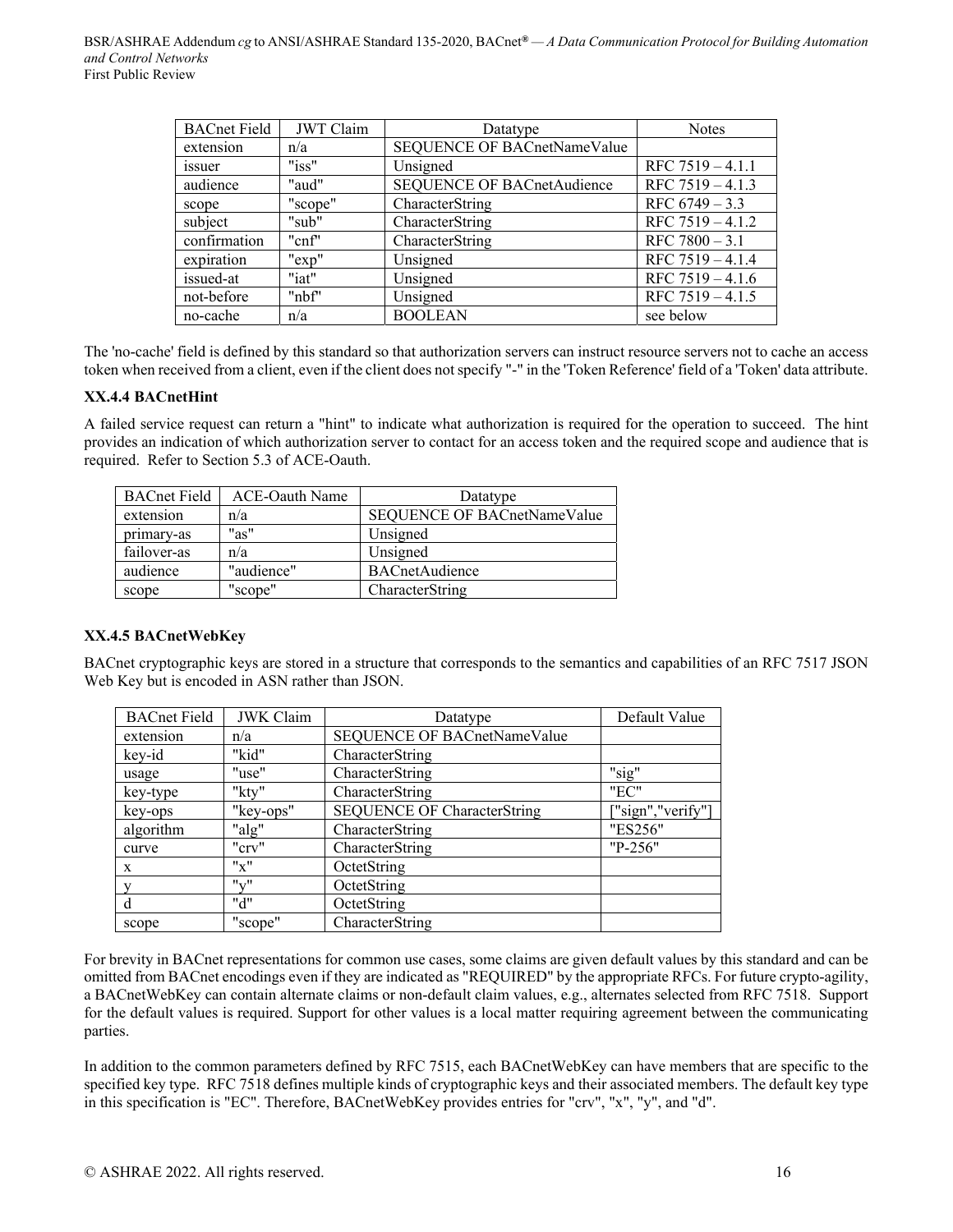The 'key-id' field in this structure can be used to match this key with the signature in a BACnetWebToken which also has a 'key-id' field in its header. The 'key-id' field is a UTF8 string whose content is a local matter with the exception that, unless otherwise noted, its encoded value (the portion after the character set identifier) shall not exceed 16 octets.

## **XX.4.6 BACnetConfirmation**

The BACnetConfirmation construct matches the semantics and capabilities of an RFC 7800 'cnf' claim. A token is bound to the device that is authorized to use it via one of the "confirmation methods" in the 'confirmation' field of the token.

The 'key-id' confirmation method is used by identity tokens to bind the token indirectly to a key in the possession of the device by referring to a "subject" name that is bound to a private key by some datalink-specific means, e.g., an X.509 certificate used for a TLS connection.

The 'authorized-party' confirmation method is used by access tokens to bind the token to a device instance number that is provided securely by some means, e.g., by a 'Secure Source' data attribute.

| <b>BACnet Field</b> | JWT Claim | Datatype                           |
|---------------------|-----------|------------------------------------|
| extension           | n/a       | <b>SEOUENCE OF BACnetNameValue</b> |
| key-id              | "kid"     | CharacterString                    |
| authorized-party    | "azp"     | Unsigned                           |

## **XX.4.7 BACnetSigner**

The BACnetSigner construct is used to associate a key with the device that owns it. To allow key rotation, this construct optionally contains two keys. A device can hold multiple keys for different purposes, so this construct does not imply that these are the only keys held by the specified device. If the 'device' field contains 4194303, then the BACnetSigner is unconfigured and the keys shall be ignored.

| <b>BACnet Field</b> | Datatype            | <b>Notes</b> |
|---------------------|---------------------|--------------|
| device              | Unsigned            |              |
| key1                | BACnetWebKey        |              |
| key2                | <b>BACnetWebKey</b> | optional     |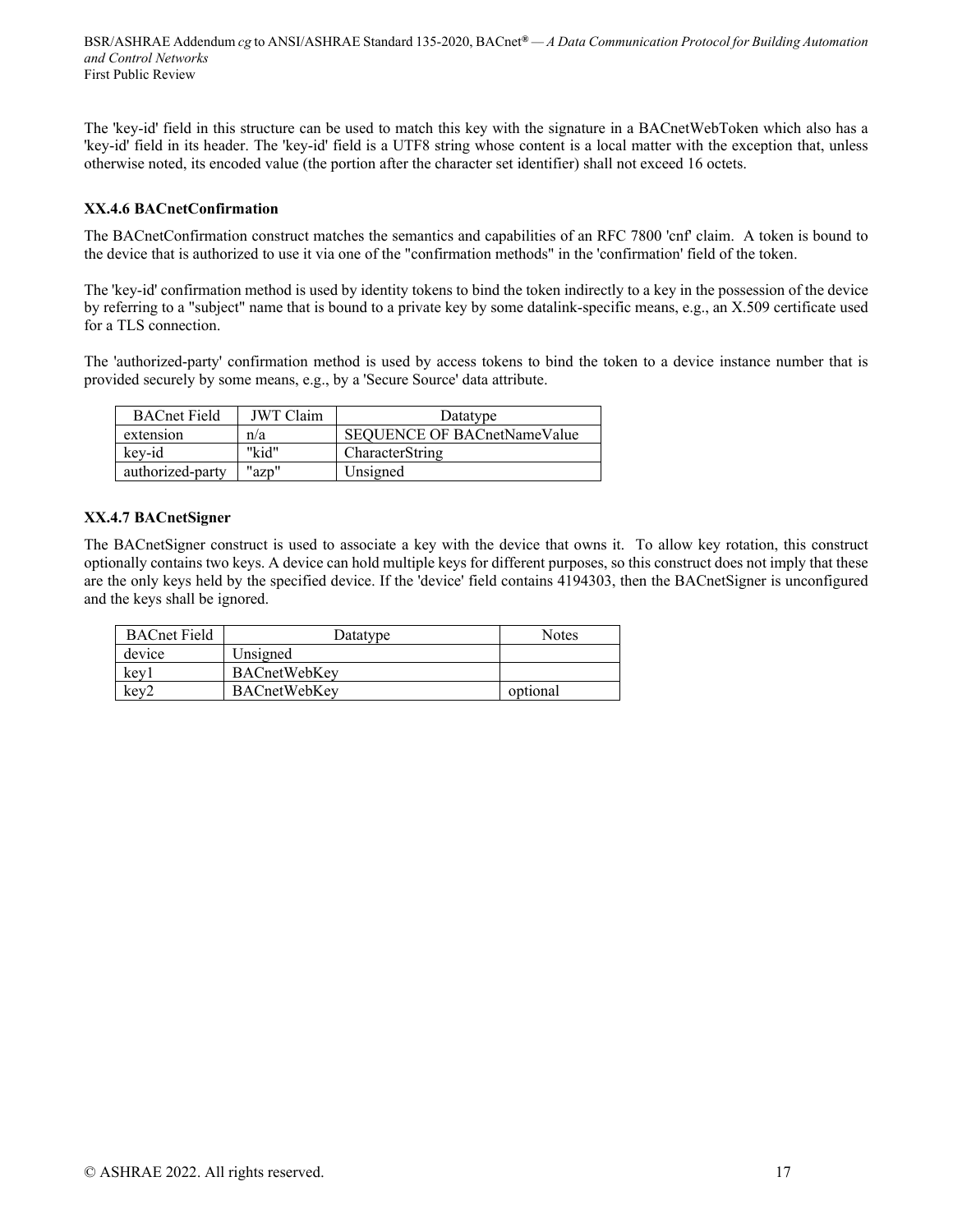[Add new **Annex YY**, p. 1403]

## **ANNEX YY - Managing Authorization (INFORMATIVE)**

(This annex is not part of the standard but is included for informative purposes only.)

This annex provides guidance and recommendations for interoperable applications of the authentication and authorization mechanisms defined in Annex XX.

### **YY.1 Managing Caching**

There is no indication of whether a token has been cached or not, and a resource server is free to purge tokens from its cache for any reason at any time. Therefore, the use of a 'Token Reference' is considered an "optimistic" optimization by the client. If the use of a 'Token Reference' fails repeatedly, the client can conclude that caching is not reliably available, and that it needs to send the full 'Token' with every message. See also the specification of groups and group tokens in Clause XX.3.9XX.2.9.

A client device can define and manage 'reference-identifier' values in any manner that works for its design. For example, it can be a persistent or reproduceable identifier of a particular function and user within the client device. Simple devices that only use one token can simply use the default (empty string) 'reference-identifier'. Because the client assigns the meaning to the 'reference-identifier', it can be thought of as a "slot" identifier. So, the client can replace an existing "slot" without needing to remember the token previously sent for that slot. For example, the client might have lost the previous token during power cycle but uses a persistent 'reference-identifier' for a given function. By using repeatable 'reference-identifier' values, "abandoned" cache slots do not accumulate in the resource server.

Some examples of token cache requests by the client:

- a) A simple client might only have one process and use one token. It would just use the default 'reference-identifier' (empty string) always. Whenever it gets a new token, it just sends it to the resource server, and the old one is automatically purged/replaced.
- b) A client device might have two independent daemon threads that take actions with separate permissions, and neither has a "user". In this case, the 'reference-identifier' serves as a "sub-client" or "process" identifier.
- c) A client might have the concept of "users", but only *one* is logged in at a time. In this case, all "users" would use the same 'reference-identifier' serially and would naturally want an old user's token to be replaced with the new user's token.
- d) A complex multi-user client with multiple *simultaneous* users, might chose to do its token management by making its 'reference-identifier' related to the user-id. The 'reference-identifier' is a string to allow flexibility of the client to incorporate the user-id in addition to an internal function identifier, e.g., "trnd-42".
- e) When a complex client is finished with a token, perhaps one that was retrieved for a temporary privilege elevation, it can remove the token from the resource server. e.g., it normally uses "ctrl-42" for control functions associated with user 42, but temporarily uses "conf-42" for a configuration operation for the same user. After the configuration operation is concluded, "conf-42" can be removed from the resource server.

## **YY.2 Managing Hints**

A hint should contain the least privilege that is needed for the requested operation. By doing so, it will contain the resource and scope that the authorization server is most likely to grant to the client. Returning a hint that contains more privilege than is required for the requested operation might result in the client not being able to get an access token to complete the request.

## **YY.3 Managing Scope**

The behaviors of both the client and the authorization server can affect the set of permissions that are granted by the 'scope' of an access token. BACnet supports both simple and complex clients and authorization servers. However, it is generally expected that an authorization server is a large, sophisticated device with a powerful user interface used for the configuration of policies that define which devices can perform which protected operations in which target devices, or groups of devices.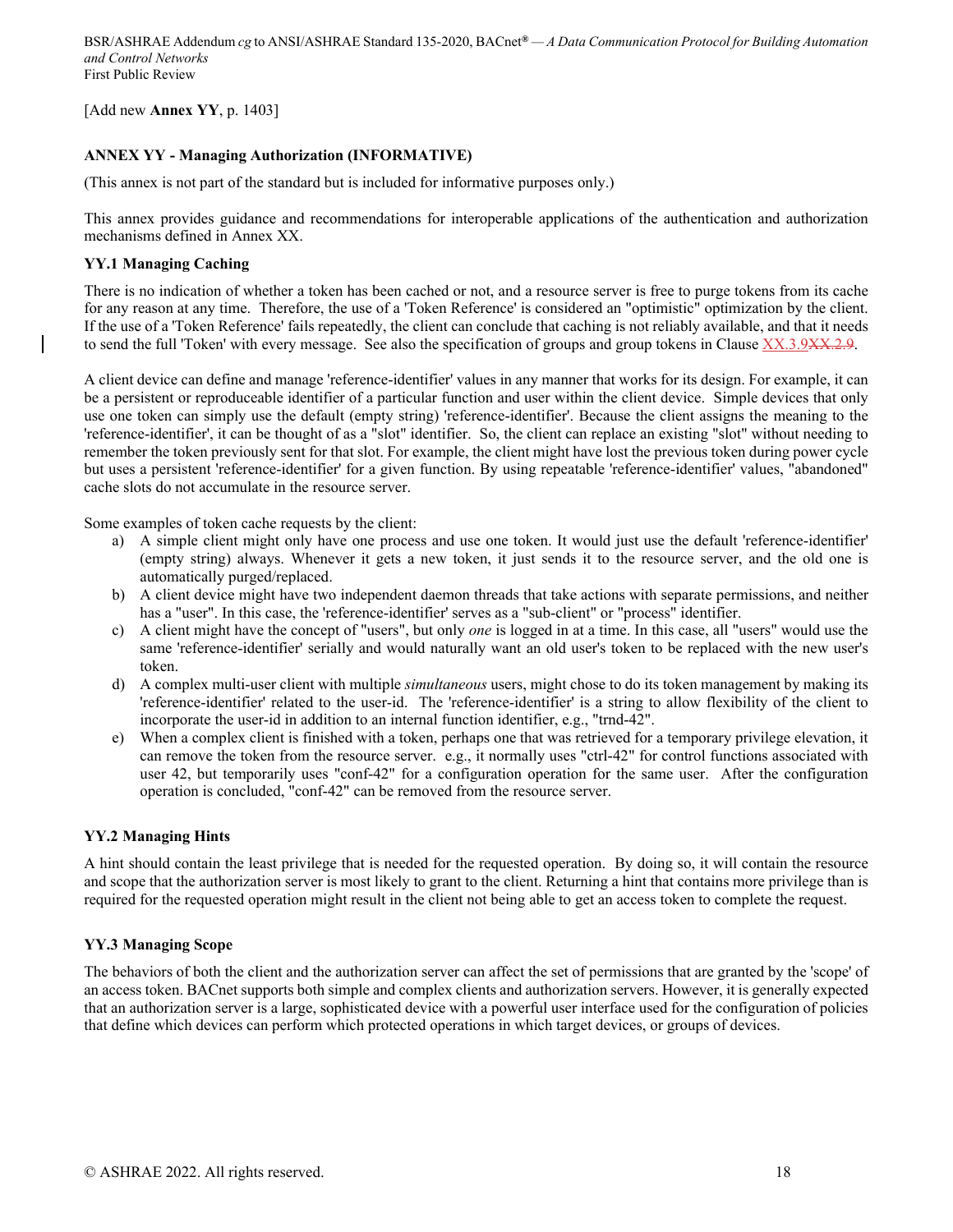## **YY.3.1 Client Managed Scope**

To reduce the number of tokens that a client need to manage, the client can control the scope that it asks for from the authorization server.

The general behavior for a protected operation is:

- 1) The client attempts the protected operation.
- 2) The operation fails and the resource server returns a 'Hint' attribute along with the error response.
- 3) The client uses the 'Hint' to contact the authorization server and asks for the required scope and audience.
- 4) The client retries the operation providing the token
- 5) The operation succeeds.

This results in a token for that specific protected operation, but if the client has many independent operations for a given resource server, this may result in too many tokens for the resource server to cache. Therefore, if a client already has a token for a given user at a resource server, and it receives a 'Hint' from that same resource server, then an additional scope entry is needed for a new operation, and the client can attempt to combine the new scope entry with the existing scope entries that it already has to obtain a single token that works for both operations.

For example, if the identity token already has scope of "adjust" and is given a hint that it needs scope of "configure", it can make an authorization request for scope "adjust configure". If the authorization server grants that request, then the client can use the new token in place of the original one. Note that a resource server will replace an existing token in its cache with a new one if the new token has the same 'reference-identifier', so the client does not have to specifically un-cache the old token.

Such scope combination can be done to reduce bandwidth and avoid token "thrashing" caused by limitations of the resource server's caching ability. However, it is making a trade-off between the doctrine of "least privilege" and performance. Therefore, it should only be done when the two scopes are needed by the same user for the same function within the client. It is a local matter how an advanced client handles the goal of "least privilege" when there is the possibility of multiple tokens for the same user at a resource server for multiple distinct functions within the client. For example, if a highly privileged operation is needed only temporarily (e.g., back-up/restore), the original lower-scoped token should be retained and then restored to the resource server after the operation is complete, or separate 'reference-identifier' could be used to separate two functions for the same user while retaining the cache of both tokens at the resource server.

## **YY.3.2 Authorization Server Managed Scope**

A client device should not attempt to expand that scope beyond what it has already been granted since it may be denied an access token for the expanded scope by the authorization server. The authorization server, however, may have a "bigger picture" of the needs of a client. Therefore, when the client makes an authorization request for a given scope, it is possible that the authorization server has been configured to know that the client will very likely be following that shortly with a request for a different scope because it knows everything that the client will need for its normal operation. Issuing the two tokens separately could cause unnecessary token thrashing, caused either by resource servers with limited cache space or clients with limited token management capabilities.

An authorization server can return less scope than is requested, based on its policies. Since this can result in the client being unable to perform its actions, a reduction in scope should be reported for administrative analysis. When the requested scope cannot be granted, the authorization server shall not return an error, but rather shall reduce the scope to the level that can be granted, even if that becomes an empty string.

An authorization server shall only return an expanded scope if it is specifically configured to understand the 'purpose' parameter for the client or if it has been configured to return a fixed token for the combination of client, resource server, and audience, i.e., it shall not automatically "OR together" all the possible scopes that the client can have for the target resource server.

An authorization server can return a 'group' identifier instead of the requested 'device' identifier in the token's 'audience' if it is configured to know that the request requires talking to multiple devices that have been assigned to a group. This way, the client asks for a token for the first member of the group that it encounters, and the authorization server returns a token that will also work for the rest of the members that will be encountered in the future. A simple device that does not process hints can always "try" any token that it has when it receives an error. However, it is better for bandwidth and performance if a device that is expecting to talk to a group specifically asks for a group token.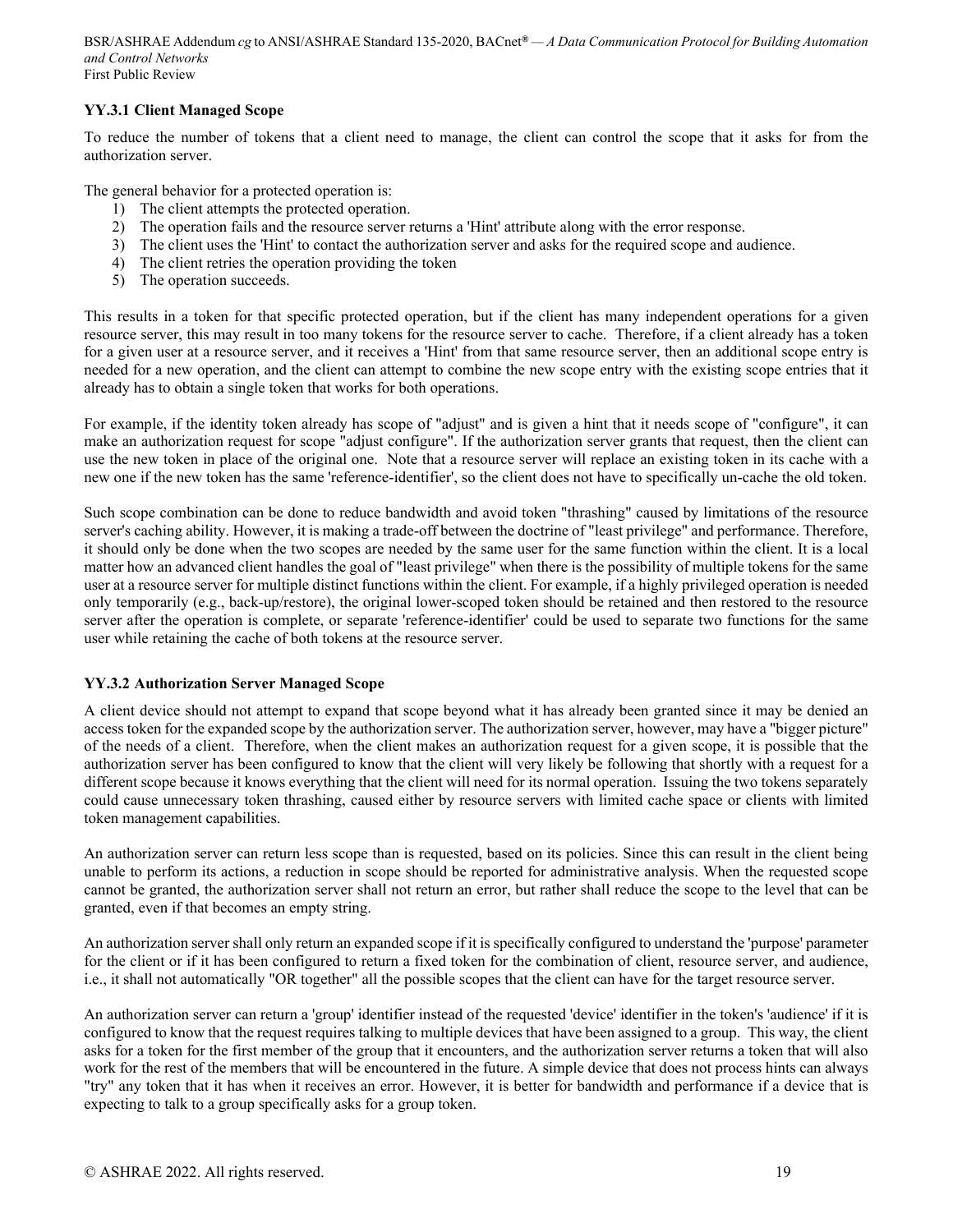## **YY.3.3 Use of the Purpose Parameter**

The policies for "knowing what the client will need" in the authorization server is a local matter dependent on the capabilities and design of the authorization server. It can be based solely on the identity of the client and the resource server for simple single-function client devices. However, for advanced clients that may have multiple functions, the authorization server might need an indication of what function within the client is making the request. This indication is provided by the 'purpose' parameter in an authorization request.

Using the 'purpose' parameter allows very simple devices to not be required to first attempt an operation and then handle the 'Hint' attribute in an error response. For example, the following single-function simple device scenario is possible:

- 1) When the device powers up, it doesn't "attempt" to do anything. It just makes an authorization request to the authorization server, specifying its 'purpose' parameter without any requested target or scope.
- 2) The authorization server looks up the client and purpose in its database and returns a token containing the required audience and scope.
- 3) The device uses that token to accomplish that "purpose".
- 4) If it fails, this simple device just delays and tries the whole thing again. It doesn't need to process "hints" from the resource servers.

## **YY.4 Managing Users**

The device-to-device authorization defined in Annex XX is simple and robust, but with a widely applied protocol like BACnet, is not uncommon to find an action that is initiated by a human operator. And some deployments, like pharmaceutical facilities, want the "who" to be audited along with the "what" and "where". Therefore, BACnet's implementation of the Oauth authorization flow includes the concept of an "authorized user". To support multiple users in BACnet, both the token request and the returned access tokens contain information that indicates the identity of the user that caused the action.

The authentication of "users", however, is not in scope of device authentication. While Annex XX is based on Oauth, it is restricted to the "client credentials" flow and does not use HTTP "redirects" to allow a human to "log in" to another server. Therefore, it is a local matter how a client device authenticates any users that may be causing the initiation of actions by the client. Some clients may be simple PIN-based authentication, and some may use sophisticated user authentication methods such as LDAP, smart cards, etc.

In an access token, the 'subject' field contains two parts, a 'user-id' and a 'user-role' identifier, as defined in Clause W.3.11. This claim identifies which user has been granted the access token. When a token is presented to a resource server, this information should be used for auditing purposes only. All authorization decisions at the resource server should be based on the 'audience' and 'scope' fields in the token. The assumption made here is that the authorization server has already decided whether to issue the token or not, so the resource server does not need to make further checks.

The trust the resource server has of the validity of the user-id and user-role fields is based on the fact that the authorization server granted the token and therefore trusts the client. If the authorization does not trust that the client properly authenticates its users, then it will not grant a token containing a 'subject' field other than "0 0", indicating "the device itself".

Note that the user-role part can be used when a specific user is not known. For example, a PIN based device might only know rolls, e.g., "occupant" and "technician". It could be programmed to use role 1 and 2 for these, and the authorization server would place a corresponding 'subject' in the token of "0 1" or "0 2". See Clause W.3.11 for the definition of user-id and userrole.

In an authorization request, a multi-user client sends the user-id and user-role of the user making the request to the authorization server. The authorization server consults its policies as to whether to issue an access token for that user or role, on that client, for the requested operation, on the target device. The authorization server may replace the user-id and/or user-role in the token based on its own configuration information.

For proper security and auditing integrity, a multi-user client must maintain a separate collection of access tokens for each user and shall not use a token requested for one user to perform an operation initiated by another user. The resource servers can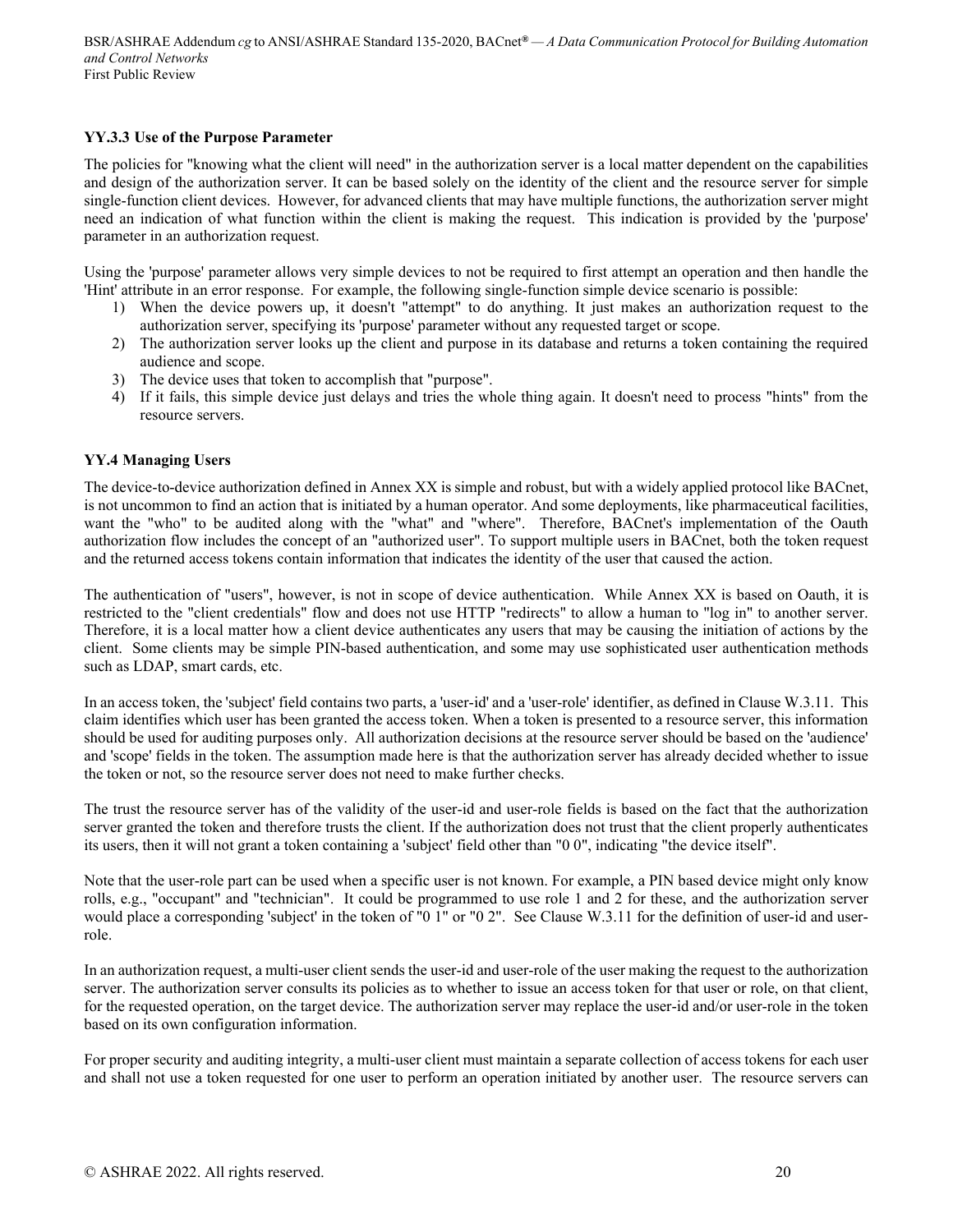trust that the authorization server considers the client to be trustworthy enough to handle this properly since it is ultimately up to the authorization server to decide whether it gives out multiple tokens to a single client or not.

When a client device has the potential for multiple users taking actions at the same time, e.g., a web server, all the BACnet messages for all the users is originating from same client device. Therefore, the authorization server has to trust that the client device is keeping the users separate and is not letting one user access a token that was issued to another user, and resource servers have to trust that the token presented in a request matches the user that initiated the request. The degree to which the client is able to keep the separate tokens matched with the logged-in users, and isolated from other users (separate process memory spaces, per-thread TPM compartments, etc.), is not usually addressed by standards like Oauth, but is it acknowledged that authorization servers may choose to trust some clients more than others.

If the site policy allows that per-user auditing is not needed in any end devices, all clients could be configured to set user-id to 0 and user-role to 1 for all users. Therefore, these should be the default values. To further reduce the number of tokens in a multi-user environment, the authorization server can take advantage of the identification of the intended target device or group in the authorization request. If the authorization server knows that the targeted device/group does not need any auditing information at all, it can issue the same "0 0" token for all users requesting access to that device/group and caching in the target device will be optimized.

## **YY.5 Acquiring Access Tokens**

A device typically acquires an access token by querying the Authorization Server (possibly after being rejected from the target device and receiving a "hint"). The authorization server must be reachable as a BACnet device and support the AuthRequest service defined in Clause 16.X. Alternative methods of requesting an access token (e.g., HTTP, alternate Oauth flows) may be used but are outside the scope of the specification in Annex XX.

Authorization servers, like hubs and routers, have an additional attestation, "authz", in the scope of their identity token. This lets directly connected clients know that they have connected to an authorization server and not accidentally to some other device. If needed, non-directly connected clients can read the Identity Token property of the server's Auth object to determine its scope. If the 'auth-server' entry in a 'Hint' data attribute option points to a device that does not have "authz" in its scope, this would be considered an erroneous configuration.

Note that access tokens, like identity tokens, are effectively "public information". They are not "bearer tokens" and thus are not secrets. They are "sender-bound" and can only be used by the client identified in the token. Eavesdropping or theft is not a problem. And they are integrity protected with a signature so they cannot be modified. Therefore, the acquisition of them is not critical, and so the client to authorization server communications is not critical, other than possible denial of service by a bogus authorization server handing out unusable tokens.

## **YY.5.1 Acquiring Tokens On-Behalf-Of Another Device**

For situations where a client cannot get its own access tokens for some reason, a "helper" device can request access tokens from the authorization server "on behalf of" the client that will eventually use them. To make this possible, the authorization request can include the client device instance as an explicit request parameter, rather than assuming that the requestor is to be the client. The authorization server's policies will decide whether to issue a token bound to a device other than the one that is making the request.

The method by which the "helper" provides the access tokens to the client is a local matter, and the method by which the "helper" knows what access tokens are needed by the client is also a local matter.

## **YY.6 Managing Groups**

The use of non-standard scope identifiers for group operations can make issuance of access tokens for the group devices difficult or impossible depending on the capabilities and limitations of the authentication server and the makeup of the group. If different devices use different scopes for the same operation, the access token will need to contain all those scopes. This can lead to possibly undesirable or unsecure overlaps or conflicts. It is therefore strongly recommended that devices use the pre-defined standard scope identifiers defined in Clause W.3.5 for group operations, wherever possible.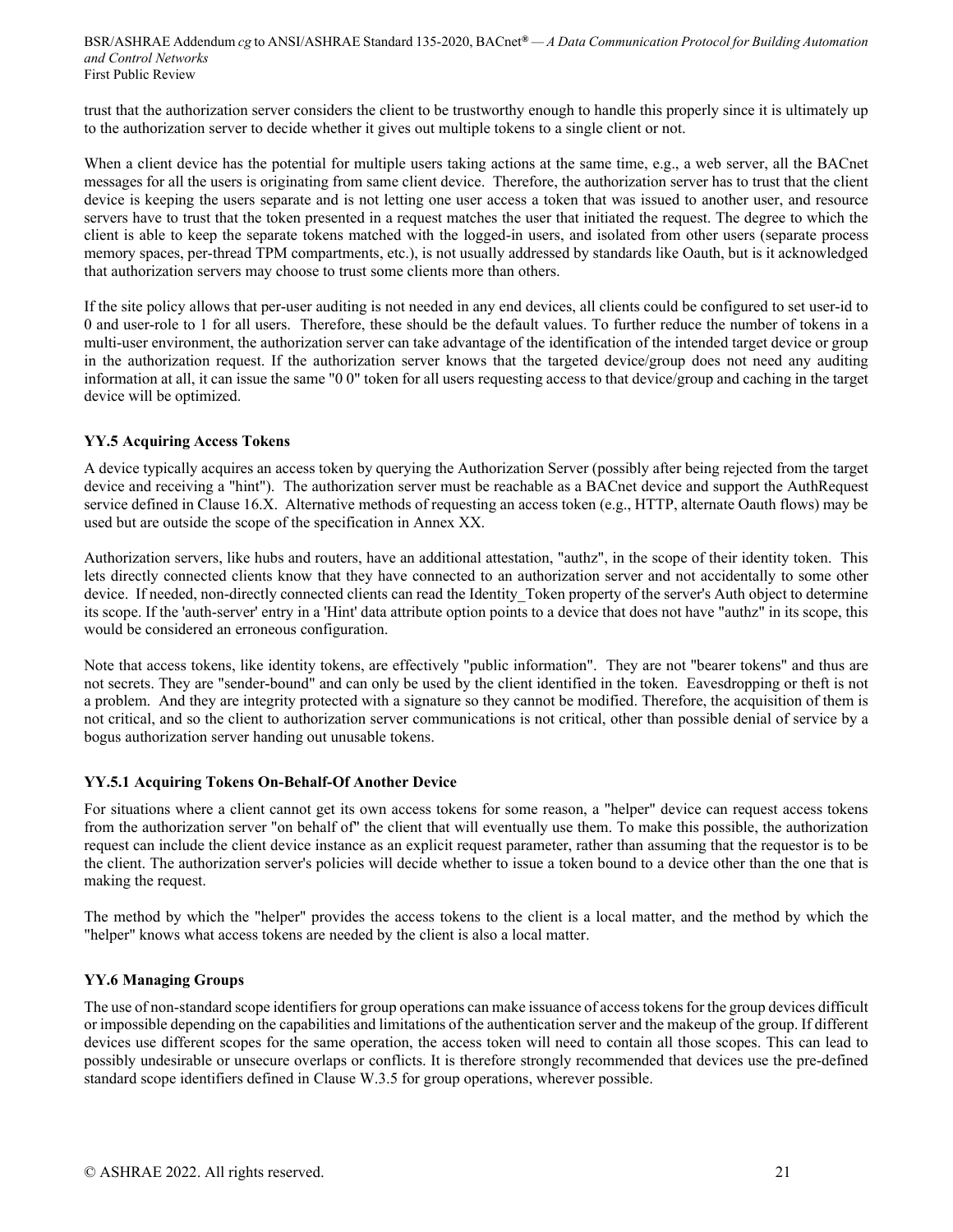Likewise, the use of a non-empty audience 'application' field for group operations makes issuance of a single access token for the group of devices impossible if the devices expect different application identifiers for the group operation. It is therefore strongly recommended that devices use an empty, or configurable, application identifier for their group operations wherever possible.

It is a requirement that all members of a group use the same authorization server so that the 'iss' in the access tokens is understood by all destinations and the signature can be verified.

It is also required that all members of a group understand a given access token (i.e., the same or compatible token version, no mandatory proprietary extensions, etc.). The means for verifying this when setting up a group is beyond the scope of this specification.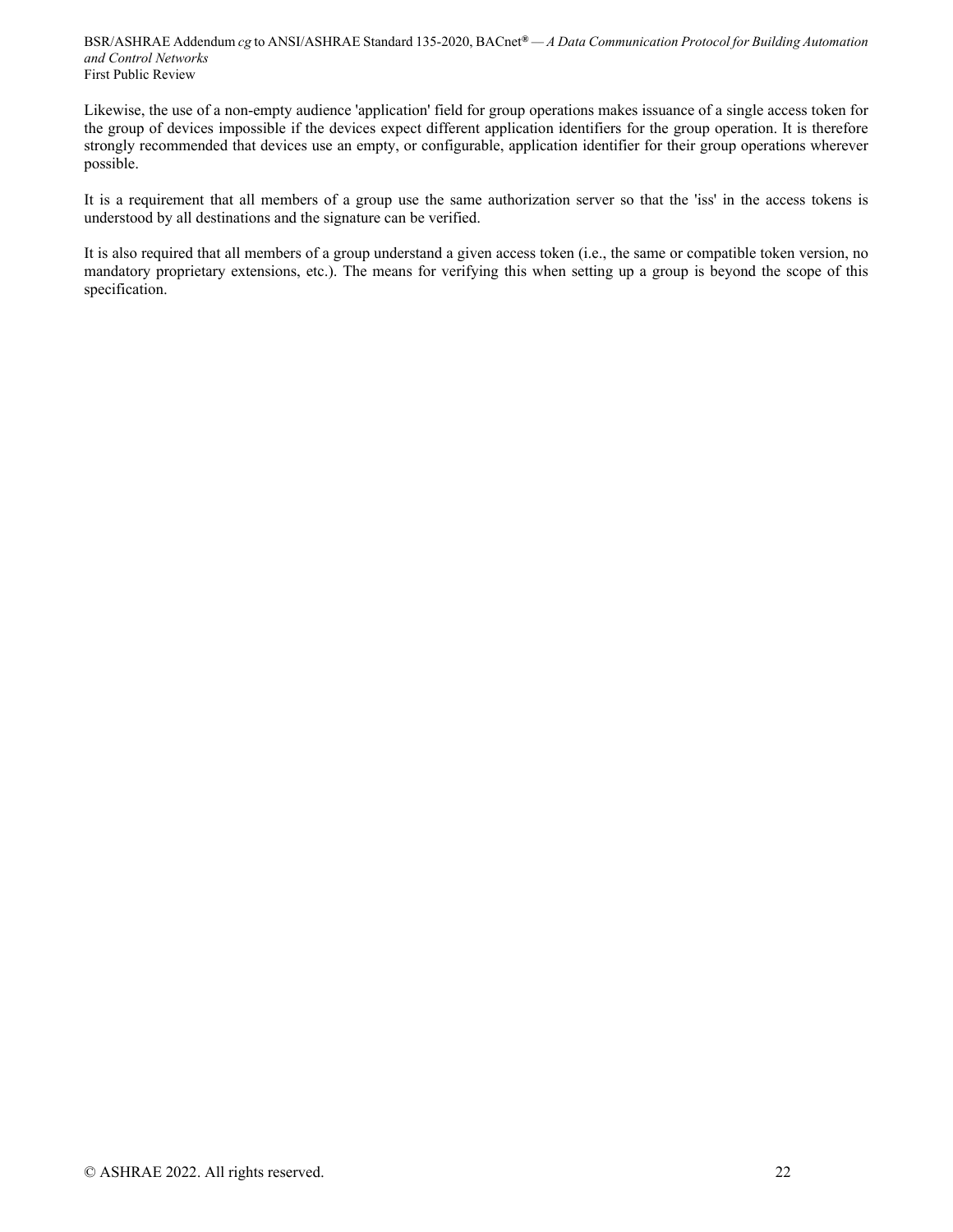## **135-2020***cg***-2 Changes to BACnet/SC to Support Authentication and Authorization**

**Rationale** 

BACnet authentication is enforced at the datalink level, and authorization uses data attributes defined in Clause 5 and 6. Both require changes to BACnet/SC connectivity and transport mechanisms.

[Add new **Clauses AB.2.3.X1-6**, p. 1378]

### **AB.2.3.X1 Hello Header Option**

The 'Hello' header option conveys revision and capability information along with an optional identity token that binds a device instance to the 'subject' distinguished name in the presenter's TLS certificate. The identity token may be absent. In this case, the absence of the token indicates to the connection peer that the concept of identity is understood but none is currently available or appropriate.

The 'Hello' destination option consists of the following fields.

| Header Marker         | 1-octet  | 'More Options' = 0 or 1, 'Must Understand' = 0,<br>'Header Data Flag' = 1, 'Header Option Type' = $n$ |
|-----------------------|----------|-------------------------------------------------------------------------------------------------------|
| Header Length         | 2-octets | Length of 'Header Data' field, in octets.                                                             |
| Header Data           |          |                                                                                                       |
| Device Instance       | 3-octets | The device instance, most significant octet first.                                                    |
| Capabilities          | 2-octets | A set of bit flags indicating capabilities of the protocol.                                           |
| <b>Identity Token</b> | Variable | An optional identity token. Can be zero length.                                                       |

The 'Capabilities' flags do not currently have meaning and all bits shall all be FALSE.

This header option, if present, shall be a destination option in the 'Destination Options' parameter of the Connect-Request and Connect-Accept messages.

## **AB.2.3.X2 Secure Source Header Option**

The 'Secure Source' header option conveys a device instance of the originator of the message. If this claim is determined to be untrustworthy, its Header Option Type shall be changed to 'Nonsecure Source'.

The 'Secure Source' header option consists of the following fields.

| Header Marker   | l-octet  | 'More Options' = 0 or 1, 'Every Segment' = 1,<br>'Header Data Flag' = 1, 'Header Option Type' = $n$ |
|-----------------|----------|-----------------------------------------------------------------------------------------------------|
| Header Length   | 2-octets | Length of 'Header Data' field, in octets.                                                           |
| Header Data     |          |                                                                                                     |
| Device Instance | 3-octets | The device instance, most significant octet first.                                                  |

## **AB.2.3.X3 Nonsecure Source Header Option**

The 'Nonsecure Source' header option conveys either a previously claimed 'Secure Source' that has been invalidated somewhere along the path by receipt from an unauthenticated peer, or a device instance that has been applied by a router based on its knowledge of the device instance of the source. This option shall not be used for authentication decisions since it is not fully trusted. This option shall never be originated by a device.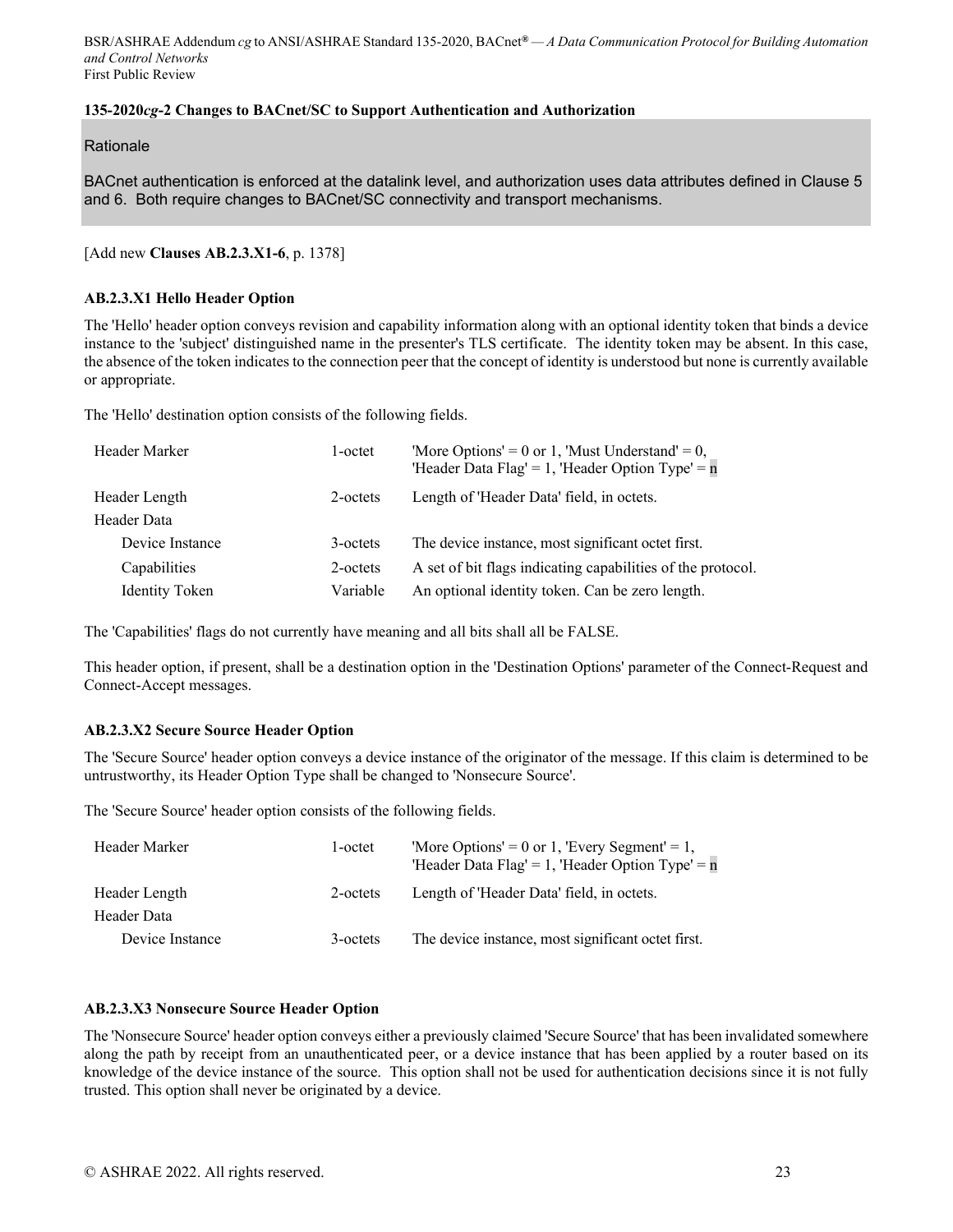The 'Nonsecure Source' header option consists of the following fields.

| Header Marker   | 1-octet  | 'More Options' = 0 or 1, 'Every Segment' = 1,<br>'Header Data Flag' = 1, 'Header Option Type' = $n$ |
|-----------------|----------|-----------------------------------------------------------------------------------------------------|
| Header Length   | 2-octets | Length of 'Header Data' field, in octets.                                                           |
| Header Data     |          |                                                                                                     |
| Device Instance | 3-octets | The device instance, most significant octet first.                                                  |

#### **AB.2.3.X4 Hint Header Option**

The 'Hint' header option conveys information to a client about what kind of access token is required.

The 'Hint' header option consists of the following fields.

| Header Marker | 1-octet  | 'More Options' = 0 or 1, 'Every Segment' = 0,<br>'Header Data Flag' = 1, 'Header Option Type' = $n$ |
|---------------|----------|-----------------------------------------------------------------------------------------------------|
| Header Length | 2-octets | Length of 'Header Data' field, in octets.                                                           |
| Header Data   |          |                                                                                                     |
| Hint          | Variable | A BACnetHint ASN.1 construction. See Clause 21.                                                     |

This header option, if present, shall be a data option in the 'Data Options' parameter of BVLC messages conveying an NPDU.

The hint data contains an identification of which Authorization Server(s) to contact, the required resource path, and the required scope.

## **AB.2.3.X5 Token Header Option**

The 'Token' header option specifies a BACnetWebToken that accompanies an NPDU.

The 'Token Identifier' field is a client-defined identifier for this token that can be used in a subsequent 'Token Reference' option. It consists of four octets whose contents are not restricted.

The 'Token' field is an optional ASN-tagged BACnetWebToken. It may be omitted if the intent is to remove a previously cached token.

The 'Token' header option consists of the following fields.

| Header Marker    | 1-octet  | 'More Options' = 0 or 1, 'Every Segment' = 0,<br>'Header Data Flag' = 1, 'Header Option Type' = $n$ |
|------------------|----------|-----------------------------------------------------------------------------------------------------|
| Header Length    | 2-octets | Length of 'Header Data' field, in octets.                                                           |
| Header Data      |          |                                                                                                     |
| Token Identifier | 4-octets | Client-defined reference identifier for the token.                                                  |
| Token            | Variable | Optional BACnetWebToken ASN.1 construction. Can<br>be zero length.                                  |

This header option, if present, shall be a data option in the 'Data Options' parameter of BVLC messages conveying an NPDU.

## **AB.2.3.X6 Token Reference Header Option**

The 'Token Reference' header option specifies a token identifier of a previously sent, and possibly cached, BACnetWebToken that implicitly accompanies a NPDU.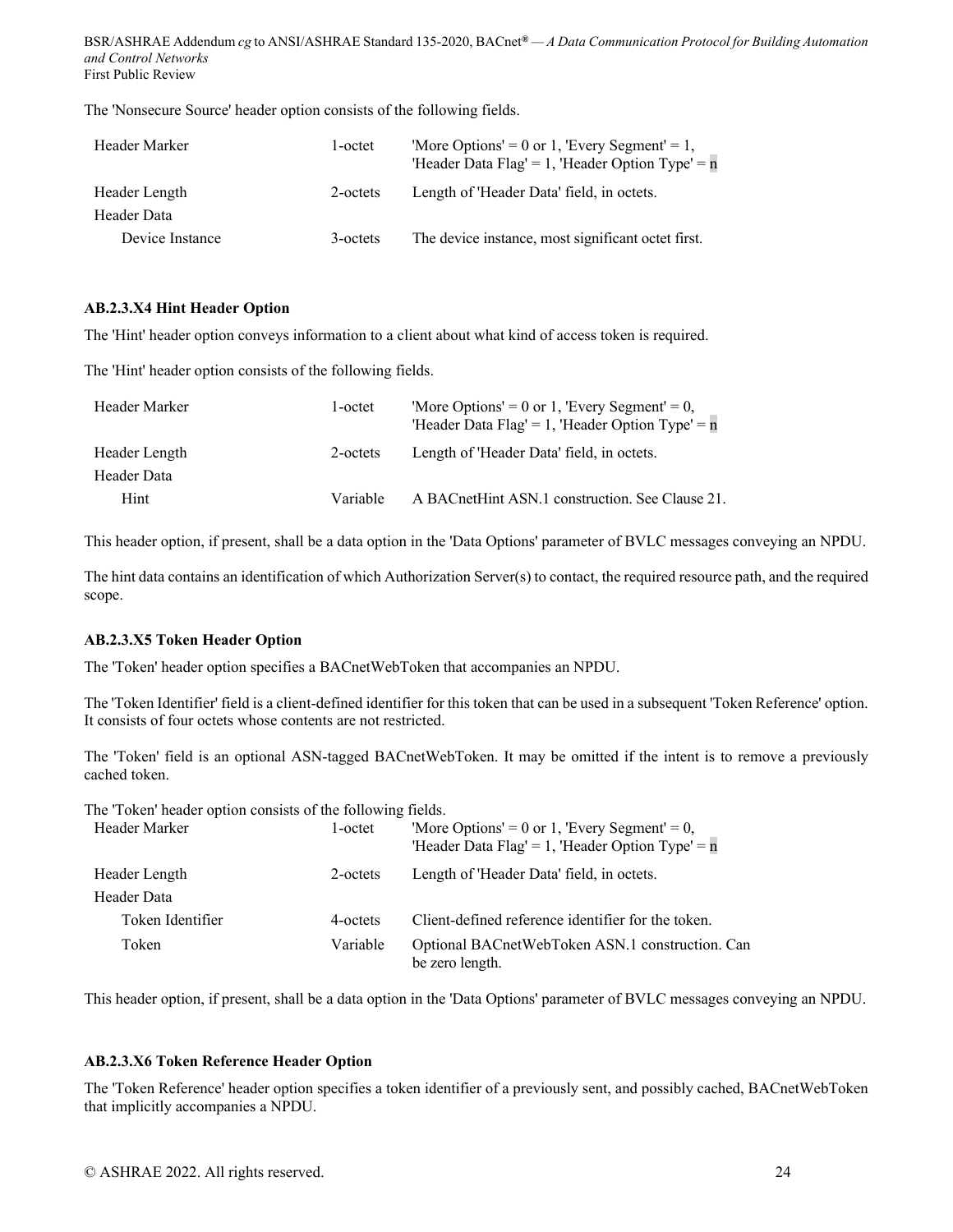The 'Reference Identifier' field is the client-defined identifier from a previously sent 'Token' header option. It consists of four octets whose contents are not restricted.

The 'Token Reference' header option consists of the following fields.

| Header Marker        | 1-octet  | 'More Options' = 0 or 1, 'Every Segment' = 0,<br>'Header Data Flag' = 1, 'Header Option Type' = $n$ |
|----------------------|----------|-----------------------------------------------------------------------------------------------------|
| Header Length        | 2-octets | Length of 'Header Data' field, in octets.                                                           |
| Header Data          |          |                                                                                                     |
| Reference Identifier | 4-octets | Client-defined reference to a previously sent token.                                                |

This header option, if present, shall be a data option in the 'Data Options' parameter of BVLC messages conveying an NPDU.

## [Change **Clause AB.2.10**, p. 1381]

#### **AB.2.10 Connect-Request**

This unicast BVLC message is sent to the connection accepting peer node to request acceptance of the connection established. See Clause AB.6.2.

*The Connect-Request message shall be sent with a 'Hello' option in the 'Destination Options' field. This option can contain an optional identity token to validate the 'Device Instance' field. See Clause AB.8.* 

*Note that devices prior to Protocol\_Revision X are not required to send the 'Hello' option.* 

...

...

[Change **Clause AB.2.11**, p. 1381]

## **AB.2.11 Connect-Accept**

This unicast BVLC message is the response to the Connect-Request message. It is sent to the connection requesting peer node to confirm acceptance of the connection established. See Clause AB.6.2.

*If the Connect-Request message was sent with a 'Hello' option, then the Connect-Accept message shall be sent with the accepting peer's information in a 'Hello' option in the 'Destination Options' field. This option can contain an optional identity token to validate the 'Device Instance' field. See Clause AB.8. If the Connect-Request does not have a 'Hello' option, this is an indication of an older initiating device, and the accepting peer shall not send one in its Connect-Accept message.* 

*Note that devices prior to Protocol\_Revision X are not required to send or receive the 'Hello' option.* 

#### [Add new **Clause AB.X**, p. 1410]

#### **AB.X Connection Authentication**

The authentication of a peer device is enforced at the datalink level since that is where the peer-to-peer messages occur with no intervening hubs or routers. BACnet/SC enables the identity claim specified in Clause XX.2.3XX.1.3 by enforcing the authentication and propagation rules specified in Clause XX.2.4XX.1.4.

The establishment of device authentication is optional; however, the device authorization functions described in Clause XX.3XX.2 will not work without device authentication.

After connection establishment with the Connect-Request and Connect-Accept messages, each connection instance information will contain an indication of whether the opposite peer is "authenticated" or "unauthenticated". This designation is based on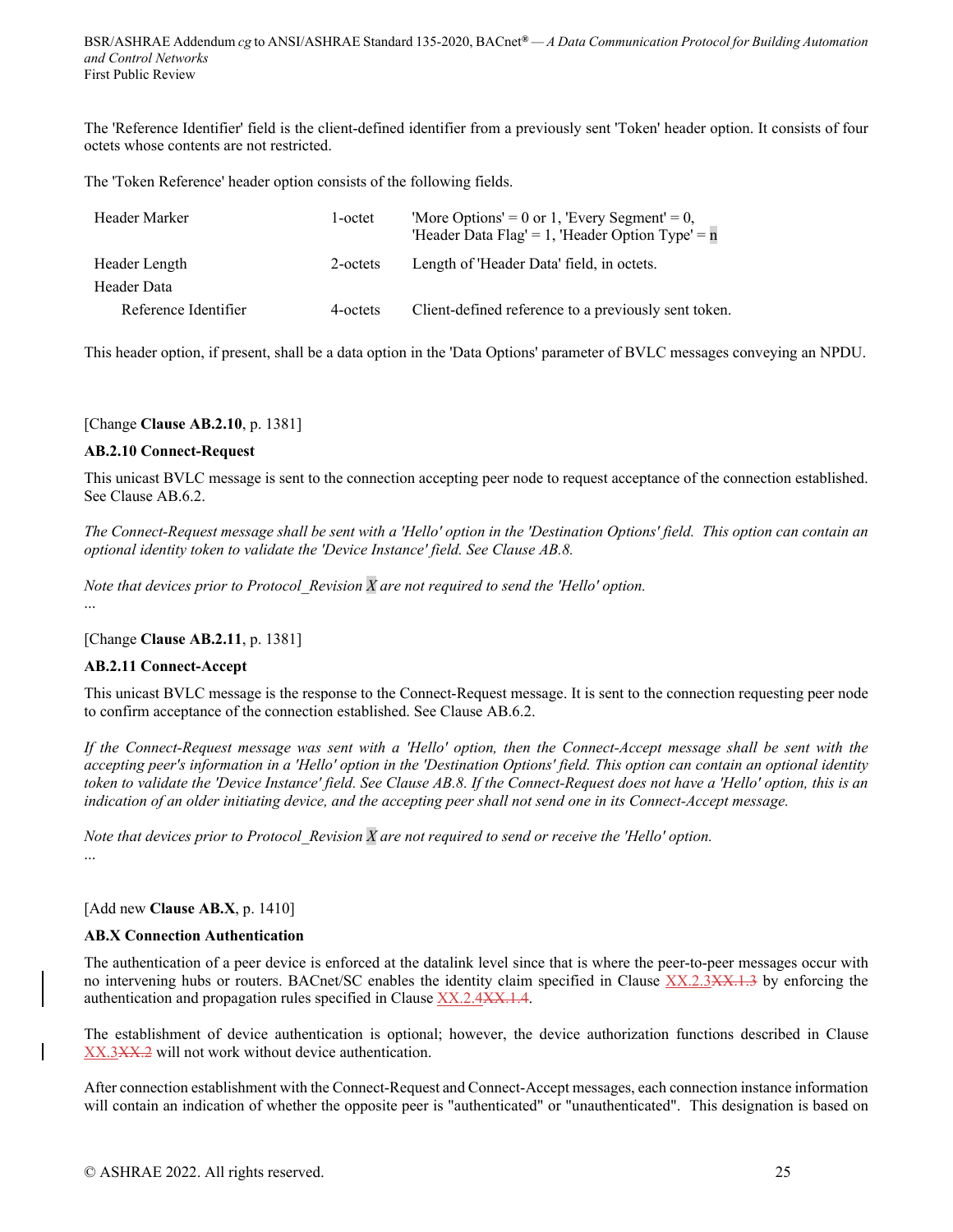the opposite peer presenting a valid identity token during the connection establishment exchange. Identity is only exchanged with the Connect-Request and Connect-Accept messages. Therefore, once a connection is established, if an identity changes, the connection will need to be disconnected and reestablished.

To establish authentication with an accepting peer, the initiating peer shall send its identity token in the 'Hello' Option with the Connect-Request message, and the accepting peer shall send its token in return in the Connect-Accept message. See Clause XX.2.7XX.1.7 for definition of identity tokens.

If either peer does not yet have an identity token, or chooses not to include it, the 'Identity Token' field of the 'Hello' option shall be zero length. In this case, the receiving peer shall mark the sending peer as "unauthenticated".

If the initiating peer sent an identity token in the Connect-Request message, then the accepting peer shall validate the token with the rules in AB.X.1. If the token is valid, then the initiating peer shall be marked as "authenticated" in the connection context and its device instance shall be remembered. If the token is invalid, then a BVLC-Result NAK shall be returned indicating an 'Error Class' of SECURITY and 'Error Code' from the results from the validation in AB.X.1 and the connection shall be closed.

If the accepting peer sent an identity token in the Connect-Accept message, the initiating peer shall validate the token with the rules in AB.X.1. If the token is valid, then the accepting peer shall be marked as "authenticated" in the connection context and its device instance shall be remembered. If the token is invalid, then it is a local matter, based on its policies, whether the initiating peer proceeds with the connection, marking the accepting peer as "unauthenticated", or disconnects the connection.

It is possible that the initiating peer has determined by some means, such as a prior rejection, that its identity token is invalid or that the other peer cannot validate it. In this case, it can try the connection again by omitting identity token and continue with the connection in an "unauthenticated" mode. This allows a device with an invalid identity token or an unconfigured peer to nonetheless join the network for the purposes of notifying or correcting the situation.

## **AB.X.1 Validating an Identity Token**

In this description, the terms "receiving peer" and "sending peer" are used since tokens are exchanged in both directions to/from the initiating peer, and the accepting peer and the rules are the same in both directions. This is written as a "function" that "returns" an error code. In the case of an accepting peer, these are used to send a BVLC-NAK response, but in the case of the initiating peer, the results are used internally.

When an identity token is received, the receiving peer shall:

- 1) compare the 'key-id' field of the token's 'confirmation' field with the X.509 'subject' distinguished name in the sending peer's TLS certificate. If there is a mismatch, return the error code INCORRECT\_SUBJECT.
- 2) compare the token's 'authorized-party' field with the 'Device Instance' field in the sender's 'Hello' option. If there is a mismatch, return the error code INCORRECT\_INSTANCE.
- 3) check the identity token header for a supported 'algorithm' field value. If the value is not supported or not accepted in this context, return the error code UNKNOWN\_AUTHENTICATION\_TYPE.
- 4) get the 'key-id' of the token's header and check that a key with that identifier is available in the Identity\_Server property of the Auth object. If none is available, return the error code SECURITY\_NOT\_CONFIGURED.
- 5) validate the signature using the identified key. If the signature is invalid, then return the error code BAD\_SIGNATURE.
- 6) if all tests pass, return the error code SUCCESS.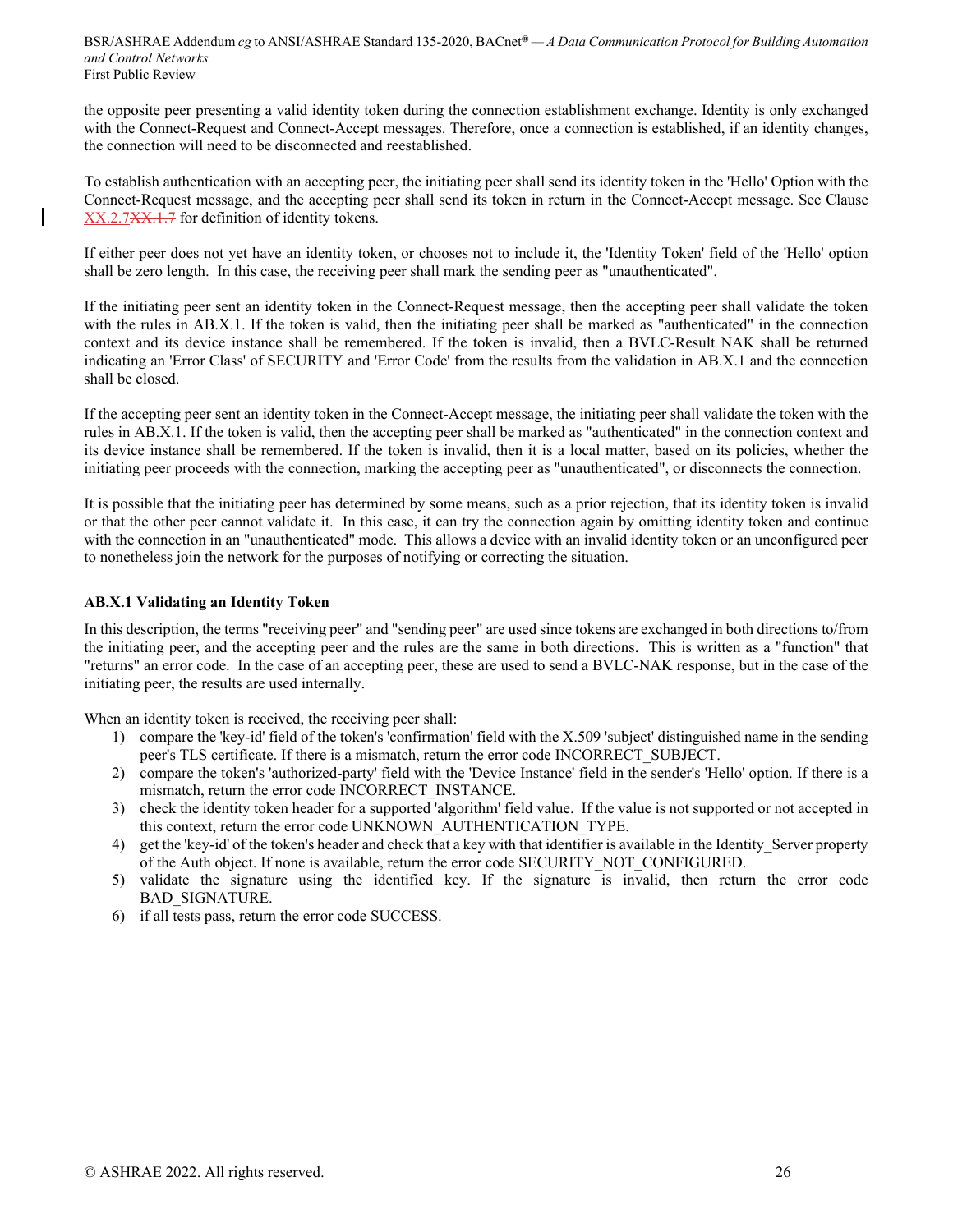## **135-2020***cg***-3 AuthRequest Service**

**Rationale** 

Acquiring access tokens and identity tokens interoperably through the BACnet network requires a new service.

It is a single extensible service that initially has two functions: one for identity tokens and one for access tokens.

Identity servers and authorization servers might be separate devices, or they might be together in a single device - typically a large scale device (computer/server) with a database and full-featured user interface.

[Add new service Clause 16.X, p. 776]

## **16.X AuthRequest Service**

The AuthRequest service is used by a BACnet-user to request an access token from an Authorization Server or an identity token from an Identity Server.

#### **16.X.1 Structure**

The structure of the AuthRequest service primitives is shown in Table 16-X1. The terminology and symbology used in this table are explained in Clause 5.6.

| Parameter Name                         | Req | Ind    | Rsp    | C <sub>nf</sub>  |
|----------------------------------------|-----|--------|--------|------------------|
| Argument                               | М   | $M(=)$ |        |                  |
| <b>Request Parameters</b>              | M   | $M(=)$ |        |                  |
| Result $(+)$<br><b>Response Values</b> |     |        | S<br>M | $S(=)$<br>$M(=)$ |
| Result $(-)$                           |     |        | S      | $S(=)$           |
| Error Type                             |     |        | M      | $M(=)$           |
| <b>Error Details</b>                   |     |        |        |                  |

**Table 16-X1.** Structure of AuthRequest Service Primitives

## **16.X.1.1 Argument**

This parameter shall convey the parameters for the AuthRequest confirmed service request.

## **16.X.1.1.1 Request Parameters**

This parameter, of type BACnetAuthRequest, provides the parameters required by the service, as defined in the Service Procedure below. The fields of this construct correspond to the OAuth request parameters defined in RFC 6749 and listed in the IANA "OAuth Parameters" registry, plus some BACnet extensions.

The fields of the BACnetAuthRequest are defined by the following clauses.

## **16.X.1.1.1.1 endpoint**

The required 'endpoint' field serves as a sub-service selector and helps to verify that the optional fields are appropriate to the requested action. This serves a purpose similar to the path portion of an HTTP based protocol like OAuth. The 'endpoint' value "token" is analogous to the OAuth token endpoint and is used to request access tokens and identity tokens.

Servers shall only process 'endpoint' values that they understand. Simple endpoint names, like "authorize", "token", "refresh", "userinfo", etc., are reserved for definition by ASHRAE. Endpoint names defined by organizations other than ASHRAE shall use a prefix to ensure uniqueness. This prefix shall be either:

- (a) A reversed registered DNS name, followed by a period character, e.g., "com.example.", or
- (b) A BACnet vendor identifier in decimal, followed by a hyphen-minus character. E.g., "555-"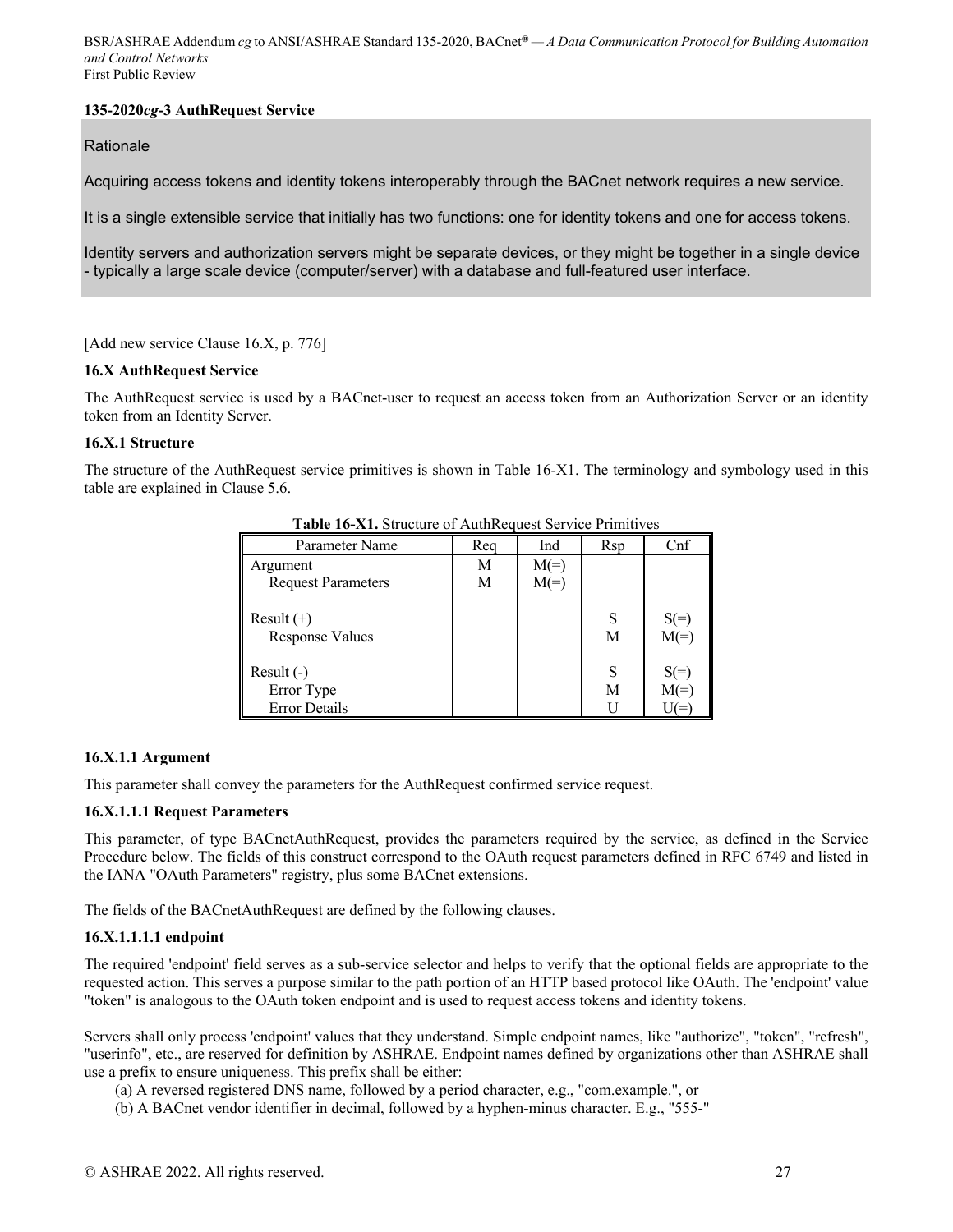## **16.X.1.1.1.2 client-id**

The required 'client-id' field contains the DeviceID of the device making the request.

### **16.X.1.1.1.3 extensions**

The optional 'extensions' field contains proprietary extensions as name/value pairs. Servers shall ignore extensions that they do not understand.

#### **16.X.1.1.1.4 response-type**

The optional 'response-type' field identifies the kind of response expected from the token endpoint. This is equal to the OAuth "response type" parameter. It is required for requests for access tokens or identity tokens.

The only registered values used by this standard are the IANA registered values of "token" and "id\_token". Support for other possible values from the IANA "OAuth Authorization Endpoint Response Types" list is a local matter.

#### **16.X.1.1.1.5 purpose**

The optional 'purpose' field provides the Authorization Server with an identity token-defined identifier for the intended usage of the requested access token. This parameter can assist the Authorization Server to choose an appropriate audience based on its knowledge of the identity token's needs for the stated purpose. This field is mutually exclusive with the 'audience' and 'scope' field.

## **16.X.1.1.1.6 audience**

The optional 'audience' field provides a list of one or more intended target(s) of an access token. This field is mutually exclusive with the 'purpose' field.

#### **16.X.1.1.1.7 scope**

The optional 'scope' field provides the requested scope (permissions) for the token. The server can return a different scope based on its authorization policies. If the scope returned in the token is different from the requested scope, the 'scope' field will be present in the Response Parameters. This field is mutually exclusive with the 'purpose' field.

#### **16.X.1.1.1.8 req-cnf**

The optional 'req-cnf' field provides the requested confirmation (binding) for the token. If absent for access token requests, the token will be bound to the 'client-id' using the 'authorized-party' member of the token's 'confirmation' claim.

## **16.X.1.1.1.9 subject**

The optional 'subject' field provides the information about the actor that is making the request. The format and meaning are the same as the 'sub' claim in a BACnetWebToken. The Authorization Server uses this as input to its decision about what to include in the 'sub' claim in the token. This shall be absent for identity token requests.

## **16.X.1.1.2 Examples**

This is a request for an access token for a stated purpose with unknown audience and scope:

```
request-type: "token" 
client-id: 3333 
purpose: "brew beer"
```
This is a request made to access Resource Server 4444 with the stated scope for user-id 42.

request-type: "token" client-id: 3333 audience: [{device: 4444}] scope: "control" subject: "42 0"

This is a request made by "helper" device 1111 on behalf of identity token 3333 to adjust and control the "lighting" application on Resource Server 4444.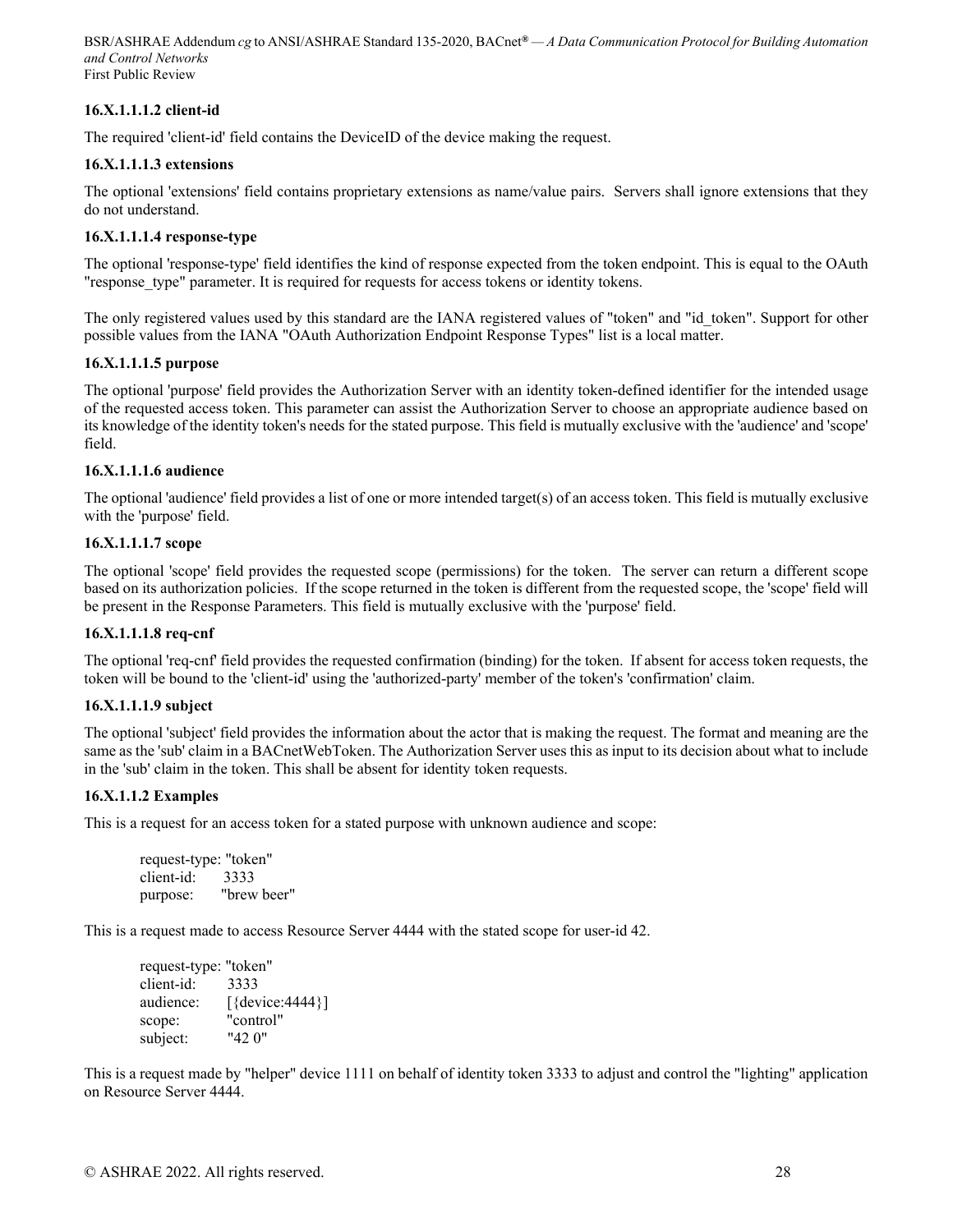request-type: "token" client-id: 1111 audience: [{device: 4444, application: "lighting"}] scope: "adjust control" req-cnf: { authorized-party: 3333 }

This is a request made by identity token 3333 to retrieve an identity token for itself. Note that the requested scope here is "id router", since the device knows that it is configured to be a router, and the requested audience is absent, indicating the "everyone" group.

request-type: "id\_token" client-id: 3333 scope: "id router"

## **16.X.1.2 Result(+)**

The 'Result(+)' parameter shall indicate that the service request succeeded. A successful result includes the following parameters:

## **16.X.1.2.1 Response Values**

This parameter, of type BACnetAuthResponse, provides the resultant values, as defined in the Service Procedure below. The members of this structure correspond to the OAuth response parameters defined in RFC 6749 Section 5.1, plus extensions.

The fields of the BACnetAuthResponse are defined by the following clauses.

## **16.X.1.2.1.1 token-type**

The optional 'token-type' field provides the type of the returned token. The value is one of the IANA registered values for "OAuth Access Token Types". If absent, the default value is "PoP" and follows the definition in RFC 8747 and RFC 7800. Support for the default value is required. Bearer tokens are not allowed.

## **16.X.1.2.1.2 scope**

The optional 'scope' field provides the resultant scope in the token. It shall be present if and only if the 'scope' in the token is different from the 'scope' in the Request Parameters,

## **16.X.1.2.1.3 access-token**

The optional 'access-token' field provides the resultant access token value.

## **16.X.1.2.1.4 id-token**

The optional 'access-token' field provides the resultant identity token value.

## **16.X.1.2.1.5 expires-in**

The optional 'expires-in' field provides the number of seconds that remain before token expiration time.

## **16.X.1.2.1.6 no-cache**

The optional 'no-cache' field indicates that the identity token should not try to cache the token in a Resource Server. If absent, it defaults to false.

## **16.X.1.3 Result(-)**

The 'Result(-)' parameter shall indicate that the service request has failed in its entirety. The reason for the failure shall be specified by the 'Error Type' parameter.

## **16.X.1.3.1 Error Type**

This parameter consists of two component parameters: (1) an 'Error Class' and (2) an 'Error Code'. See Clause 18. For security related errors, the 'Error Class' shall be SECURITY and the 'Error Code' shall be appropriate to the conditions described in Clause 18.5.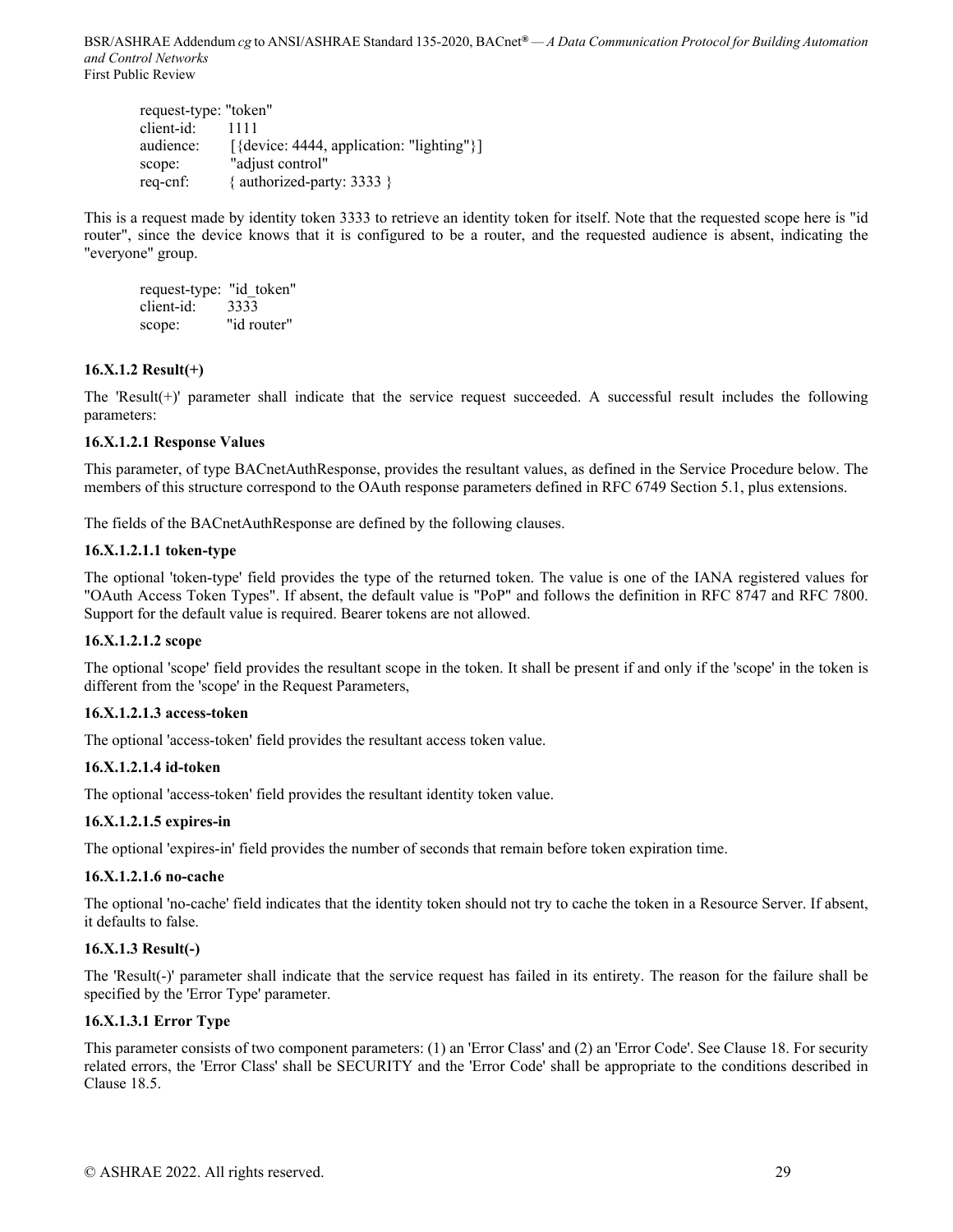## **16.X.1.3.2 Error Details**

This optional parameter, of datatype BACnetAuthRequestError, contains additional information about why the service failed. The members of this structure correspond to the OAuth error responses defined in RFC 6749.

The fields of the BACnetAuthRequestError are defined by the following clauses.

### **16.X.1.3.2 error**

The 'error' field corresponds to the "error" result defined in RFC 6749 and extended by other relevant RFCs.

#### **16.X.1.3.2 error-description**

The optional 'error-description' field corresponds to the "error\_description" result defined in RFC 6749. It is a human readable description of the error.

#### **16.X.1.3.2 error-uri**

The optional 'error-uri' field corresponds to the "error uri" result defined in RFC 6749. It is a URI identifying a web page with information about the error.

#### **16.X.2 Service Procedure**

After verifying the validity of the request, the responding BACnet-user shall process the request according to the procedures in the following clauses. If the request can be granted, a 'Result(+)' primitive shall be generated. If the request fails, a 'Result(-)' primitive shall be generated, indicating the reason for the failure.

If the 'endpoint' value equals "token", then the server shall follow the procedure in Clause 16.X.2.1. Support for other 'endpoint' values is a local matter. If the value of the 'endpoint' cannot be processed by the server, a 'Result(-)' primitive shall be generated.

#### **16.X.2.1 Token Request**

If the server functions as an Authorization Server and the 'response-type' is equal to "token", then it shall process the request according to Clause 16.X.2.1.1. If the server functions as an Identity Server and the 'response-type' is equal to "id token", then it shall process the request according to Clause 16.X.2.1.2. Support for other 'response-type' values is a local matter. If the value of the 'response-type' cannot be processed by the server, a 'Result(-)' primitive shall be generated.

If the device instance of the requestor is available (e.g., via a "Secure Source" data attribute), then the server shall verify that the 'client-id' field is equal to the device instance of the requestor.

All token responses shall have the following token claims:

- a) 'issuer' is set to the device instance of this server.
- b) 'audience' is set to the intended audience. Identity tokens will use group 1 ("everyone")
- c) 'scope' is set. Can be empty string for access tokens and is at least "id" for identity tokens.
- d) 'subject' is optional for access tokens and absent for identity tokens.
- e) 'confirmation' is set appropriately for identity tokens or access tokens.
- f) 'expiration' is set to the expiration time of the token.
- g) 'authorized-party' is set if and only if the token is an identity token.

If a token is granted, the server shall generate a Result(+) with the appropriate values in the Response Parameters.

## **16.X.2.1 Identity Token Requests**

The Identity Server can return an expanded scope, e.g., "id router", "id hub", or "id hub router", based on its knowledge of the device whose identity is being asserted. The requestor can optionally include additional scopes in its request, e.g., "id router". However, since the inclusion of "router" or "hub" is a critical part of the security of the network, the Identity Server shall never return a scope other than the singular "id" unless specifically configured to do so. Therefore, the inclusion of extra scope by the requestor is only for information purposes and can be used by the Identity Server to alert site administrators of a configuration mismatch. An identity token shall include, at a minimum, the "id" scope.

The 'authorized-party' field in the token shall be set to the device instance of that device whose identity is being asserted.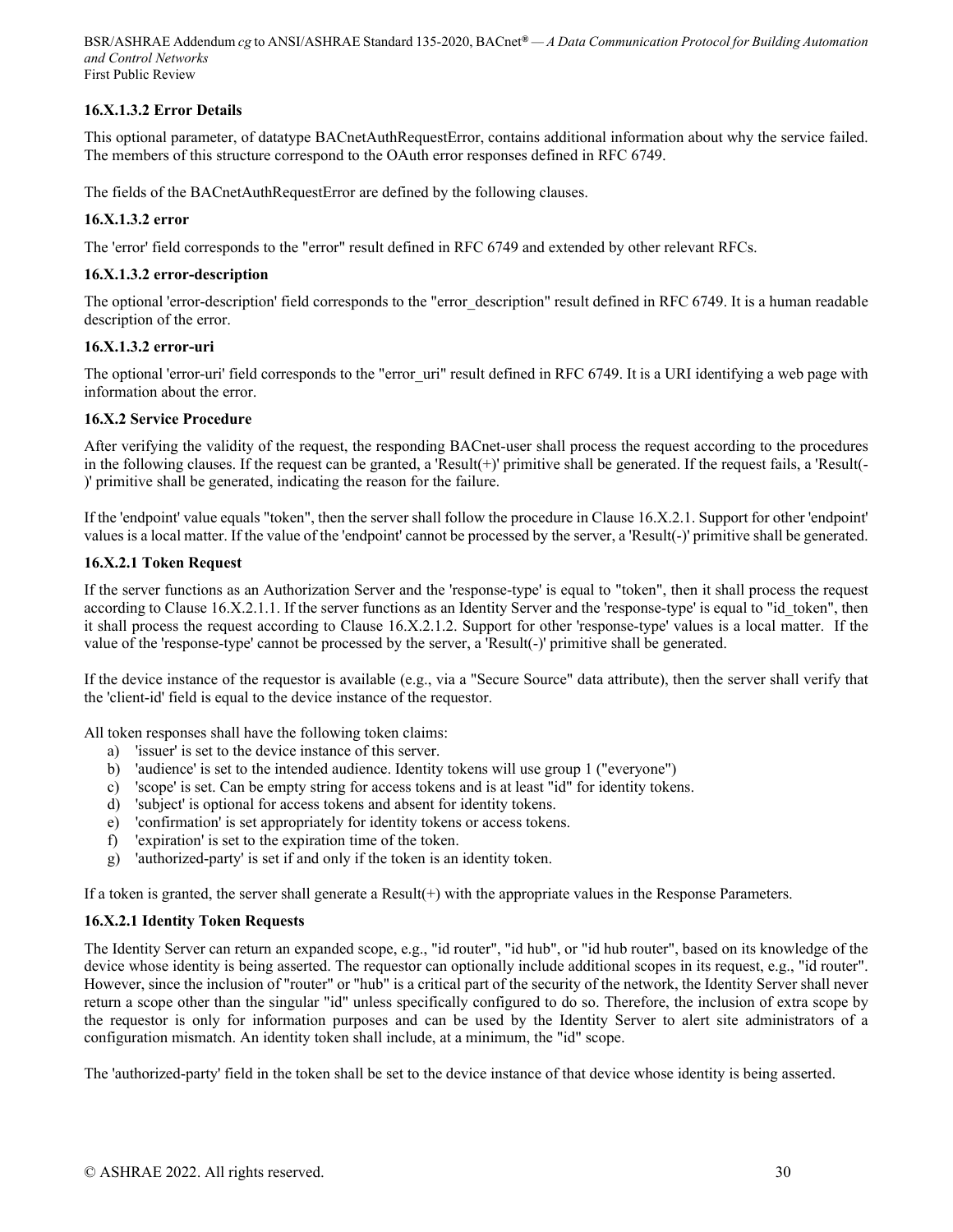The 'key-id' field of the 'confirmation' field in the token shall be set to be the 'subject' Distinguished Name in the X.509 certificate of that device.

The requestor can request a token on-behalf-of another device by placing the device instance of that device in the 'authorizedparty' field of the 'req-cnf', in the same manner as it would for requesting an access token for another device. In this case, the 'req-cnf' does not automatically become the 'conformation' in the token because the token's 'confirmation' for identity tokens uses the 'key-id' field to bind the token to the 'subject' in a certificate.

### **16.X.2.1 Access Token Requests**

There are two kinds of requests that can be made for access tokens. One is based on the client's knowledge of known audience(s) for the token, and the other is based on a known "purpose" without the client's knowledge of a particular audience. For this reason, the 'audience' and 'purpose' parameters are mutually exclusive.

In the first case, the requestor provides one or more entries in the 'audience' parameter of the request and a requested 'scope'. The server shall consult its policies to determine whether to issue an access token for that/those audience(s) for the identity token and what scope values should be allowed.

In the second case, the requestor provides a string in the 'purpose' parameter. If this string is known to the server for the identity token device, it can issue a token containing appropriate audience(s) and scope based on its knowledge of the identity token device needs for that purpose. The server shall only issue an access token for the 'purpose' option if it has been configured to recognize the 'purpose' for that identity token. The 'purpose' string might not be configurable in the identity token and therefore the server must have the ability to match a purpose string value to a particular client.

If the requestor provides neither an 'audience' nor a 'purpose' parameter, this shall be interpreted by the server to mean a "default purpose", for simple devices that only need one access token for all their configured actions. The sever shall treat this as a 'purpose' request and shall only issue an access token if specifically configured to understand the "default purpose" of the client.

If a 'scope' parameter is provided in the request, it serves only as a requested scope; the server can return a larger, smaller, or completely different scope in the token, based on its configured policies. Requesting more than is allowed shall not result in an error response. If a scope component is requested but not permitted, then that component is simply left out of the resulting scope string. An empty scope string is considered a valid response and shall not result in an error response.

If the scope in the token does not match the requested scope, then the server shall indicate the changed scope in the 'scope' field of the response.

The 'authorized-party' field of the 'confirmation' field in the token shall be set to the device instance of the device that is allowed to use the token.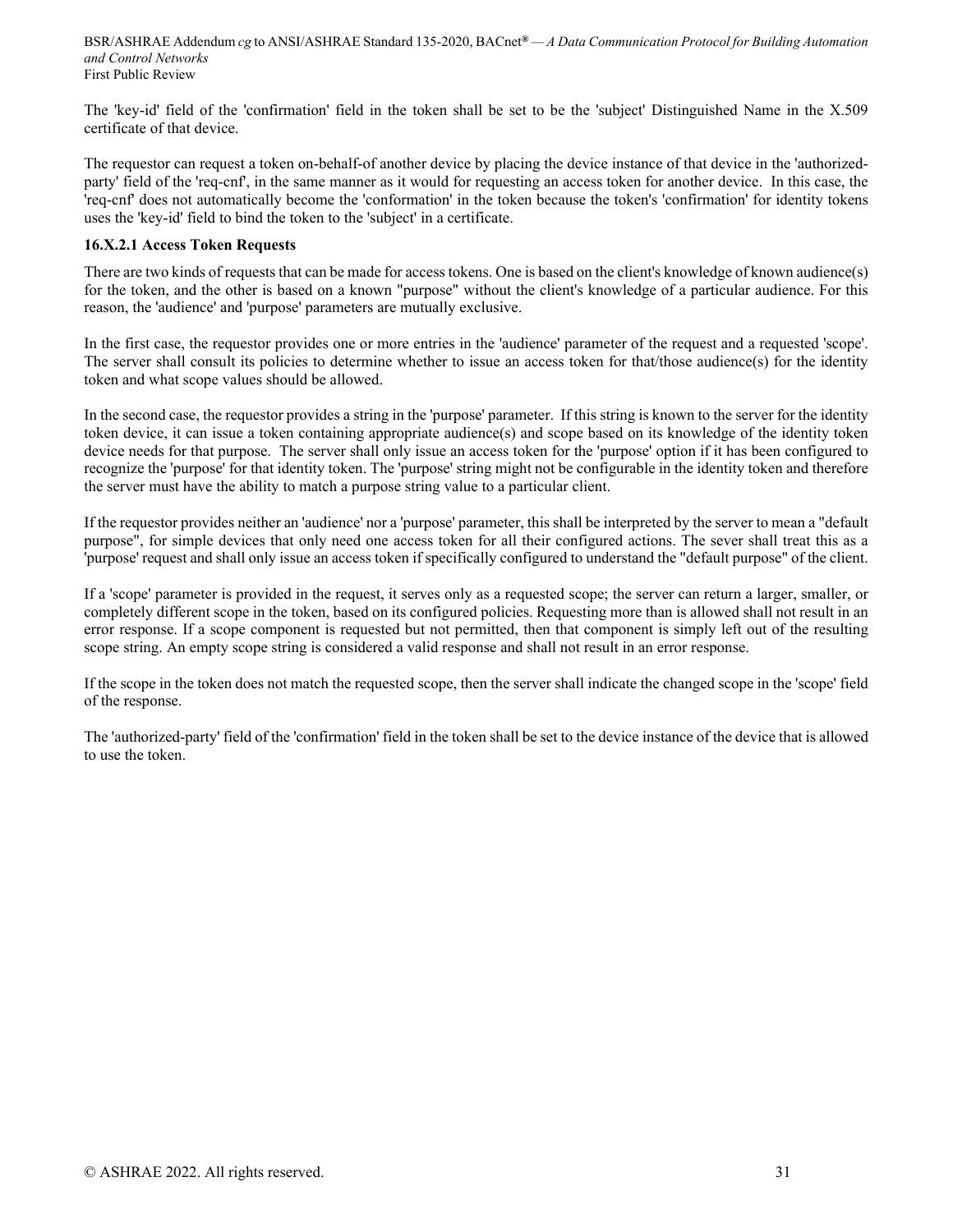## **135-2020***cg***-4 Example Authentication and Authorization Message Flows**

**Rationale** 

The understanding of some message exchanges and data structures is aided by informative examples.

[Add new **Annex ZZ**, p. 1403]

#### **ANNEX ZZ - Examples of Device Authentication and Authorization (INFORMATIVE)**

(This annex is not part of the standard but is included for informative purposes only.)

The following examples use BACnet Secure Connect, Annex AB, as an example implementation of the authentication and authorization mechanisms defined in Annex XX.

#### **ZZ.1 Establishing Identity**

As part of the connection process, the initiating peer can send an identity proof to the accepting peer. The accepting peer will respond with its own identity proof or a negative BVLC-Result message if the initiator's identity claim was not accepted.

Identity is conveyed in both directions in a data option attached to the Connect-Request and Connect-Accept messages. At the end of the connection establishment, each side will mark the other side internally as either "authenticated" or "unauthenticated".

Either of the identity claims can be empty if an identity token is not yet available, but the presence of the 'Hello' option in the connection establishment messages lets the receiving peer know that the sending peer is at an implementation level that "understands" identity.

If the initiating peer sends a 'Hello' option with the Connect-Request message, then the accepting peer will send a 'Hello' option with the Connect-Accept message. Conversely, if the initiating peer does not send a 'Hello' option with the Connect-Request message, then the accepting peer will assume that it is an older device and will not send a 'Hello' option with its Connect-Accept message.

For the direct connect case, the initiating peer will send its identity to the accepting peer and the accepting peer will return its own identity.

Device A Device B | | |------------------------Connect-Request------------------------>| | DestOp(Hello(Identity(id-A))) | | | |<-----------------------Connect-Accept--------------------------| | DestOp(Hello(Identity(id-B))) | | |

Hub Functions will respond with the identity of the device that contains the Hub Function.

| Device A | Hub Function                     | Device B |
|----------|----------------------------------|----------|
|          |                                  |          |
|          | -------Connect-Request---------> |          |
|          | DestOp(Hello(Identity(id-A)))    |          |
|          |                                  |          |
|          | <-------Connect-Accept---------- |          |
|          | DestOp(Hello(Identity(id-H)))    |          |
|          |                                  |          |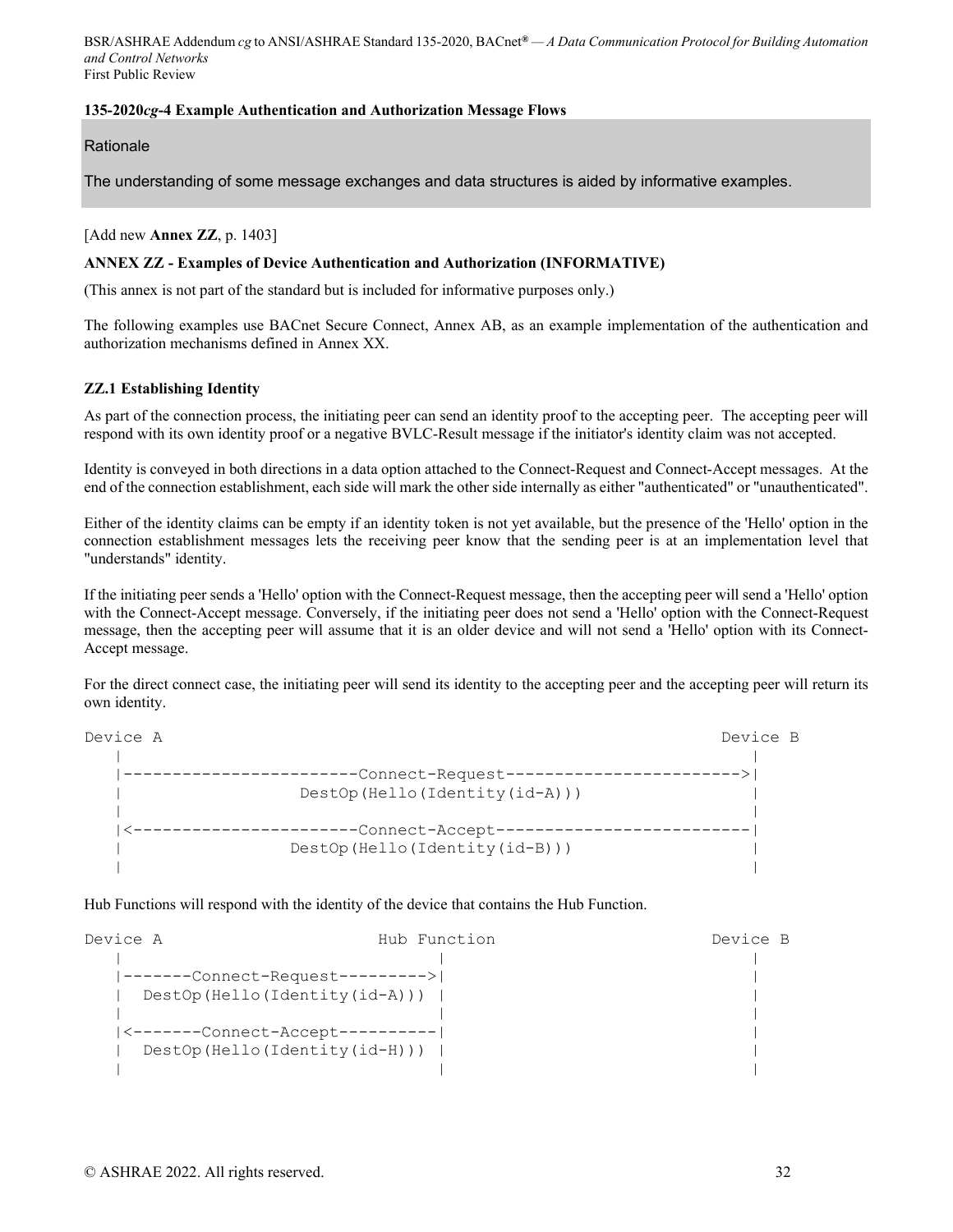If the initiating peer's identity is not valid, the accepting peer will send a NAK and disconnect. The initiating peer may choose to try again without an identity token. This may be desirable in cases where the initiating peer's identity is not intentionally evil, just misconfigured. By allowing it to connect in an "unauthenticated" way, it allows it to communicate to someone that it is in need of service.



In the case where the accepting identity is invalid, the initiating peer may disconnect or continue and mark the accepting peer as unauthenticated, depending on its own settings.



Identity tokens are only exchanged with Connect-Request and Connect-Accept. Once a connection is established, if an identity changes, the connection will need to be disconnected and reestablished.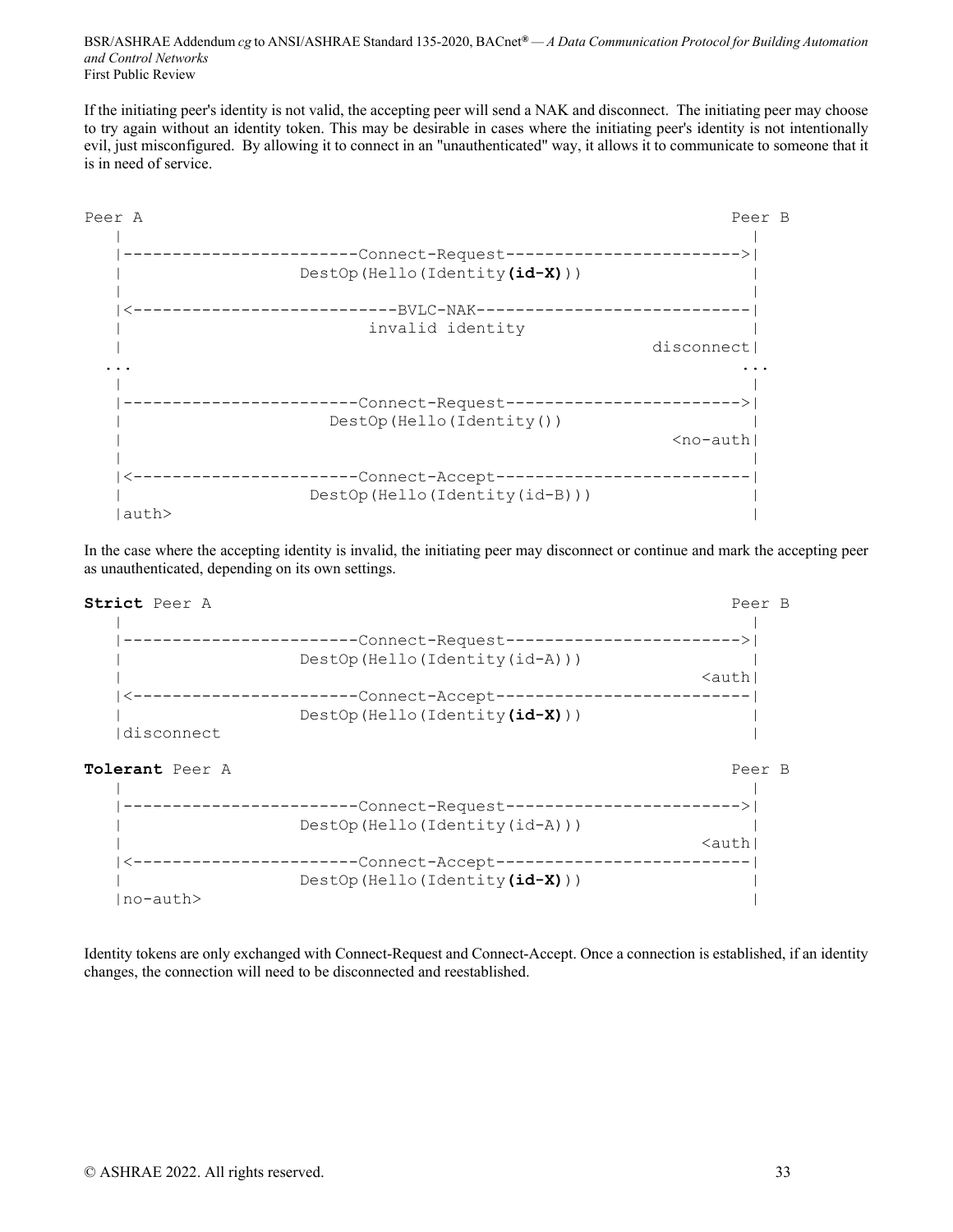## **ZZ.2 Example Identity Token**

| header:                                     |                                  |                                               |
|---------------------------------------------|----------------------------------|-----------------------------------------------|
| key-id:                                     | "3E21"                           | (refers to a key in a BACnetSigner)           |
| claims:                                     |                                  |                                               |
| audience:                                   |                                  | [{group:1}] (constant, the "everyone" group)  |
| authorized-party: 240105                    |                                  | (the possessor's device instance)             |
| confirmation:                               |                                  | {key-id: "O=Controls-R-Us, CN=GreatDevice, "} |
| scope:                                      | "id router"                      |                                               |
| issuer:                                     | 249998                           | (the Identity Server's DeviceID)              |
| issued-at:                                  | 1426420800                       |                                               |
| expiration:                                 | 1627537240                       |                                               |
| signature: DF6E76DFAE7AD77E39DFAEF5DF8EB7DB |                                  |                                               |
|                                             | 8EB6DF8E7ADF8E7AE78DF9DFAE7CDF6E |                                               |
|                                             | FAE7CDB7EFAE39F3BDB7EB8E7CDF5EF8 |                                               |
|                                             | EB9F37D7BE3AE7CDFBE3AE7CDF8EF9EB |                                               |

#### **ZZ.3 Response Authentication**

Responses must be authenticated as well. This way, a requester can have assurance that the answers are not spoofed. If a "Secure Source" data option was present on a request, the responding device must place its own "Secure Source" data option on the response.

| Device A | (hubs/routers not shown)     | Device B |
|----------|------------------------------|----------|
|          |                              |          |
|          | -Encapsulated-NPDU--         |          |
|          | DataOp (SecureSource (id-A)) |          |
|          | ReadProperty                 |          |
|          | -Encapsulated-NPDU-          |          |
|          | DataOp (SecureSource (id-B)) |          |
|          | ReadProperty-ACK             |          |

#### **ZZ.4 Validating Authentication**

Since only a Direct Connect peer, Hub Function, or Hub Connector has a direct TLS connection to the originating peer, only they can validate the identity claim against the originator's certificate. Therefore, they are responsible for verifying that any claimed identity in incoming messages is correct before propagating the message.

If a 'Secure Source' option from an "authenticated" non-routing node is asserted incorrectly, the receiving peer will send a NAK and disconnect since there is no valid reason for this error other than bad intent.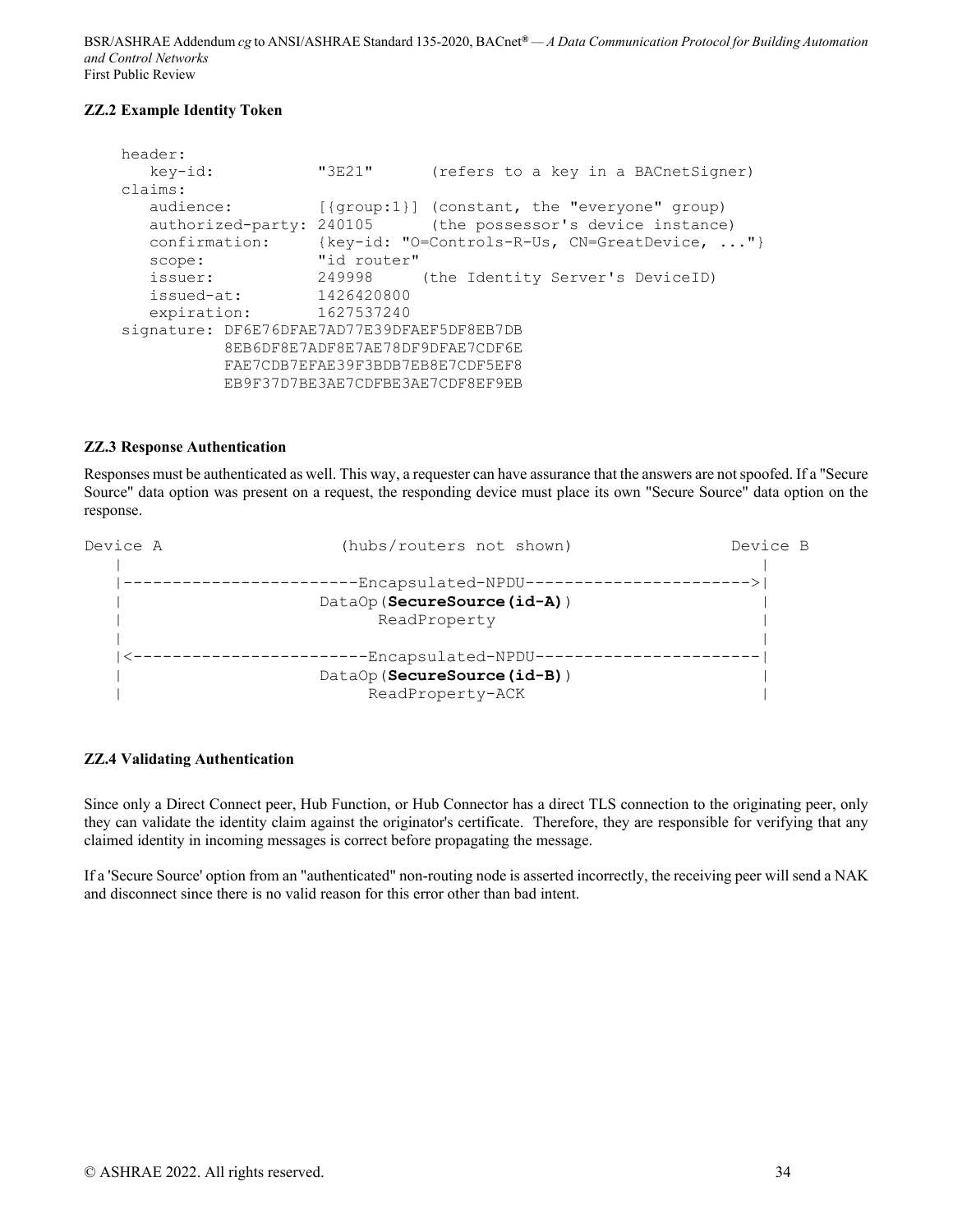| Evil Device A |                                  |                                                    | Hub Function | Device B |  |
|---------------|----------------------------------|----------------------------------------------------|--------------|----------|--|
|               |                                  |                                                    |              |          |  |
|               | -Connect-Request--------->       |                                                    |              |          |  |
|               | $DestOp(Identity(id-A))$         |                                                    |              |          |  |
|               |                                  | <auth < th=""><th></th><th></th><th></th></auth <> |              |          |  |
|               |                                  |                                                    |              |          |  |
|               | <-------Connect-Accept---------- |                                                    |              |          |  |
|               | $DestOp(Identity(id-H))$         |                                                    |              |          |  |
|               |                                  |                                                    |              |          |  |
|               | -Encapsulated-NPDU------>        |                                                    |              |          |  |
|               | DataOp (SecureSource (id-X)      |                                                    |              |          |  |
|               | ReadProperty                     |                                                    |              |          |  |
|               |                                  |                                                    |              |          |  |
|               | ----------BVLC-NAK-----------    |                                                    |              |          |  |
|               | invalid DeviceID                 |                                                    |              |          |  |
|               |                                  | disconnect                                         |              |          |  |

#### **ZZ.5 Legacy Interactions**

In the following, the evil device manages to forge an identity and get it all the way through to an old device. But nothing happens because the old device doesn't understand authentication and therefore grants no special privileges to the NPDU.

```
EVIL Device A OLD Hub or Router OLD Device B 
  | | | 
  |-------Encapsulated-NPDU------->| | 
  | DataOp(SecureSource(id-X)) | | 
  | |--------Encapsulated-NPDU------>| 
  | | DataOp(SecureSource(id-X)) | 
 | | | 
  | | option ignored|
```
In the following two examples, either an evil device manages to forge an identity and get it all the way through to a new device, or a new and truthful device is simply behind an old hub or router. In either case, the new recipient cannot trust the identity since it came from an unauthenticated peer. So, the new recipient will inactivate the authentication information but should still accept the NPDU because there is no way to tell if the originator was truly evil or simply behind a legacy hub or router.

| EVIL Device                         |  | OLD Hub or Router            | NEW Device B              |
|-------------------------------------|--|------------------------------|---------------------------|
|                                     |  |                              |                           |
| ------Encapsulated-NPDU------->     |  |                              |                           |
| DataOp (SecureSource (id-X))        |  |                              |                           |
|                                     |  |                              | -Encapsulated-NPDU------> |
|                                     |  | DataOp (SecureSource (id-X)) |                           |
|                                     |  |                              |                           |
|                                     |  |                              | option inactivated        |
|                                     |  |                              |                           |
|                                     |  |                              |                           |
| NEW Device A                        |  | OLD Hub or Router            | NEW Device B              |
|                                     |  |                              |                           |
| -Encapsulated-NPDU-------> <br>---- |  |                              |                           |
| DataOp (SecureSource (id-A))        |  |                              |                           |
|                                     |  |                              | -Encapsulated-NPDU------> |
|                                     |  | DataOp(SecureSource(id-A))   |                           |
|                                     |  |                              |                           |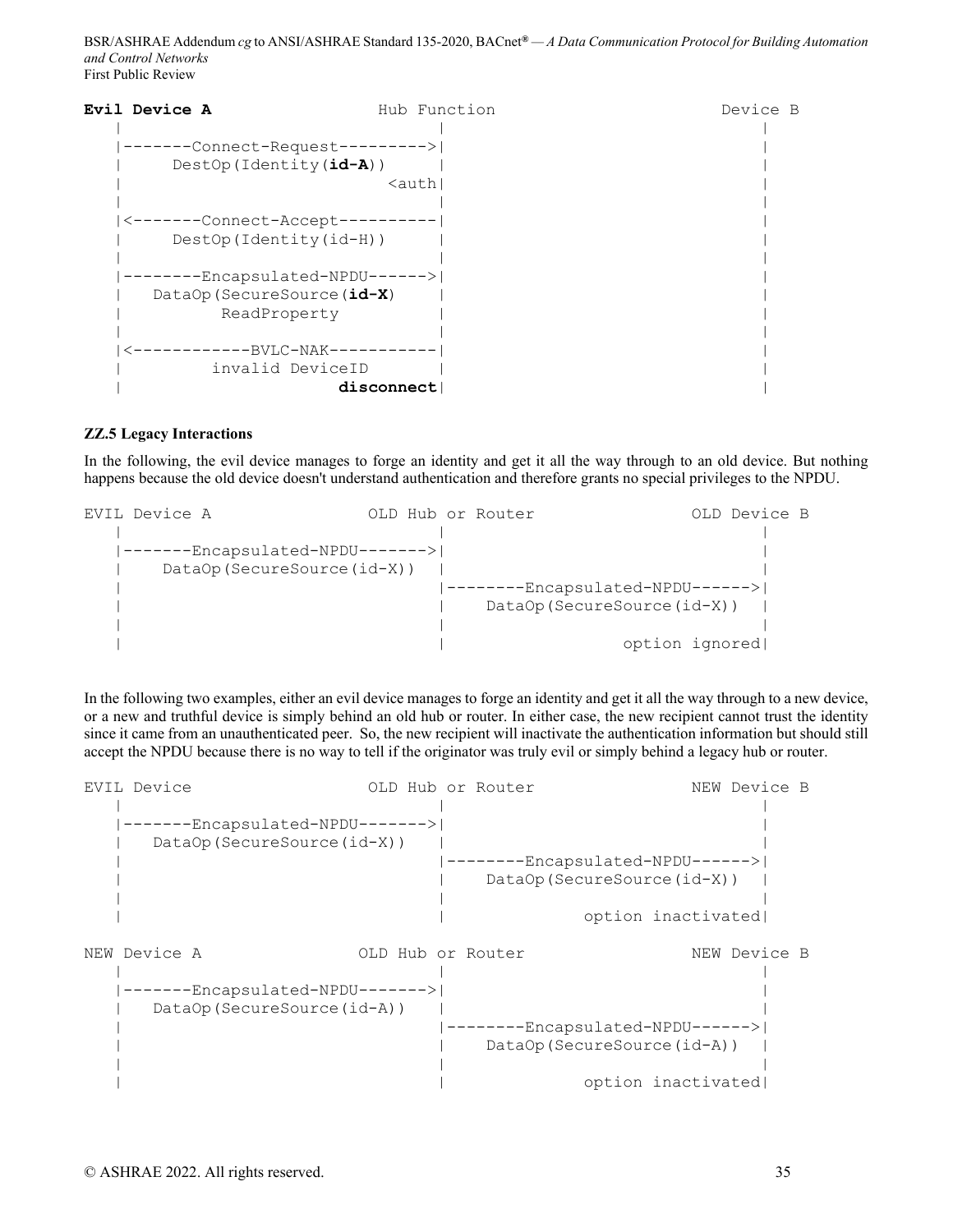

If a 'Secure Source' option is received from an "unauthenticated" node (either a legacy router or a new device without an identity token), then the receiving peer will change the option into a 'Nonsecure Source' option.

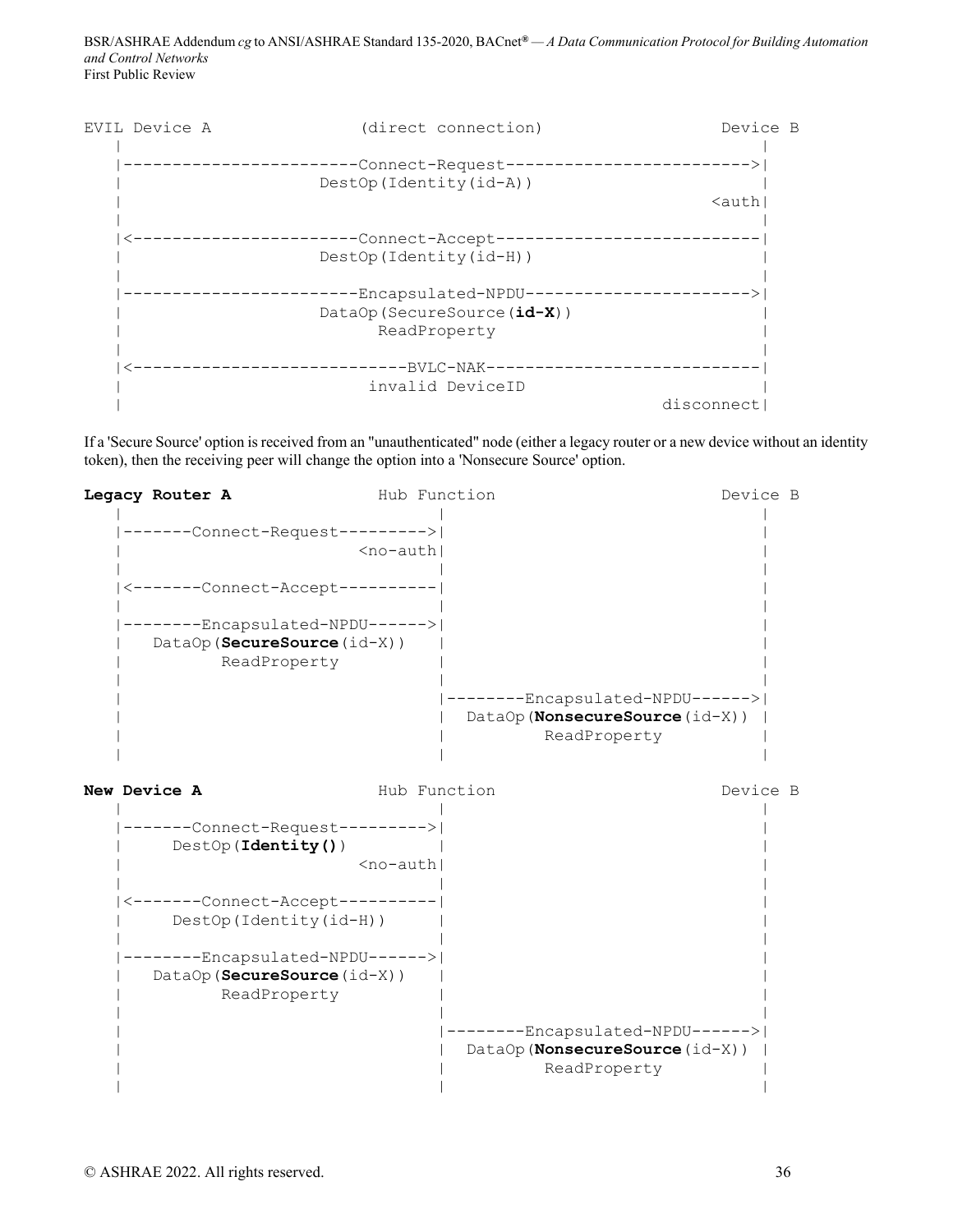In the direct connect case, if a 'Secure Source' option is received from an "unauthenticated" node (either a legacy router or a new device without an identity token), then the receiving peer will internally remove the option, or change it into a Nonsecure Source' option, before passing it up the stack.



#### **ZZ.6 Routing Authentication**

To enable propagating an authentication indication by a device with a different identity (i.e., a router), "router" is added to the scope claim of the router in its identity token. If the "router" scope is not present, then an attempt to send a 'Secure Source' option that does not match the validated identity of the sending peer will be considered a fraudulent or misconfigured node.

| Evil/Confused Device A           | Hub Function | Device B |
|----------------------------------|--------------|----------|
|                                  |              |          |
| -Connect-Request---------->      |              |          |
| DestOp(Identity(id-A, "id"))     |              |          |
|                                  |              |          |
| <----------Connect-Accept-       | ---------    |          |
| DestOp(Identity(id-H, "id hub")) |              |          |
|                                  |              |          |
| -Encapsulated-NPDU---------->    |              |          |
| DataOp (SecureSource (id-C))     |              |          |
|                                  |              |          |
| -----------BVLC-NAK-             |              |          |
| invalid DeviceID                 |              |          |
|                                  | disconnect   |          |

However, if the "router" scope is asserted, then the Hub Function will allow it.



Likewise, in the Direct Connect case, if the sender does not identify with the "router" permission, then the receiving side will reject it.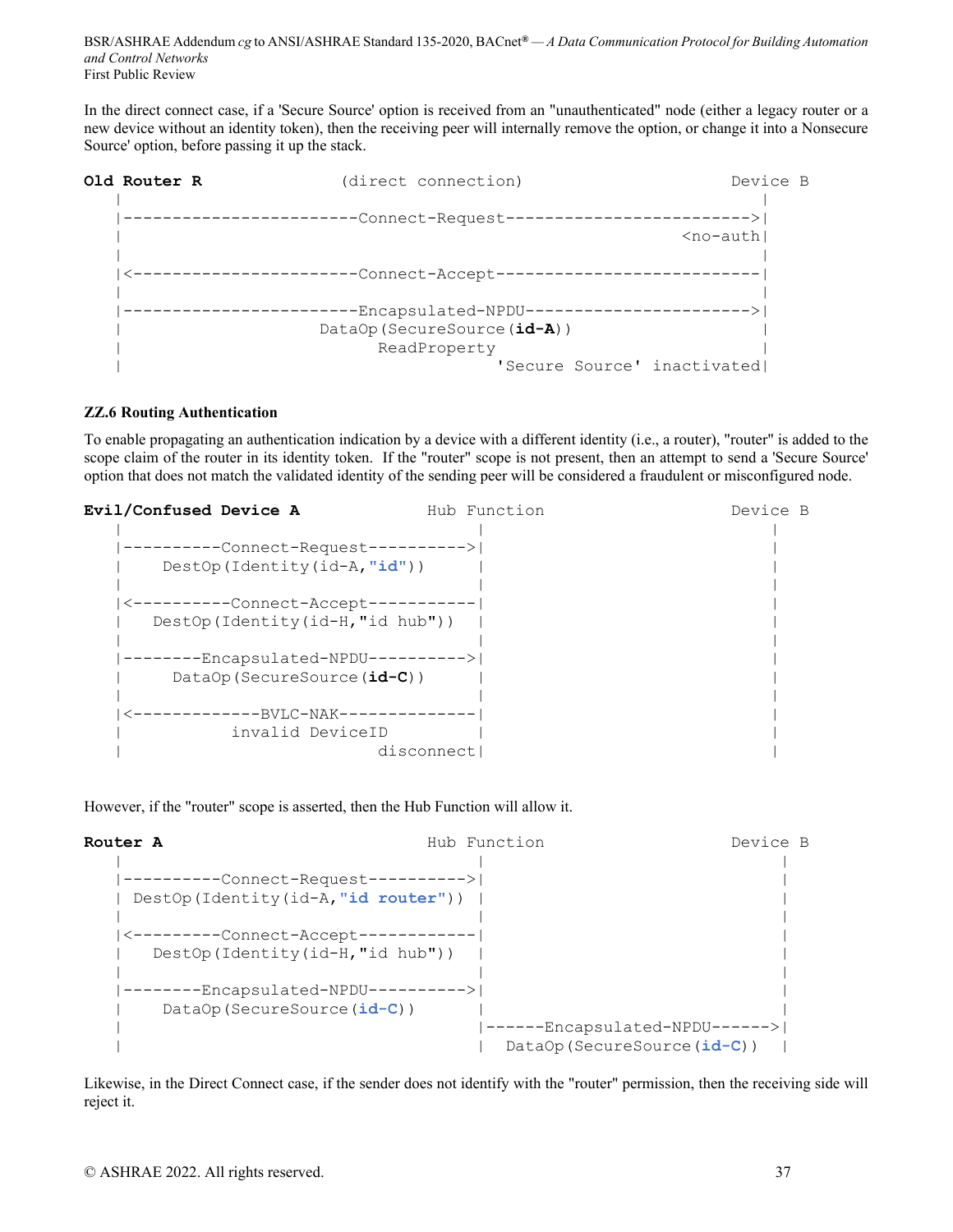

**Router A** Device B



## **ZZ.7 Forwarding Authentication**

Like a router, a Hub Function needs to propagate 'Secure Source' options that do not match the device instance of the device containing the Hub Function. To enable this, another permission named "hub" is added to the scope claim of the hub.

| Device A |                                       | Hub Function                    | Device B |
|----------|---------------------------------------|---------------------------------|----------|
|          |                                       |                                 |          |
|          | -Connect-Request-------->             |                                 |          |
|          | DestOp(Identity(id-A, "id"))          |                                 |          |
|          |                                       |                                 |          |
|          | <--------Connect-Accept-              |                                 |          |
|          | DestOp (Identity $(id-H, "id hub")$ ) |                                 |          |
|          |                                       |                                 |          |
|          |                                       | <-----Encapsulated-NPDU-------- |          |
|          |                                       | DataOp (SecureSource(id-B))     |          |
|          | <------Encapsulated-NPDU-             |                                 |          |
|          | DataOp (SecureSource (id-B)           |                                 |          |
|          |                                       |                                 |          |
|          | accepted                              |                                 |          |

When the Hub Connector is connecting to a hub and the "hub" scope is not present in the hub's identity token, then the Hub Connector will terminate the connection, assuming that it has connected to a misconfigured hub by mistake.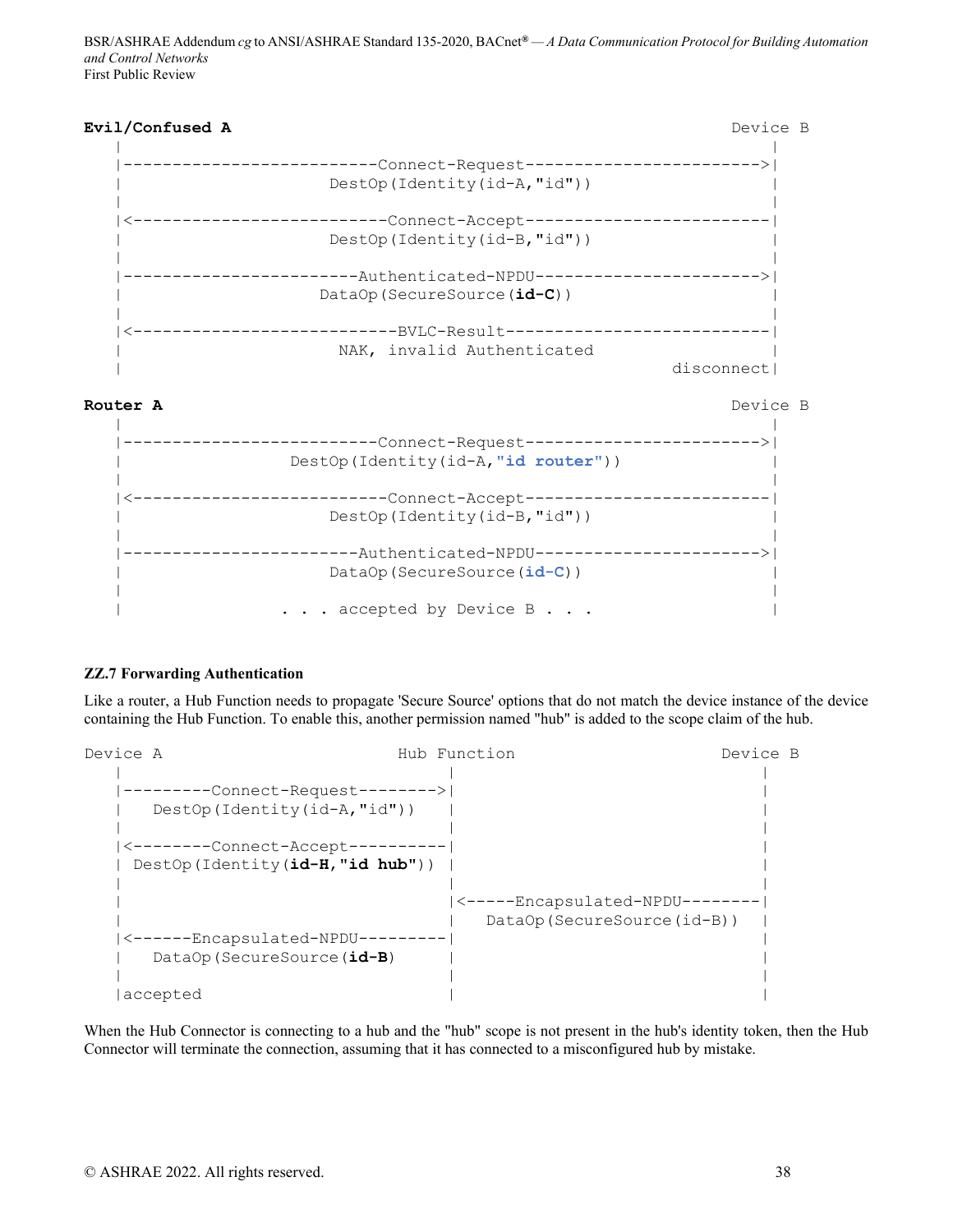| Device A |                                   | Hub Function | Device B |
|----------|-----------------------------------|--------------|----------|
|          |                                   |              |          |
|          | -Connect-Request-------->         |              |          |
|          | $DestOp(Identity(id-A,''id''))$   |              |          |
|          |                                   |              |          |
|          | <--------Connect-Accept-          |              |          |
|          | DestOp (Identity $(id-H, "id")$ ) |              |          |
|          |                                   |              |          |
|          | disconnect                        |              |          |

When the Hub Connector is connecting to a hub and the hub does not present an identity token, then the initiating device can decide whether to proceed with the hub being "unauthenticated" or not based on its own settings.

| Device A |                                   | Hub Function | Device B |
|----------|-----------------------------------|--------------|----------|
|          |                                   |              |          |
|          | -------Connect-Request-------->   |              |          |
|          | DestOp (Identity $(id-A, "id")$ ) |              |          |
|          |                                   |              |          |
|          | <--------Connect-Accept-          |              |          |
|          | $DestOp$ (Identity ())            |              |          |
|          |                                   |              |          |
|          | disconnect, or                    |              |          |
|          | $no$ -auth $>$                    |              |          |

#### **ZZ.8 Example Access Token**

Example Access Token

```
header:<br>key-id: "C54A"
                                        (identifies the BACnetSigner)
    claims: 
      subject: "32 2" (user 32, role 2)
       confirmation: {authorized-party: 240105} (the possessor's device instance) 
 audience: [{device: 240202}] (the target device instance) 
 issuer: 459999 (the authorization server's device instance) 
       issued-at: 1426420900 
       expiration: 1627538350 
      scope: "adjust config"
    signature: 8EB6DF8E7ADF8E7AE78DF9DFAE7CDF6E 
              DF6E76DFAE7AD77E39DFAEF5DF8EB7DB 
              EB9F37D7BE3AE7CDFBE3AE7CDF8EF9EB 
              FAE7CDB7EFAE39F3BDB7EB8E7CDF5EF8
```
#### **ZZ.9 BACnetWebKey**

Example BACnetWebKey containing a public key of default type "EC" with the default "P-256" curve:

```
 key-id: "C65F" 
 x: X'30a0424cd21c2944838a2d75c92b37e76ea20d9f00893a3b4eee8a3c0aafec3e' 
 y: X'e04b65e92456d9888b52b379bdfbd51ee869ef1f0fc65b6659695b6cce081723'
```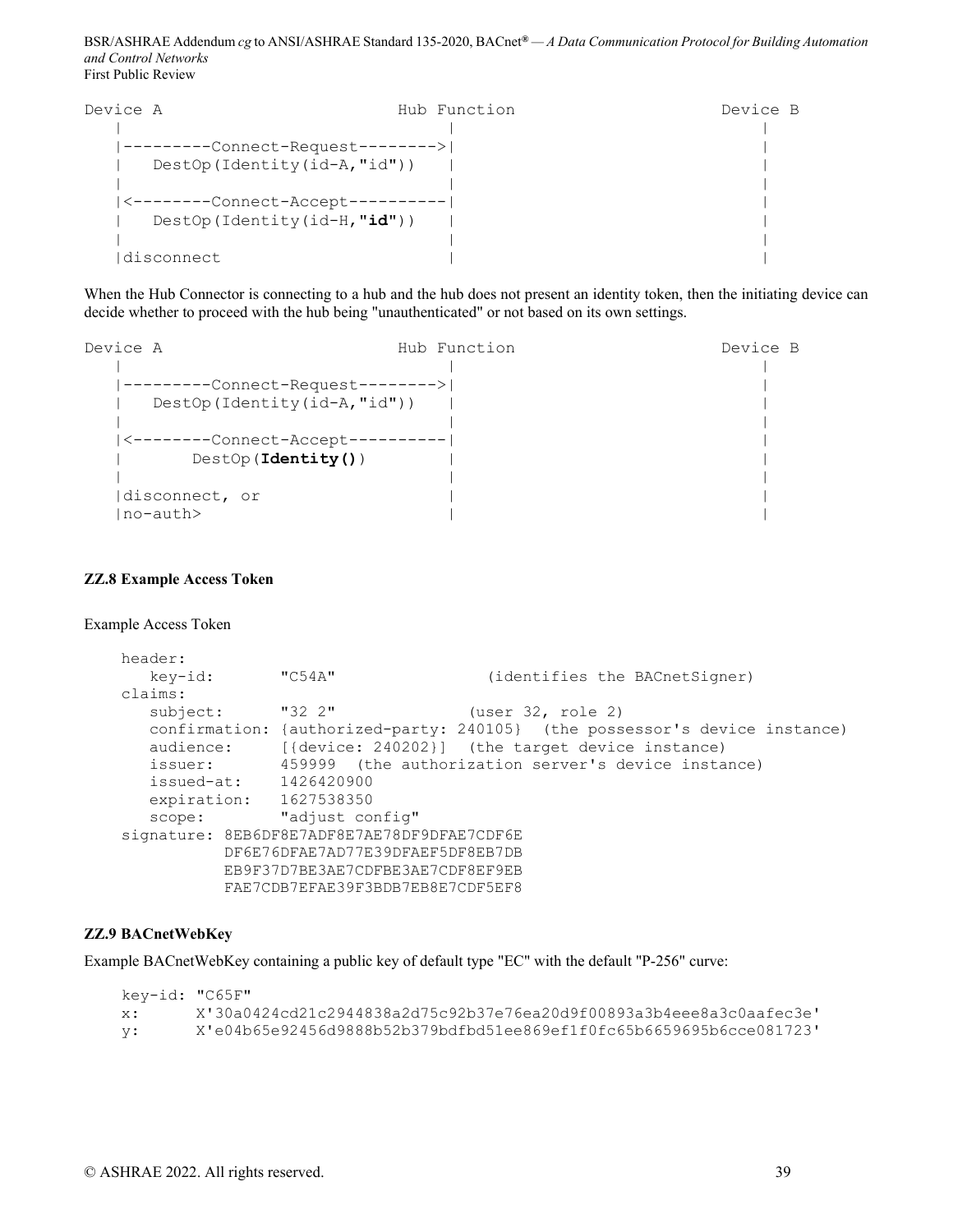## **ZZ.10 Acquiring an Access Token Based on Hint**

In this BACnet/SC example, the client requests a protected operation without proper authorization. The resource server returns a 'Hint' data option containing the information the client needs to obtain an access token

| Device A                           | Device B                                            | Authorization Server |
|------------------------------------|-----------------------------------------------------|----------------------|
| ------Encapsulated-NPDU--------->  |                                                     |                      |
| DataOp (SecureSource (id-A)        |                                                     |                      |
|                                    |                                                     |                      |
| WriteProperty                      |                                                     |                      |
|                                    |                                                     |                      |
| <------Encapsulated-NPDU---------- |                                                     |                      |
| DataOp (SecureSource(id-B))        |                                                     |                      |
| DataOp(Hint(id-B, "adjust"))       |                                                     |                      |
| Error, not authorized              |                                                     |                      |
|                                    |                                                     |                      |
|                                    | -Encapsulated-NPDU---                               |                      |
|                                    | DataOp (SecureSource (id-A))                        |                      |
|                                    | Authorization-Request                               |                      |
|                                    | request={audience=id-B, scope="adjust"}             |                      |
|                                    |                                                     |                      |
|                                    | -------Authenticated-NPDU----                       |                      |
|                                    | DataOp (SecureSource (id-S))                        |                      |
|                                    | Authorization-ACK                                   |                      |
|                                    |                                                     |                      |
|                                    | access token={aud=id-B, "adjust"}, expires in=86400 |                      |
|                                    |                                                     |                      |
| -----Encapsulated-NPDU---------->  |                                                     |                      |
| DataOp (SecureSource (id-A)        |                                                     |                      |
| DataOp(Token(aud=id-B, "adjust"))  |                                                     |                      |
| WriteProperty                      |                                                     |                      |
|                                    |                                                     |                      |
| <------Encapsulated-NPDU---------- |                                                     |                      |
| DataOp (SecureSource(id-B))        |                                                     |                      |
| WriteProperty-ACK                  |                                                     |                      |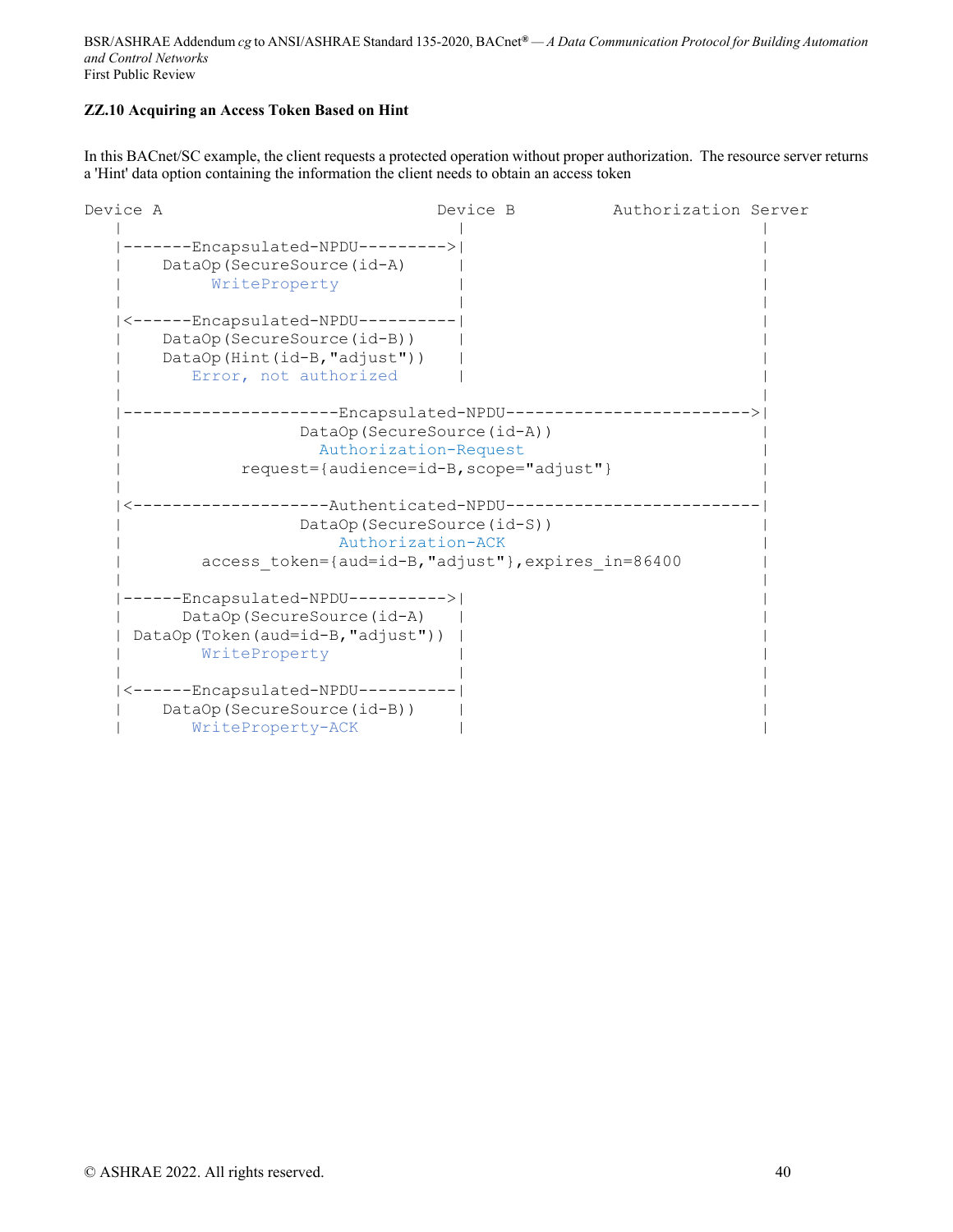## **135-2020***cg***-5 Auth Object**

## **Rationale**

The authentication and authorization mechanisms require network visible and configurable properties. There is only one set of these properties per device, so they could have been placed in the Device object; however, like the Network Port, there are interdependencies between the properties, and misconfiguration of the properties can cause a serious problem. Therefore, the "Command" and "Command\_Validation\_Result" mechanisms from Addendum cc are used here in a new stand-alone object. Like the Device object, there is only one Auth object per device.

## **12.X Auth Object Type**

The Auth object provides access to the configuration and properties related to the authentication and authorization of the device. There shall be exactly one Auth object in each BACnet device that supports the authentication and authorization mechanisms defined in Annex XX. The instance number of the object shall be 1. Since there can only be one Auth object, fixing its instance number allows it to be read without needing to discover it in the Object\_List.

Property values which are required to maintain proper operation of authentication and authorization shall be retained across a device reset.

Auth objects may optionally support intrinsic reporting to facilitate the reporting of fault conditions. Auth objects that support intrinsic reporting shall apply the NONE event algorithm.

The object and its properties are summarized in Table 12-X1 and described in detail in this clause.

| Property Identifier         | <b>Property Datatype</b>          | Conformance    |
|-----------------------------|-----------------------------------|----------------|
|                             |                                   | Code           |
| Object Identifier           | BACnetObjectIdentifier            | R              |
| Object Name                 | CharacterString                   | R              |
| Object_Type                 | BACnetObjectType                  | R              |
| Description                 | CharacterString                   | $\Omega$       |
| <b>Status Flags</b>         | BACnetStatusFlags                 | R              |
| Reliability                 | BACnetReliability                 | R              |
| Identity Token              | BACnetWebToken                    | R              |
| Identity Server             | BACnetSigner                      | R              |
| Authorization_Server        | BACnetSigner                      | R              |
| Authorization Server Alt    | BACnetSigner                      | R              |
| Allow Factory Authorization | <b>BOOLEAN</b>                    | O <sup>4</sup> |
| Device Groups               | <b>BACnetARRAY</b> of Unsigned    | R              |
| Changes Pending             | <b>BOOLEAN</b>                    | $\mathbb{R}$   |
| Command                     | <b>BACnetNetworkPortCommand</b>   | O <sup>1</sup> |
| Current Health              | BACnetHealth                      | $\Omega$       |
| Command Validation Result   | <b>BACnetHealth</b>               | $\Omega$       |
| Event Detection Enable      | <b>BOOLEAN</b>                    | $O^{2,3}$      |
| Notification Class          | Unsigned                          | $O^{2,3}$      |
| Event Enable                | <b>BACnetEventTransitionBits</b>  | $O^{2,3}$      |
| Acked Transitions           | <b>BACnetEventTransitionBits</b>  | $O^{2,3}$      |
| Notify Type                 | BACnetNotifyType                  | $O^{2,3}$      |
| Event_Time_Stamps           | BACnetARRAY[3] of BACnetTimeStamp | $O^{2,3}$      |
| Event Message Texts         | BACnetARRAY[3] of CharacterString | $O^3$          |
| Event Message Texts Config  | BACnetARRAY[3] of CharacterString | O <sup>3</sup> |
| Event State                 | <b>BACnetEventState</b>           | O <sup>2</sup> |

## **Table 12-X1.** Properties of the Auth Object Type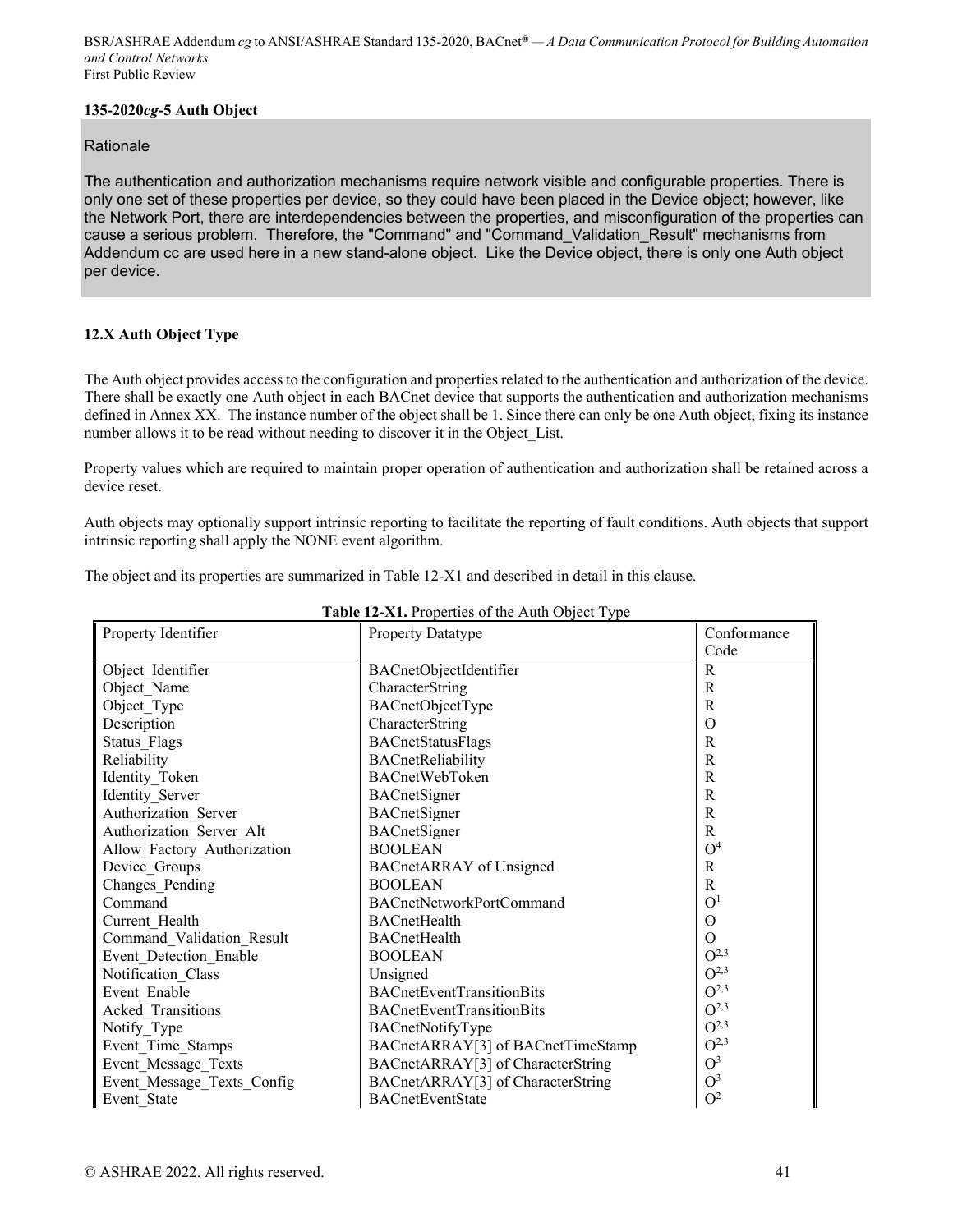| Reliability Evaluation Inhibit | <b>BOOLEAN</b>                             |   |
|--------------------------------|--------------------------------------------|---|
| <b>Property List</b>           | BACnetARRAY[N] of BACnetPropertyIdentifier | R |
| Tags                           | BACnetARRAY[N] of BACnetNameValue          |   |
| Profile Location               | CharacterString                            |   |
| l Profile Name                 | CharacterString                            |   |

<sup>1</sup> Shall be present if, and only if, the object supports execution of any of the values of the Command property. If

- 
- present, this property shall be writable.<br>
<sup>2</sup> These properties are required if the object supports intrinsic reporting.<br>
<sup>3</sup> These properties shall be present only if the object supports intrinsic reporting.<br>
<sup>4</sup> Required authorization server"

## **12.X.1 Object\_Identifier**

This property, of type BACnetObjectIdentifier, is a numeric code that is used to identify the object. For the Auth object, the object instance number shall be 1.

## **12.X.2 Object\_Name**

This property, of type CharacterString, shall represent a name for the object that is unique within the BACnet device that maintains it. The minimum length of the string shall be one character. The set of characters used in the Object\_Name shall be restricted to printable characters.

## **12.X.3 Object\_Type**

This read-only property, of type BACnetObjectType, indicates membership in a particular object type class. The value of this property shall be AUTH.

## **12.X.4 Description**

This property, of type CharacterString, is a string of printable characters whose content is not restricted.

## **12.X.5 Status\_Flags**

This read-only property, of type BACnetStatusFlags, represents four Boolean flags that indicate the general "health" of the object. The four flags are:

{IN\_ALARM, FAULT, OVERRIDDEN, OUT\_OF\_SERVICE}

where:

| IN ALARM          | Logical TRUE (1) if the Event State property is present and does not have a value of NORMAL,<br>otherwise logical FALSE (0). |
|-------------------|------------------------------------------------------------------------------------------------------------------------------|
| FAULT             | Logical TRUE (1) if the Reliability property does not have a value of NO FAULT DETECTED,<br>otherwise logical FALSE (0).     |
| <b>OVERRIDDEN</b> | The value of this flag shall be logical FALSE (0).                                                                           |

OUT\_OF\_SERVICE The value of this flag shall be logical FALSE (0).

#### **12.X.6 Reliability**

This property, of type BACnetReliability, provides an indication of whether the Auth object is "reliable" as far as the BACnet device can determine and, if not, why.

If the 'Result' field of the Current\_Health property does not have an error code of SUCCESS, then the Reliability property shall have a value that is appropriate to the error, such as CONFIGURATION ERROR.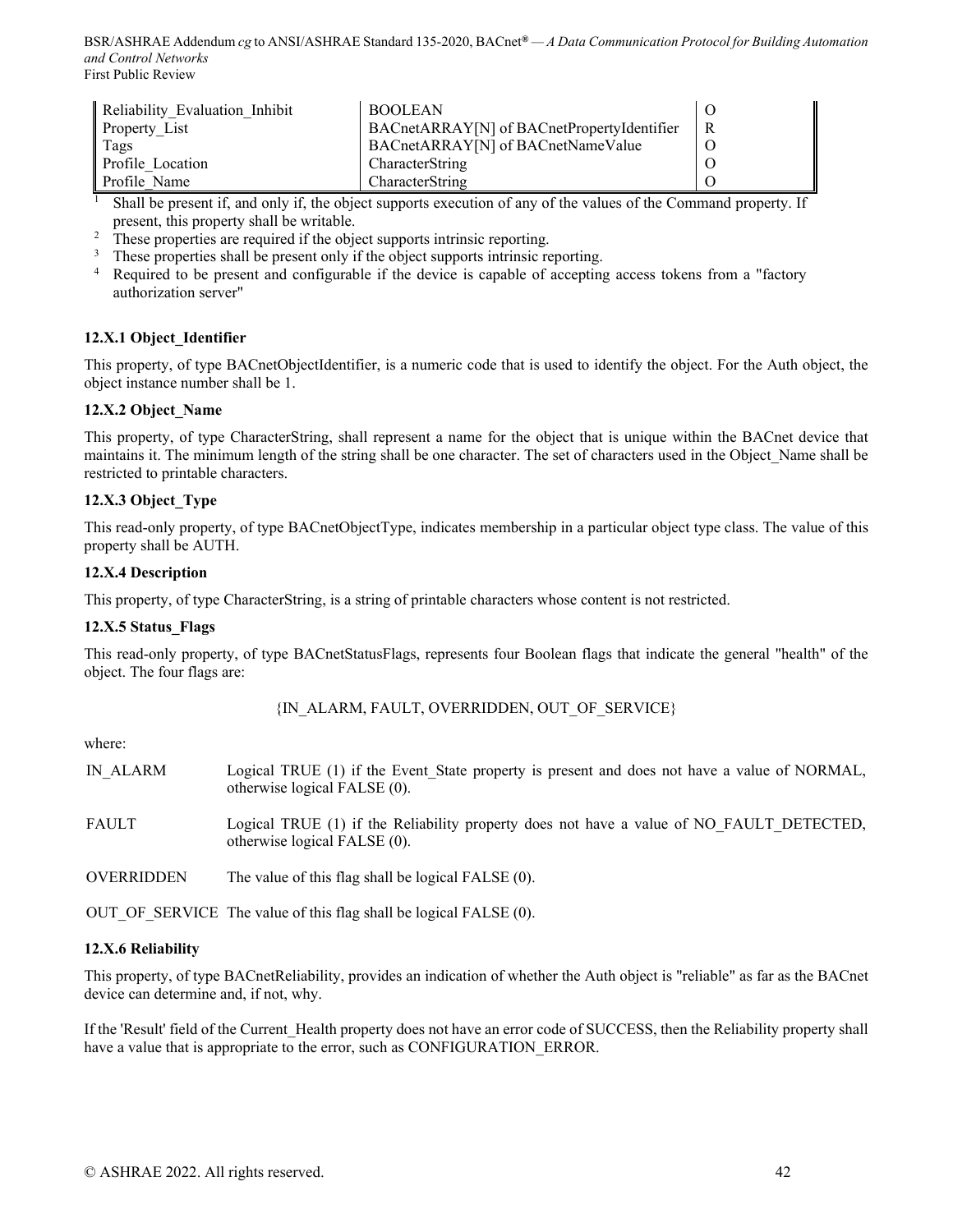## **12.X.7 Identity\_Token**

This property, of type BACnetWebToken, contains the identity token for the device. See Clause XX.2.7XX.1.7. If the device has not been configured with an identity token yet, attempts to read this property shall result in the return of a Result(-) with an 'Error Class' of PROPERTY and an 'Error Code' of VALUE\_NOT\_INITIALIZED. The use of 4194303 in the 'issuer' field shall indicate that no on-line authentication server is used on this site.

If the device instance in the identity token does not match the Object Identifier property of the Device object, it is a local matter whether the device adopts the device instance of the identity token or continues with the mismatch. If the two remain mismatched, the Auth object shall indicate this error in its Reliability and Current\_Health properties.

## **12.X.8 Identity\_Server**

This property, of type BACnetSigner, contains device instance number and the signing keys of the authentication server. The use of 4194303 shall indicate that no on-line authentication server is used on this site. The authentication server's keys are used to validate the identity tokens of other devices. See Clause XX.2.8XX.1.8. The device shall attempt to validate the signature of its own Identity Token property with the keys in this property when a VALIDATE CHANGES command is received.

## **12.X.9 Authorization\_Server**

This property, of type BACnetSigner, contains the authorization server that can issue access tokens for this device. These keys contained in this property are used to validate access tokens provided to this device by other devices. See Clause XX.3.5XX.2.5. If this property is not configured, the instance number of the BACnetSigner shall be 4194303.

## **12.X.10 Authorization\_Server\_Alt**

This property, of type BACnetSigner, contains an alternate authorization server that can issue access tokens for this device. These keys contained in this property are used to validate access tokens provided to this device by other devices. See Clause XX.3.5XX.2.5. If this property is not configured, the instance number of the BACnetSigner shall be 4194303. The use of an alternate is optional. If an alternate is used, then both the authorization servers shall have identical policies for issuing access tokens.

### **12.X.11 Allow\_Factory\_Authorization**

This property, of type BOOLEAN, indicates whether the device is enabled to accept access tokens from a proprietary "Factory Authorization Server" for "factory service" scenarios. The configuration of the signing keys for such a server is outside the scope of this standard; therefore, if the device has a possibility of accepting such tokens, then this property is required to be present and configurable so the owner can choose to enable and disable the behavior.

## **12.X.12 Device\_Groups**

This property, of type BACnetARRAY of Unsigned, contains the collection of authorization group numbers that this device is a member of. See Clause XX.3.9XX.2.9. This array shall be configurable and shall support a minimum of 5 entries. The group number 1 is reserved to mean "everyone" and shall not appear in this array. The number 0 is not assignable as a group number and is used in this array to indicate an unused array entry.

## **12.X.13 Changes\_Pending**

This property, of type BOOLEAN, indicates whether the configuration settings in the Auth object map to the current configuration settings. A value of FALSE indicates that the configuration settings reflect the current configuration information. A value of TRUE indicates the configuration settings have been modified but have not been activated on the object.

When a value is written to a property that requires activation, the value of the Changes Pending property shall automatically be set to TRUE, indicating that the current property values are not the values actively in use.

It is necessary for the client to initiate a ReinitializeDevice service request with a 'Reinitialized State of Device' of ACTIVATE\_CHANGES or WARMSTART in order to activate the currently visible configuration settings. This interaction is necessary to support atomic updating of multiple properties when modifying an Auth object configuration.

It is a local matter as to whether or not resetting the device by means other than a ReinitializeDevice service with a 'Reinitialized State of Device' of ACTIVATE\_CHANGES or WARMSTART discards pending changes, activates pending changes, or leaves the changes pending.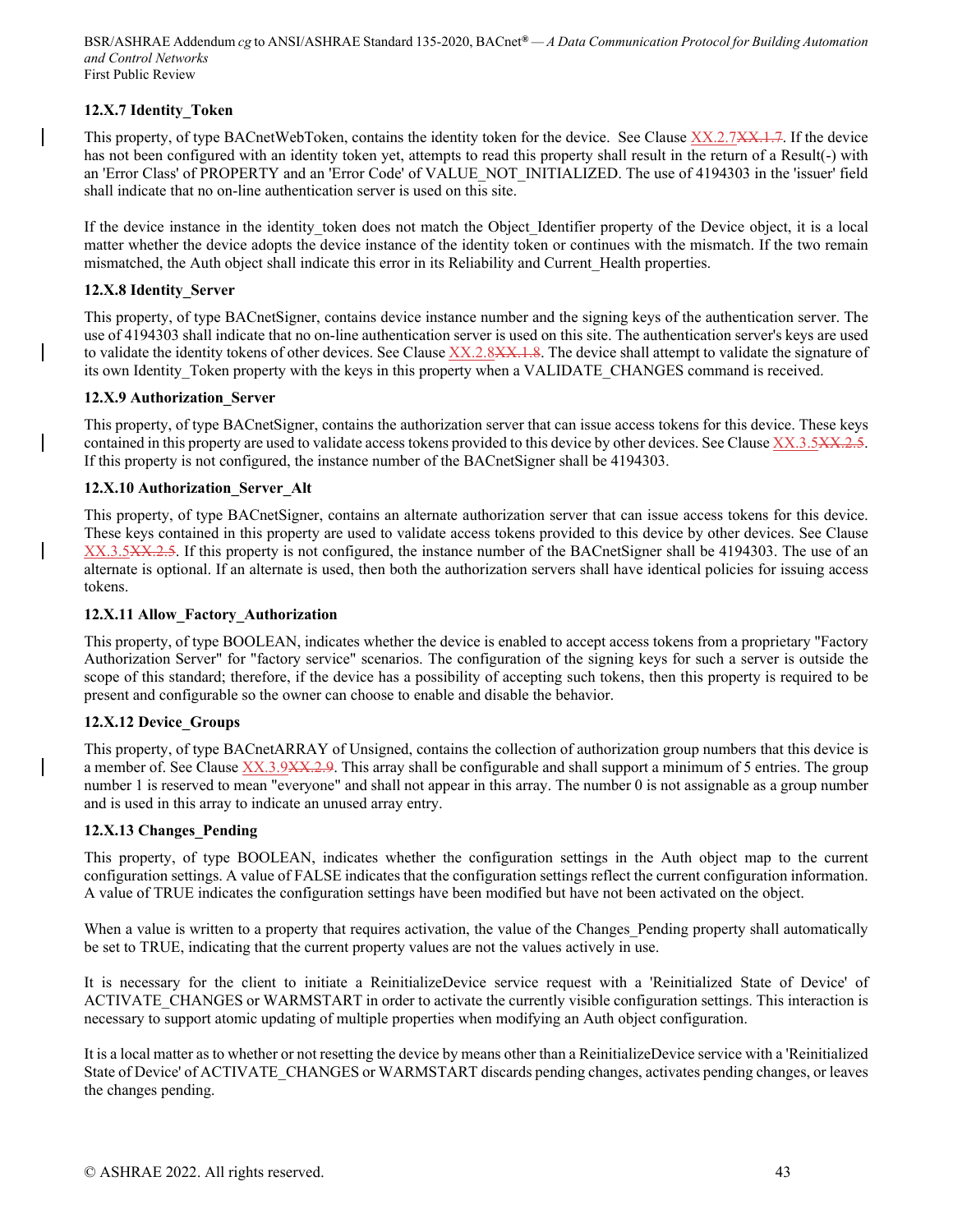## **12.X.14 Command**

This property, of type BACnetAuthCommand, is used to request that the Auth object perform various actions.

When this property is written, the sequence of operations shall be as follows:

- 1) Perform any necessary validation. If Result(-) is returned, this property shall retain the value that it had before the write was attempted and no change shall be made to any other property of the object.
- 2) If validation succeeds, this property shall be set to the value written and a Result(+) be returned.
- 3) The device shall begin performing the requested command actions.
- 4) When the object is able to accept another command, the Command property shall be set to IDLE. This may occur immediately, when the actions have completed, or when the actions have proceeded to a point that allows the implementation to accept another command. The exact timing is a local matter.

When this property has a value other than IDLE, any attempt to write to it shall result in the return of a Result(-) with an 'Error Class' of OBJECT and an 'Error Code' of BUSY.

Writing a value of IDLE to this property shall result in the return of a Result(-) with an 'Error Class' of PROPERTY and an 'Error Code' of VALUE\_OUT\_OF\_RANGE.

If the value of the Changes\_Pending property is TRUE, writing a supported command other than DISCARD\_CHANGES or VALIDATE\_CHANGES to the Command property shall result in the return of a Result(-) with an 'Error Class' of PROPERTY and an 'Error Code' of INVALID\_VALUE\_IN\_THIS\_STATE.

Any of the following commands may be written to this property:

| DISCARD CHANGES                               | If the object supports this command, this object shall revert to the set of<br>property values that were contained in this object when Changes Pending<br>was last equal to FALSE. Changes Pending shall be set to FALSE, and<br>Command shall be set to IDLE.                                                                                    |
|-----------------------------------------------|---------------------------------------------------------------------------------------------------------------------------------------------------------------------------------------------------------------------------------------------------------------------------------------------------------------------------------------------------|
|                                               | If the object does not support this command, writing this value shall result in<br>the return of a Result(-) with an 'Error Class' of PROPERTY and an 'Error<br>OPTIONAL FUNCTIONALITY NOT SUPPORTED.<br>Code'<br>of<br>Changes Pending shall remain TRUE, and Command shall be set to IDLE.                                                      |
| VALIDATE CHANGES                              | If this object supports this command, this command shall initiate a validation<br>of the values of the properties of this object as specified in each property. If<br>a property is present but not used it shall not be validated. The value of the<br>Command Validation Result property shall be updated to indicate the<br>validation result. |
|                                               | The Command shall remain unchanged until the validation has been<br>completed at which point the Command shall be set to IDLE. This Command<br>shall not affect the Changes Pending property.                                                                                                                                                     |
|                                               | If the object supports pending changes, then the object shall support this<br>command.                                                                                                                                                                                                                                                            |
|                                               | If the object does not support this command, writing this command shall<br>return Result(-) with an 'Error Class' of PROPERTY and an 'Error Code' of<br>OPTIONAL_FUNCTIONALITY_NOT_SUPPORTED.                                                                                                                                                     |
| <proprietary enum="" values=""></proprietary> | A vendor may use other proprietary enumeration values to allow command<br>values other than those defined by the standard. For proprietary extensions<br>of this enumeration, see Clause 23.1 of this standard.                                                                                                                                   |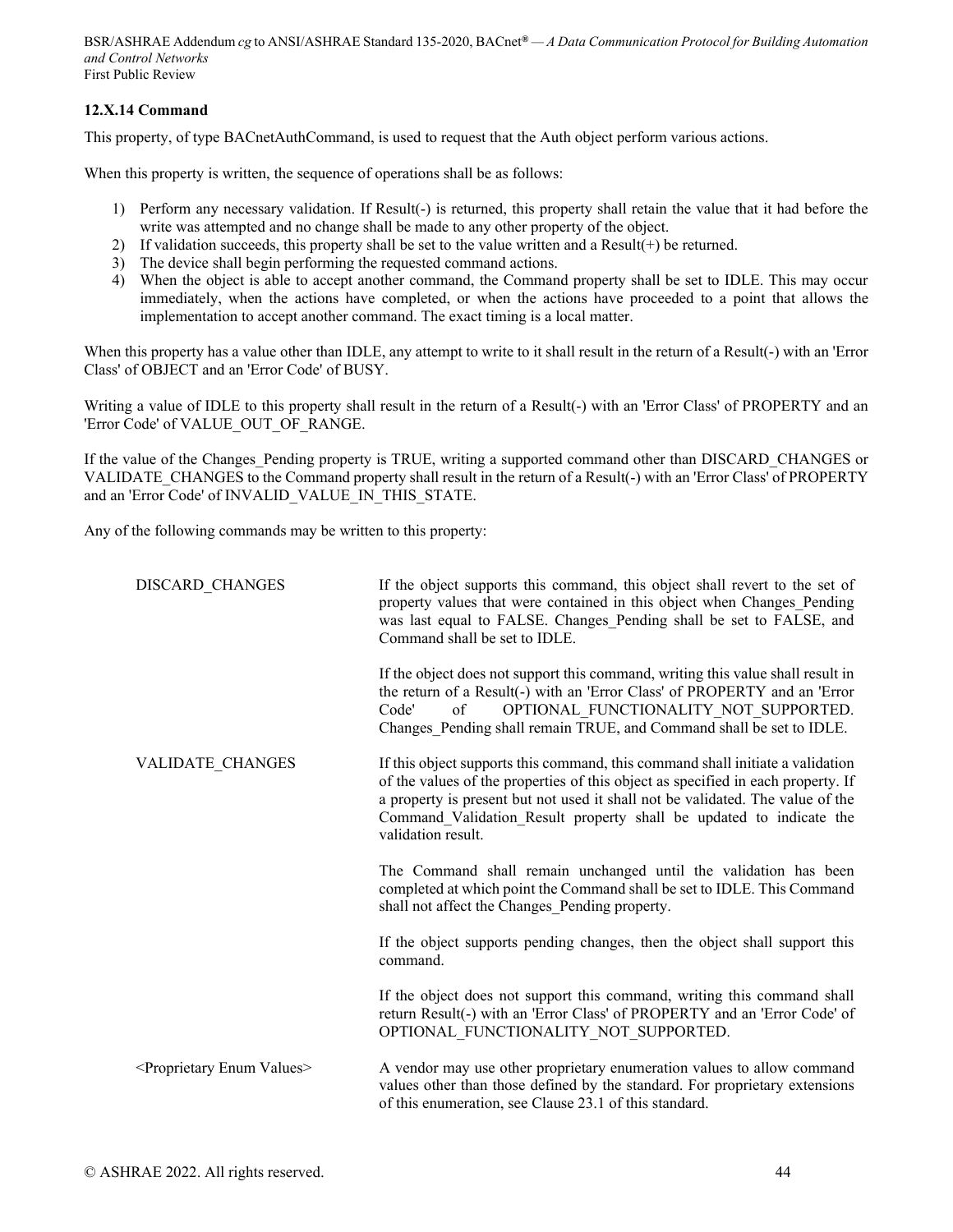A proprietary command failure shall result in the value of the Reliability property being set to PROPRIETARY\_COMMAND\_FAILURE and the value of this property being set to IDLE.

It is a local matter whether the value of this property remains at the proprietary value until the proprietary action has completed (whether in success or failure), and then returns to IDLE; or whether the property returns to IDLE once the action has been initiated and the object is prepared to accept another command.

This enumerated value is extensible. Writing an unknown value to this property shall result in the return of a Result(-) with an 'Error Class' of PROPERTY and an 'Error Code' of VALUE\_OUT\_OF\_RANGE.

## **12.X.15 Current\_Health**

This read-only property, of type BACnetHealth, indicates the current health of this object. It is a local matter when and how often this object is evaluated. When multiple error conditions exist, it is a local matter which is reported in this property.

This property shall not report errors caused by pending changes.

The BACnetHealth structure has the following fields:

| Timestamp | This field, of type BACnetDateTime, indicates the local date and time when this<br>property was last updated. If the device has no knowledge of local time or date,<br>this field shall contain an unspecified date time. |
|-----------|---------------------------------------------------------------------------------------------------------------------------------------------------------------------------------------------------------------------------|
| Result    | This field, of type Error, indicates the most recent error for this port. If the object<br>is not currently in error, this field shall contain 'Error Class' of OBJECT and 'Error<br>Code' of SUCCESS.                    |
| Property  | This optional field, of type BACnetPropertyIdentifier, indicates the property that<br>caused the error. If this object is not currently in error, this field shall be absent.                                             |
| Details   | This optional field, of type CharacterString, provides details about the most<br>recent error. If the object is not currently in error, this field shall be absent.                                                       |

## **12.X.16 Command\_Validation\_Result**

This read-only property, of type BACnetHealth, indicates any errors detected as a result of writing VALIDATE\_CHANGES to the Command property. This property shall be present if the VALIDATE\_CHANGES command is supported. See Clause 12.X.14. The BACnetHealth structure is described in Clause 12.X.15.

## **12.X.17 Notification\_Class**

This property, of type Unsigned, shall specify the instance of the Notification Class object to use for event-notificationdistribution.

## **12.X.18 Event\_Enable**

This property, of type BACnetEventTransitionBits, shall convey three flags that separately enable and disable the distribution of TO\_OFFNORMAL, TO\_FAULT, and TO\_NORMAL notifications (see Clause 13.2.5). A device is allowed to restrict the set of supported values for this property but shall support  $(T, T, T)$  at a minimum.

## **12.X.19 Acked\_Transitions**

This read-only property, of type BACnetEventTransitionBits, shall convey three flags that separately indicate the acknowledgment state for TO\_OFFNORMAL, TO\_FAULT, and TO\_NORMAL events (see Clause 13.2.2.1.5). Each flag shall have the value TRUE if no event of that type has ever occurred for the object.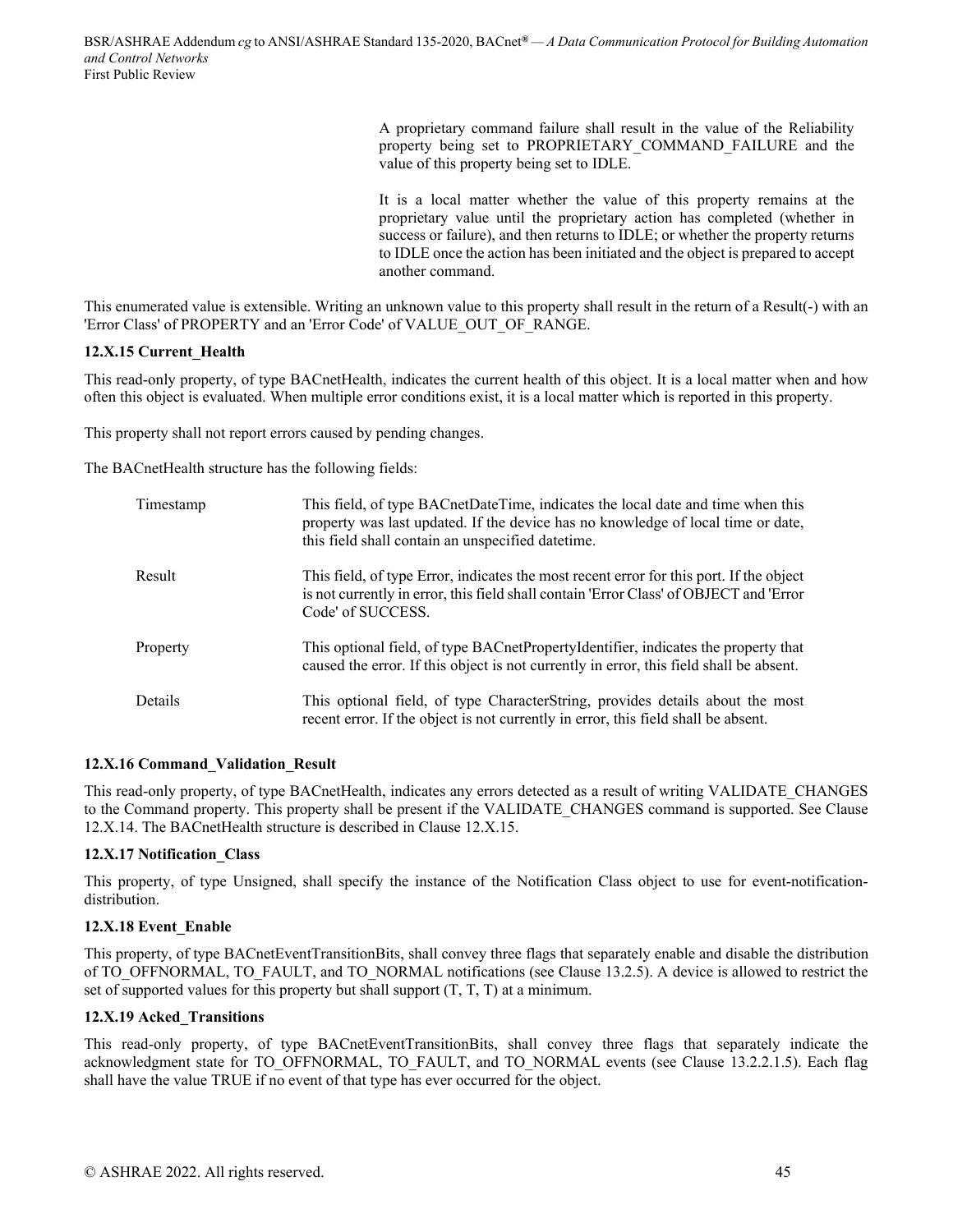## **12.X.20 Notify\_Type**

This property, of type BACnetNotifyType, shall convey whether the notifications generated by the object should be Events or Alarms. The value of the property is used as the value of the 'Notify Type' service parameter in event notifications generated by the object.

## **12.X.21 Event\_Time\_Stamps**

This read-only property, of type BACnetARRAY[3] of BACnetTimeStamp, shall convey the times of the last TO\_OFFNORMAL, TO\_FAULT, and TO\_NORMAL events (see Clause 13.2.2.1). Timestamps of type BACnetDateTime shall have X'FF' in each octet, and Sequence Number timestamps shall have the value 0 if no event of that type has ever occurred for the object.

## **12.X.22 Event\_Message\_Texts**

This read-only property, of type BACnetARRAY[3] of CharacterString, shall convey the message text values of the last TO\_OFFNORMAL, TO\_FAULT, and TO\_NORMAL events, respectively (see Clause 13.2.2.1). If a particular type of event has yet to occur, an empty string shall be stored in the respective array element.

## **12.X.23 Event\_Message\_Texts\_Config**

This property, of type BACnetARRAY[3] of CharacterString, contains the character strings which are the basis for the 'Message Text' parameter for the event notifications of TO\_OFFNORMAL, TO\_FAULT, and TO\_NORMAL events, respectively, generated by this object. The character strings may optionally contain proprietary text substitution codes to incorporate dynamic information such as date and time or other information.

## **12.X.24 Event\_State**

This read-only property, of type BACnetEventState, is included in order to provide a way to determine whether this object has an active event state associated with it (see Clause 13.2.2.1). If the object supports event reporting, then the Event State property shall indicate the event state of the object. If the object does not support event reporting, then the value of this property shall be NORMAL.

## **12.X.25 Reliability\_Evaluation\_Inhibit**

This property, of type BOOLEAN, indicates whether (TRUE) or not (FALSE) reliability-evaluation is disabled in the object. This property is a runtime override that allows temporary disabling of reliability-evaluation.

When reliability-evaluation is disabled, the Reliability property shall have the value NO\_FAULT\_DETECTED unless Out Of Service is TRUE and an alternate value has been written to the Reliability property.

## **12.X.26 Property\_List**

This read-only property is a BACnetARRAY of property identifiers, one property identifier for each property that exists within the object. The Object Name, Object Type, Object Identifier, and Property List properties are not included in the list.

## **12.X.27 Audit\_Level**

This property, of type BACnetAuditLevel, specifies the level of auditing to perform for the specific object. If this property has the value DEFAULT, or if this property is not present in the object, then the audit level value for the object shall be taken from the Audit Level property of the object's associated Audit Reporter object.

For details on auditing and the use of this property, see Clause 19.6.3.

If this property is present and not configurable, the value shall not be NONE.

## **12.X.28 Auditable\_Operations**

This property, of type BACnetAuditOperationFlags, specifies the operations that the device will report for this object.

If present and not configurable, the values of the READ, NOTIFICATION, and SUBSCRIPTION bits shall be 0, and the WRITE, CREATE, DELETE, and ACKNOWLEDGE\_ALARM bits shall be 1.

If this property is not present, and the device supports auditing, then the Auditable\_Operations property of the object's associated Audit Reporter object shall control the operations that are auditable for this object.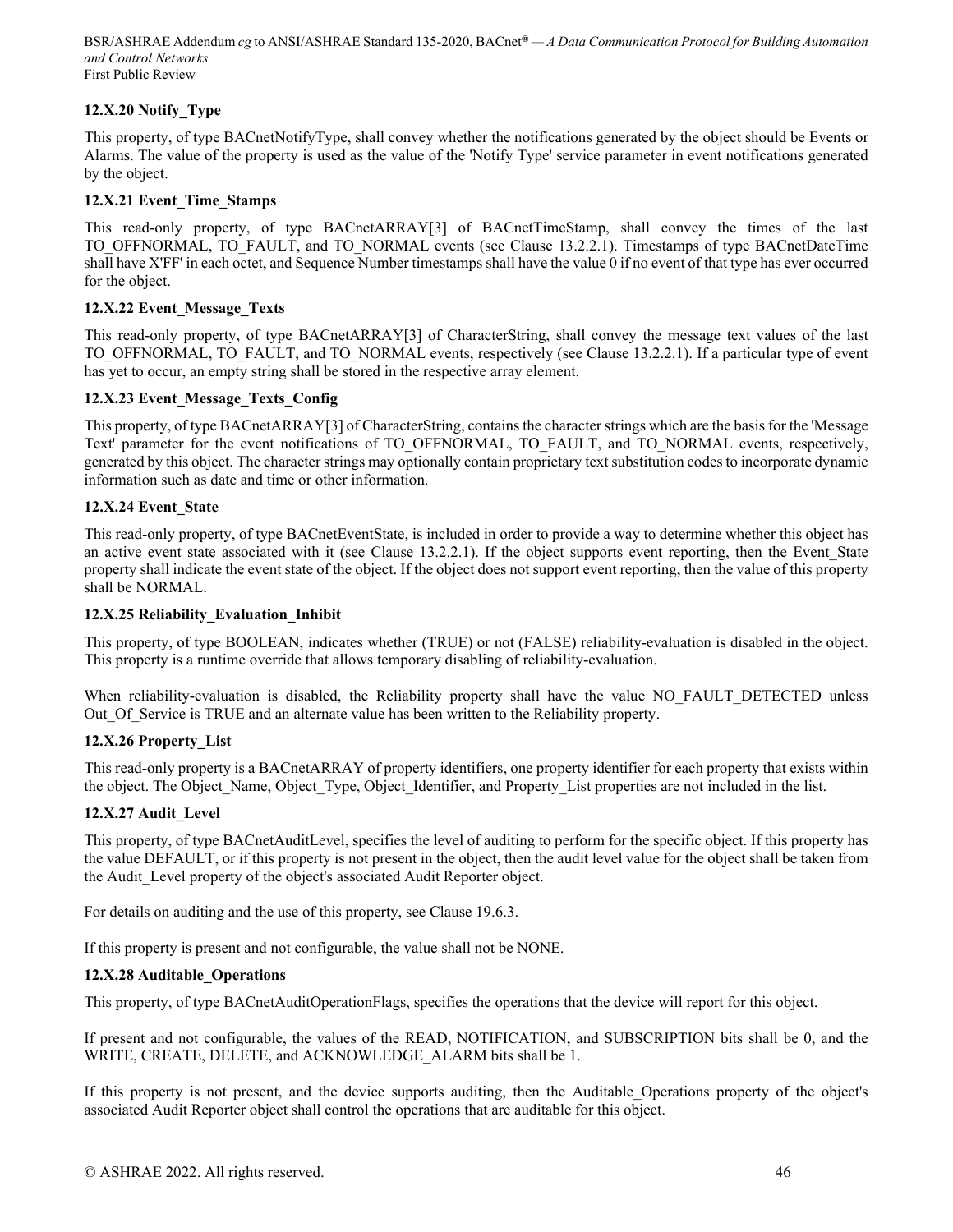For details on auditing and the use of this property, see Clause 19.6.3.

#### **12.X.29 Tags**

This property, of type BACnetARRAY of BACnetNameValue, is a collection of tags for the object. See Clause Y.1.4 for restrictions on the string values used for the names of these tags and for a description of tagging and the mechanism by which tags are defined.

Each entry in the array is a BACnetNameValue construct which consists of the tag name and an optional value. If the tag is defined to be a "semantic tag" then it has no value, and the "value" field of the BACnetNameValue shall be absent.

While some tags may be known in advance when a device is manufactured, it is recommended that implementations consider that this kind of information might not be known until a device is deployed and to provide a means of configuration or writability of this property.

#### **12.X.30 Profile\_Location**

This property, of type CharacterString, is the URI of the location of an xdd file (See Clause X.2) containing the definition of the CSML type specified by the Profile\_Name property and possible other information (See Annex X). The URI is restricted to using only the "http", "https", and "bacnet" URI schemes. See Clause Q.8 for the definition of the "bacnet" URI scheme.

If a Profile\_Location value is not provided for a particular object, then the client shall use the Profile\_Location of the Device object, if provided, to find the definition of the Profile\_Name.

#### **12.X.31 Profile\_Name**

This property, of type CharacterString, is the name of an object profile to which this object conforms. To ensure uniqueness, a profile name shall begin with a vendor identifier code (see Clause 23) in base-10 integer format, followed by a dash. All subsequent characters are administered by the organization registered with that vendor identifier code. The vendor identifier code that prefixes the profile name shall indicate the organization that publishes and maintains the profile. This vendor identifier need not have any relationship to the vendor identifier of the device within which the object resides.

A profile defines a set of additional properties, behavior, and/or requirements for this object beyond those specified here. This standard defines only the format of the names of profiles. If the Profile\_Location property of this object or the Device object is present and nonempty, then the value of this property shall be the name of a CSML type defined in an xdd file referred to by the Profile\_Location property.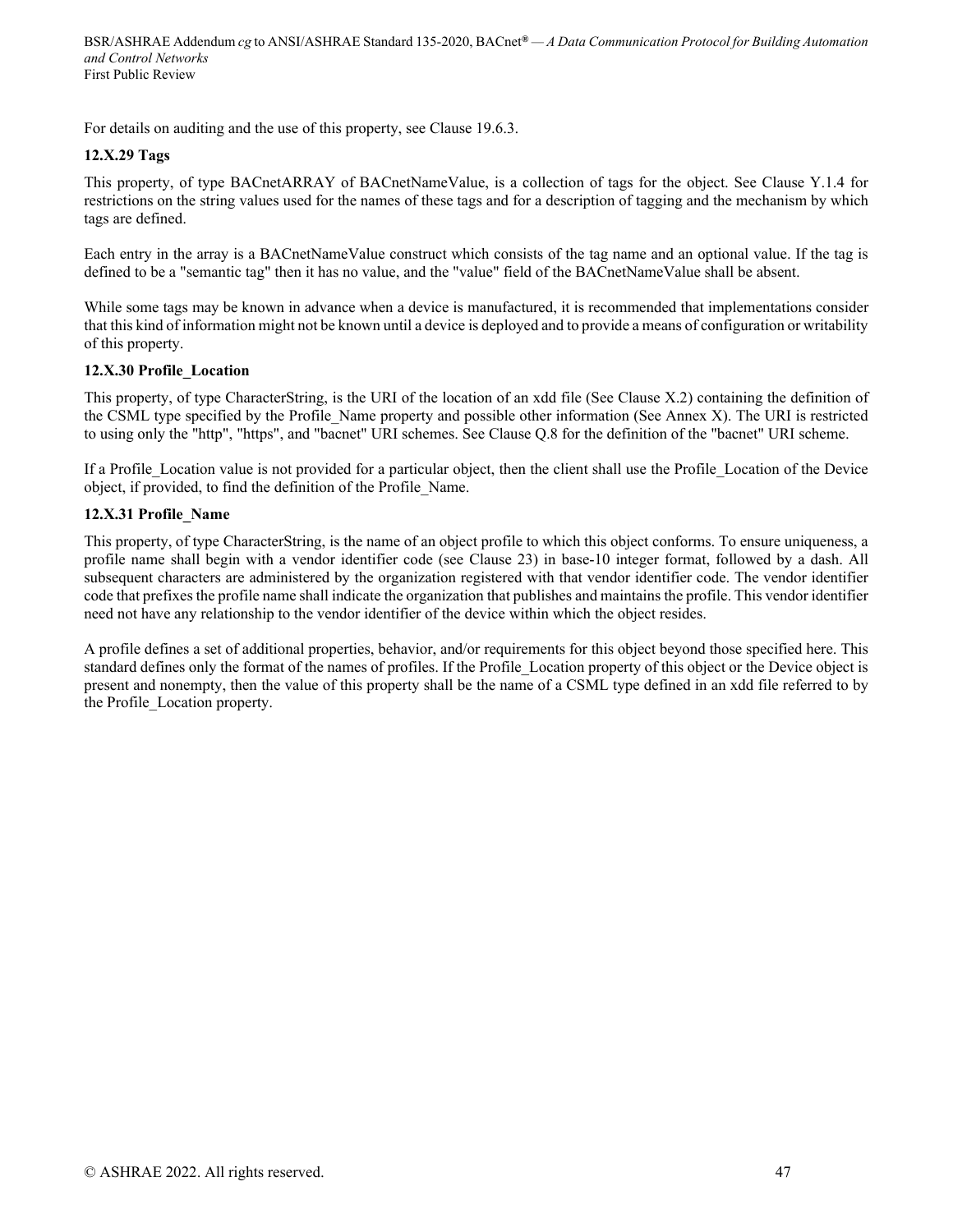## **135-2020***cg***-6 Changes to Existing Services Support Authentication and Authorization**

## **Rationale**

Existing services need new error possibilities added to their situation tables.

## [Change **Clauses 13.13.1.3.1, 13,19.1.3.1, 13.20.1.3.1, 14.1.4.1, 14.2.4.1, 15.1.1.3.1, 15.2.1.3.1, 15.3.1.3.1, 15.4.1.3.1, 15.5.1.3.1, 15.7.1.3.1, 15.8.1.3.1, 15.9.1.3.1, 15.10.1.3.1, 16.1.1.3.1, 16.4.1.3.1**, pp. 702-765]

## **X.X.1.3.1 Error Type**

This parameter consists of two component parameters: (1) an 'Error Class' and (2) an 'Error Code'. See Clause 18. *For security related errors, the 'Error Class' shall be SECURITY and the 'Error Code' shall be appropriate to the conditions described in Clause 18.5. Otherwise, the following situations shall apply.*

...

[Change **Clauses 16.2.1.3.1, 17.2.1.3.1, 17.3.1.3.1, 17.4.1.3.1**, pp. 762-785]

## **X.X.1.3.1 Error Type**

This parameter consists of two component parameters: (1) an 'Error Class' and (2) an 'Error Code'. See Clause 18. *For security related errors, the 'Error Class' shall be SECURITY and the 'Error Code' shall be appropriate to the conditions described in Clause 18.5.*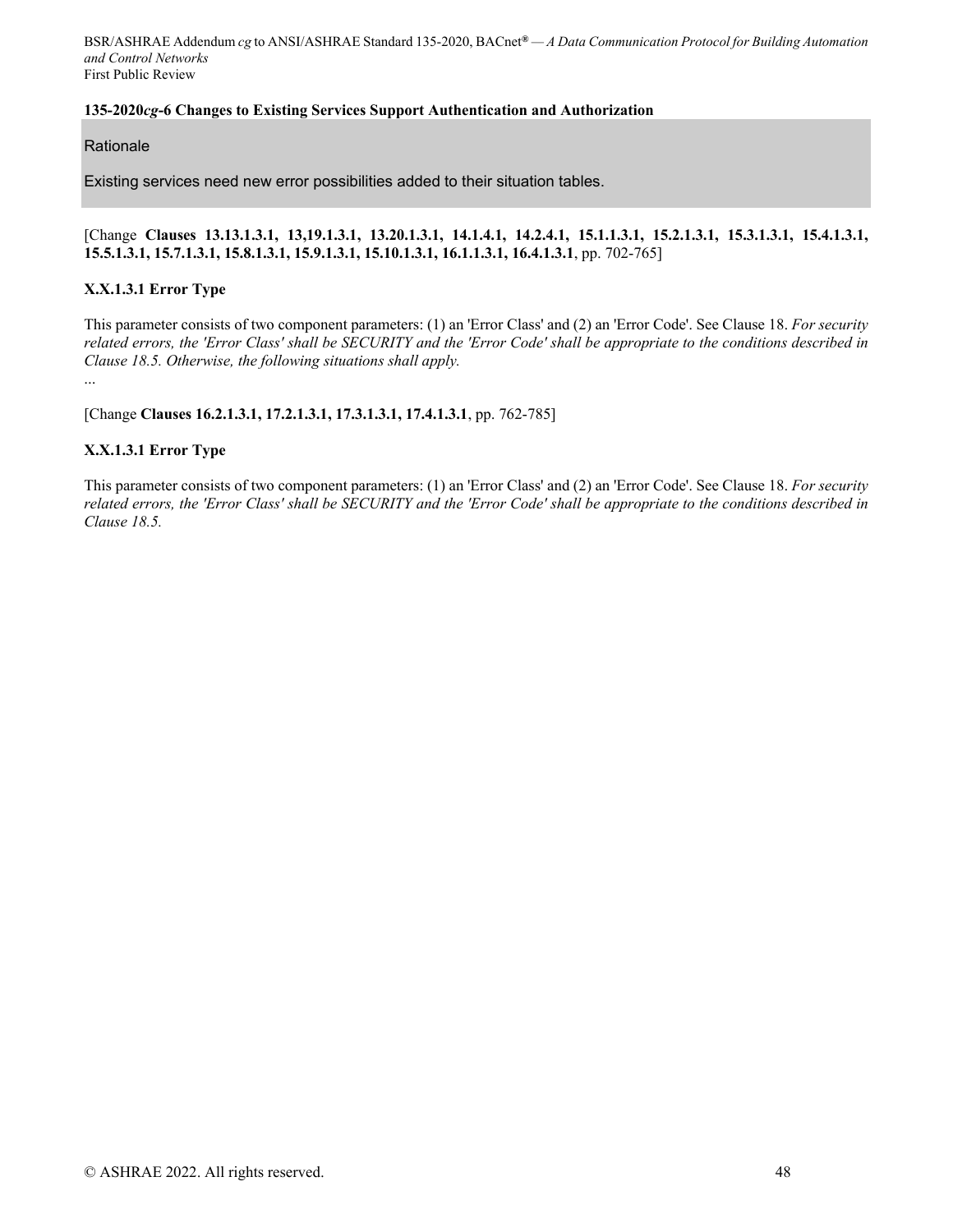## **135-2020***cg***-7 BACnet/WS Changes**

## Rationale

Additions are needed to the definitions of scope in Annex W.

## [Add rows to **Table W-1**, p. 1228]

|                  | <b>Table W-1. Predefined Scopes</b>                                       |
|------------------|---------------------------------------------------------------------------|
| Scope Identifier | Meaning                                                                   |
| view             | View (view private data - public data does not need authorization)        |
| adjust           | Adjust setpoints                                                          |
| control          | Runtime Control (write values for the purpose of controlling actions)     |
| override         | Command Override (placing objects out of service, commanding at           |
|                  | priorities that would limit runtime control, etc.)                        |
| config           | Configuration and Programming (configuration and programming              |
|                  | actions, adding objects etc.)                                             |
| bind             | Configuration of external references for which the server device will use |
|                  | its own credentials to read or write.                                     |
| install          | Installation (more technical configuration actions, adding IO points,     |
|                  | uploading different application programs)                                 |
| auth             | Configuration of authorization-related data.                              |
| id               | Indicates an identity token                                               |
| hub              | The device can function as a hub (allowed to forward 'Secure Source')     |
| router           | The device can function as a router (allowed to forward 'Secure Source')  |
| authz            | The device can function as an authorization server                        |
| authn            | The device can function as an identity server                             |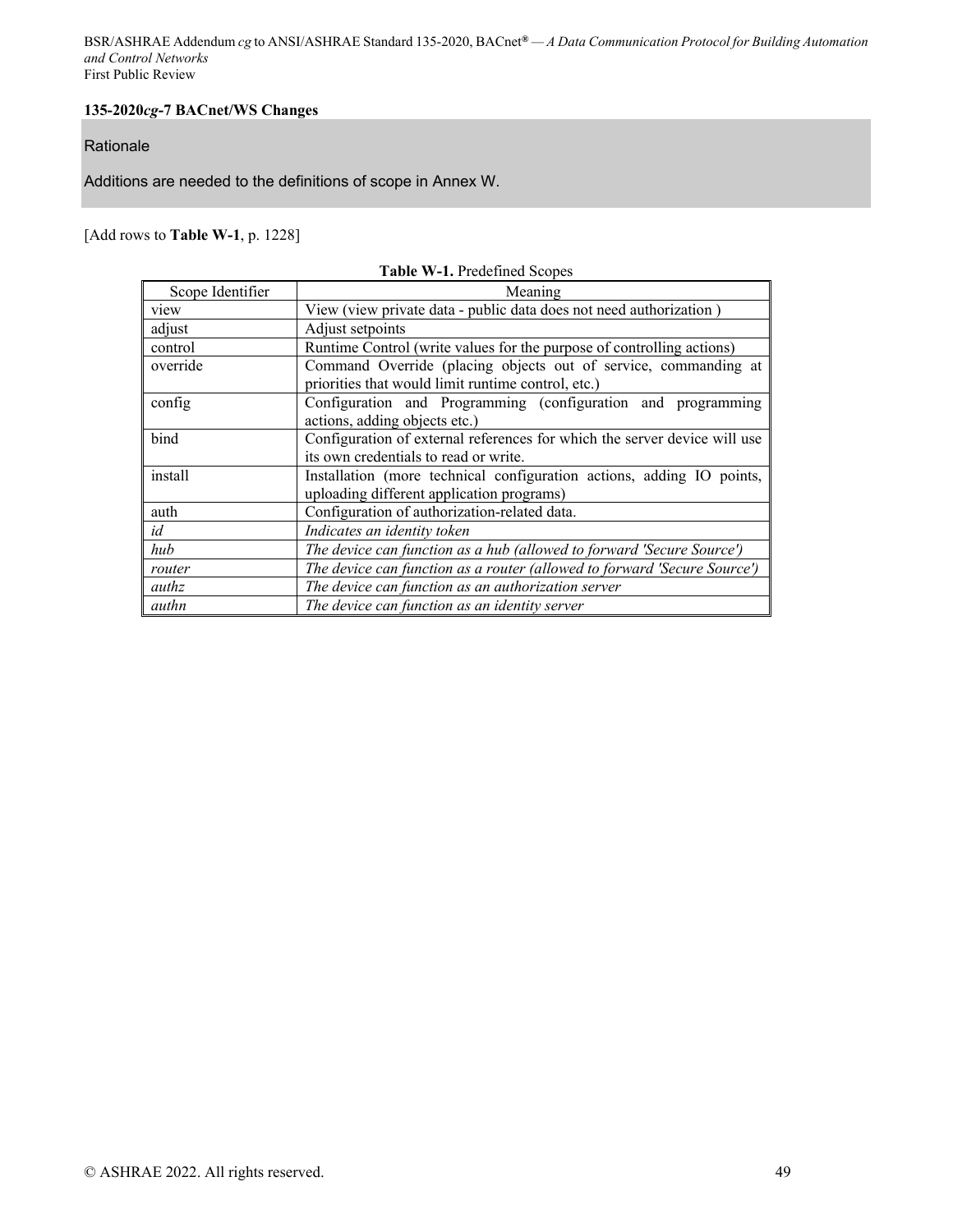## **135-2020***cg***-8 Error and Abort Codes for Authentication and Authorization**

**Rationale** 

...

...

...

...

This addendum section defines new error codes for the Error datatype and Abort reasons for Abort PDUs.

[Change **Clause 18.5**, p. 793]

#### **18.5 Error Class - SECURITY**

**BAD\_SIGNATURE** - The signature in a secure message was incorrect. (Reserved for future use)

**SOURCE\_SECURITY\_REQUIRED** - The operation requested requires that the source secure or encrypt the request. (Reserved for future use)

**UNKNOWN\_AUTHENTICATION\_TYPE** - The authentication method in a secure message is unknown to the receiving device. (Reserved for future use)

*INCORRECT\_AUDIENCE - The audience specified in a security token does not match the recipient.* 

*INCORRECT\_SUBJECT - The subject name specified in a security token does not match the recipient.* 

*INCORRECT\_INSTANCE - The device instance specified in a security token does not match the recipient.* 

[Insert new values into **Clause 21** Error production's 'error-code' field, p 863]

error-code ENUMERATED { -- see below for numerical order

| $\cdots$                  |           |
|---------------------------|-----------|
| <i>incorrect-audience</i> | (n),      |
| incorrect-subject         | $(n+1)$ , |
| incorrect-instance        | $(n+2)$ , |
| $\cdots$                  |           |
| -- see incorrect-audience | (n),      |
| -- see incorrect-subject  | $(n+1)$ , |
| -- see incorrect-instance | $(n+2)$ , |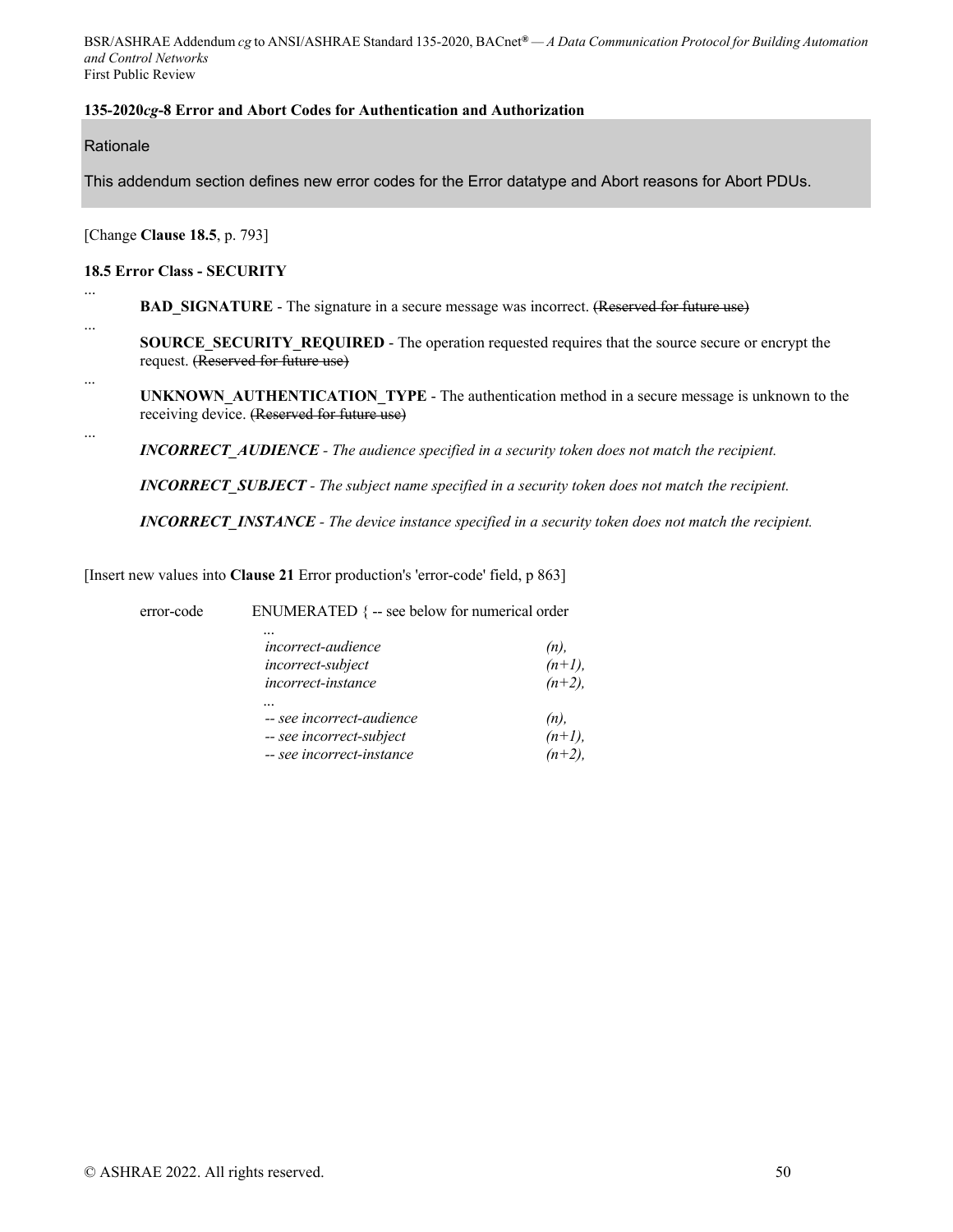#### **135-2020***cg***-9 New ASN.1 types for BACnet Authentication and Authorization**

**Rationale** 

This section defines the new data types and other changes to Clause 21 required for the other sections of this addendum.

#### [Add new entry in **BACnet-Confirmed-Service-Request**, p. 858]

#### **BACnet-Confirmed-Service-Request** ::= CHOICE {

| $\cdots$<br>-- Security Services         |     |                       |
|------------------------------------------|-----|-----------------------|
| auth-request                             | lnl | AuthRequest-Request,  |
| $\cdots$<br>-- Services added after 2020 |     |                       |
| -- auth-request                          | lnl | see Security Services |
|                                          |     |                       |

[Add new entry in **BACnet-Confirmed-Service-ACK**, p. 859]

#### **BACnet-Confirmed-Service-ACK** ::= CHOICE {

| $\cdots$<br>-- Security Services<br>auth-request | lnl | AuthRequest-ACK,      |
|--------------------------------------------------|-----|-----------------------|
| $\cdots$<br>-- Services added after 2020         |     |                       |
| -- auth-request                                  | lnl | see Security Services |
|                                                  |     |                       |

[Add new Clause 21.2.X p. 866]

#### **21.2.X Confirmed Security Services**

| AuthRequest-Request ::= SEQUENCE { -- IANA "OAuth Parameters"             |                                                      |                          |
|---------------------------------------------------------------------------|------------------------------------------------------|--------------------------|
| extensions                                                                | [0] SEQUENCE OF BACnetNameValue OPTIONAL, -- BACnet  |                          |
| endpoint                                                                  | CharacterString,                                     | -- RFC 6749 URI path     |
| client-id                                                                 | Unsigned,                                            | -- RFC 6749              |
| response-type                                                             | [1] CharacterString OPTIONAL,                        | -- RFC 6749              |
| audience                                                                  | [2] SEQUENCE OF BACnetAudience OPTIONAL, -- RFC 8693 |                          |
| purpose                                                                   | [3] CharacterString OPTIONAL,                        | -- BACnet                |
| scope                                                                     | [4] CharacterString OPTIONAL,                        | -- RFC 6749              |
| req-cnf                                                                   | [5] BACnetConfirmation OPTIONAL,                     | -- ietf-ace-oauth-params |
| subject                                                                   | [6] CharacterString OPTIONAL                         | -- BACnet                |
| -- Only the IANA parameters with defined interoperable uses are included. |                                                      |                          |
| -- Proprietary extensions shall use 'extensions' for other parameters.    |                                                      |                          |
|                                                                           |                                                      |                          |

#### AuthRequest-ACK ::= SEQUENCE {

| extensions   | [0] SEQUENCE OF BACnetNameValue OPTIONAL, -- BACnet |                   |
|--------------|-----------------------------------------------------|-------------------|
| token-type   | [1] CharacterString OPTIONAL,                       | -- RFC 6749       |
| access-token | [2] BACnetWebToken OPTIONAL,                        | -- RFC 6749       |
| id-token     | [3] BACnetWebToken OPTIONAL,                        | -- OpenID Connect |
| scope        | [5] CharacterString OPTIONAL,                       | -- RFC 6749       |
| expires-in   | [7] Unsigned OPTIONAL,                              | -- RFC 6749       |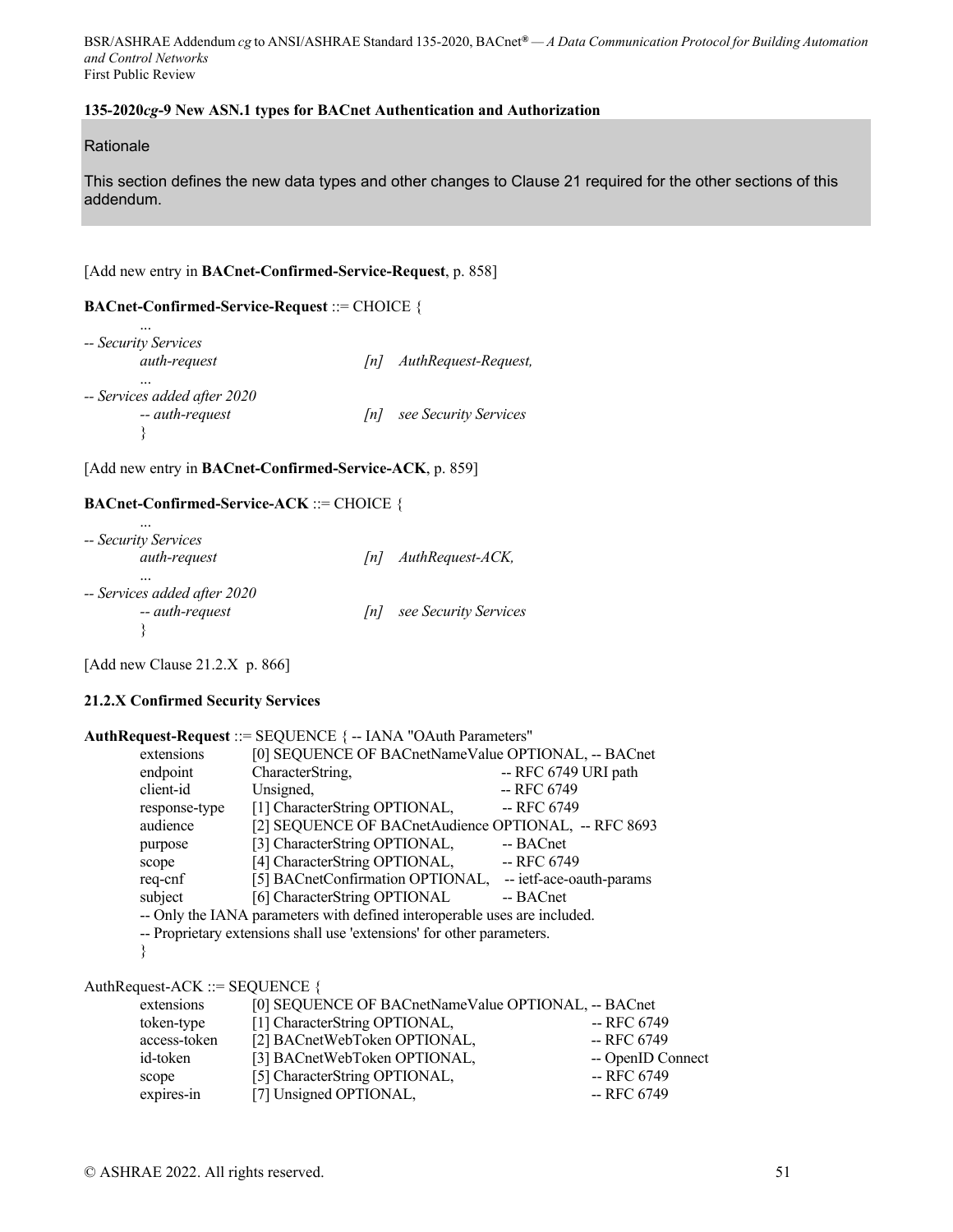| no-cache | [8] BOOLEAN OPTIONAL                                                       | -- BACnet |
|----------|----------------------------------------------------------------------------|-----------|
|          | -- Only the IANA parameters with defined interoperable uses are included.  |           |
|          | <b>Drappintony</b> extensions shall use lextensional for other neromotors. |           |

-- Proprietary extensions shall use 'extensions' for other parameters.

}

[Add new entry to **BACnetObjectType**, p. 919]

#### **BACnetObjectType** ::= ENUMERATED{

| (62),   |
|---------|
| $(n)$ , |
| (18),   |
|         |

 ... -- numerical order reference

...

| see audit-reporter    | <del>(62)</del> |
|-----------------------|-----------------|
| -- see audit-reporter | (62)            |
| -- see auth           | (n)             |
|                       |                 |

[Add new entry to **BACnetObjectTypesSupported**, p. 922]

**BACnetObjectTypesSupported** ::= BIT STRING { -- see below for numerical order

| audit-reporter        | (62) |
|-----------------------|------|
| <i>audit-reporter</i> | (62) |
| auth                  | (n)  |
|                       |      |

[Add new entries to **BACnetPropertyIdentifier**, p. 925]

**BACnetPropertyIdentifier** ::= ENUMERATED { -- see below for numerical order

| all-writes-successful       | (9),      |
|-----------------------------|-----------|
| allow-factory-authorization | (x),      |
| allow-group-delay-inhibit   | (365),    |
|                             |           |
| authorization-mode          | (261),    |
| <i>authorization-server</i> | $(x+1)$ , |
| authorization-server-alt    | $(x+2)$ , |
| auto-slave-discovery        | (169),    |
|                             |           |
| device-address-binding      | (30),     |
| device-groups               | $(x+3)$ , |
| device-type                 | (31),     |
| <br>higher-deck             | $(468)$ , |
| identity-token              | $(x+4)$ , |
| identity-server             | $(x+5)$ , |
|                             |           |
| in-process                  |           |

...

-- -numerical order reference

| $\cdots$                           |           |
|------------------------------------|-----------|
| -- see allow-factory-authorization |           |
| -- see authorization-server        | $(x+1)$ , |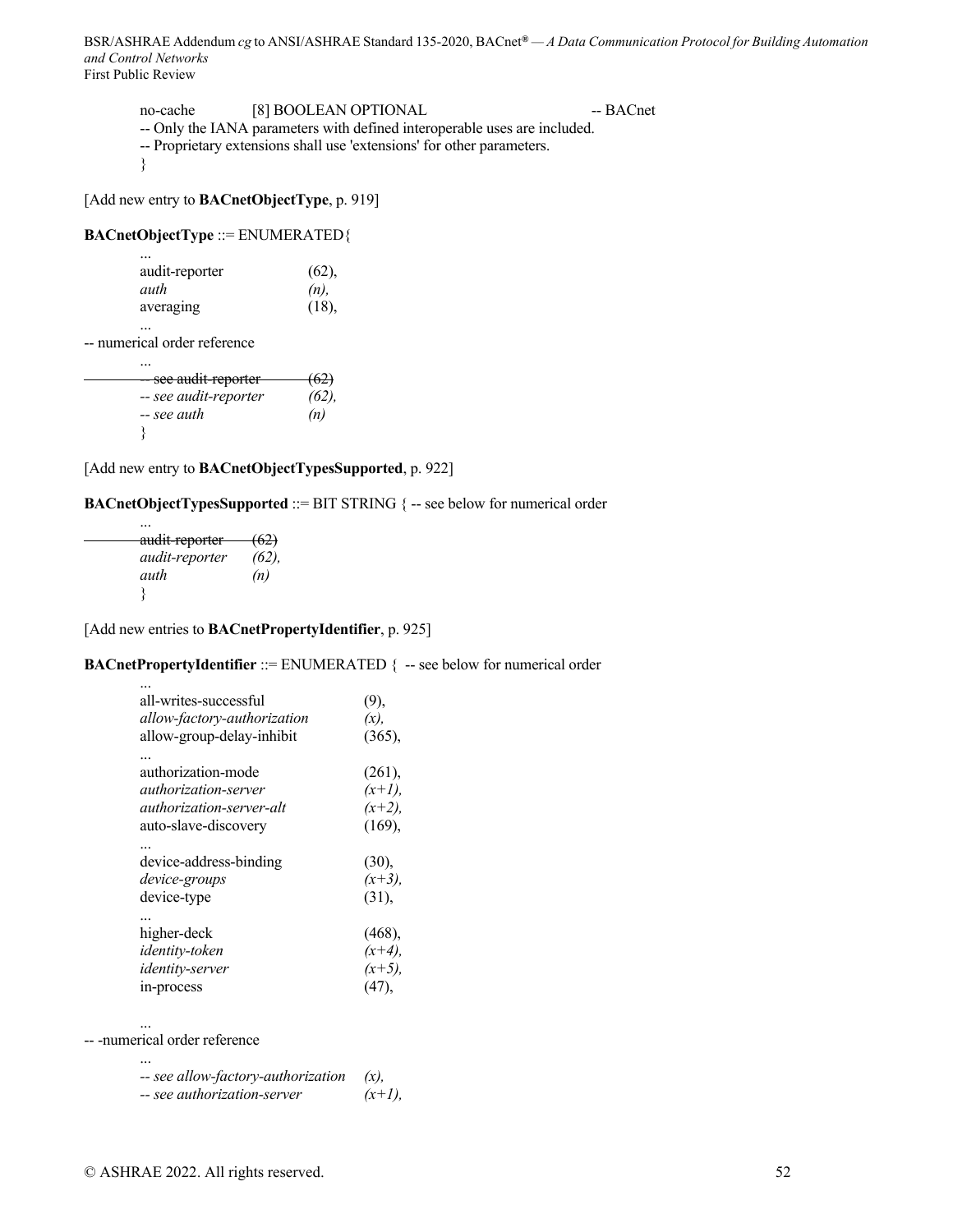| -- see authorization-server-alt | $(x+2)$ , |
|---------------------------------|-----------|
| -- see device-groups            | $(x+3)$ , |
| -- see identity-token           | $(x+4)$ , |
| -- see identity-server          | $(x+5)$ , |
|                                 |           |
|                                 |           |

[Add new entry to **BACnetServicesSupported**, p. 946]

#### **BACnetServicesSupported** ::= BIT STRING {

```
 ... 
-- Security Services 
          -- auth-request (n), 
          ... 
-- Services added after 2020 
          auth-request (n), -- Security Service 
          ... 
           }
```
[Add new ASN.1 productions in **Clause 21** maintaining the alphabetical order, pp. 639]

#### **BACnetWebToken** ::= SEQUENCE {

| header    | [0] BACnetOSEHeader,     |
|-----------|--------------------------|
| claims    | [1] BACnetClaimsSet,     |
| signature | [3] OCTETSTRING OPTIONAL |
|           |                          |

```
BACnetOSEHeader ::= SEQUENCE { -- RFC 7515,7516,7519 JOSE header
```

| -- selected from IANA "JSON Web Signature and Encryption Header Parameters" |                                                  |  |  |
|-----------------------------------------------------------------------------|--------------------------------------------------|--|--|
| extension                                                                   | [0] SEQUENCE OF BACnetNameValue OPTIONAL,        |  |  |
| type                                                                        | [1] CharacterString OPTIONAL, -- default "BWT"   |  |  |
| algorithm                                                                   | [2] CharacterString OPTIONAL, -- default "ES256" |  |  |
| key-id                                                                      | [3] CharacterString OPTIONAL                     |  |  |
|                                                                             |                                                  |  |  |

**BACnetClaimsSet** ::= SEQUENCE { -- RFC 7519, JSON Web Token Claims

| extension    | [0] SEQUENCE OF BACnetNameValue OPTIONAL,           |
|--------------|-----------------------------------------------------|
| <i>ssuer</i> | [1] Unsigned OPTIONAL,                              |
| audience     | [2] SEQUENCE OF BACnetAudience OPTIONAL,            |
| scope        | [3] CharacterString OPTIONAL,                       |
| subject      | [4] CharacterString OPTIONAL,                       |
| confirmation | [5] BACnetConfirmation OPTIONAL,                    |
| expiration   | [6] Unsigned OPTIONAL,                              |
| issued-at    | [7] Unsigned OPTIONAL,                              |
| not-before   | [8] Unsigned OPTIONAL,                              |
| no-cache     | [9] BOOLEAN OPTIONAL -- RFC 7519 4.3 Private Claims |
|              |                                                     |
|              |                                                     |

**BACnetHint** ::= SEOUENCE {

| extension   |                 | [0] SEQUENCE OF BACnetNameValue OPTIONAL, |
|-------------|-----------------|-------------------------------------------|
| auth-server | [1] Unsigned,   |                                           |
|             | auth-server-alt | [2] Unsigned OPTIONAL,                    |
| audience    |                 | [3] BACnetAudience OPTIONAL,              |
| scope       |                 | [4] CharacterString                       |
|             |                 |                                           |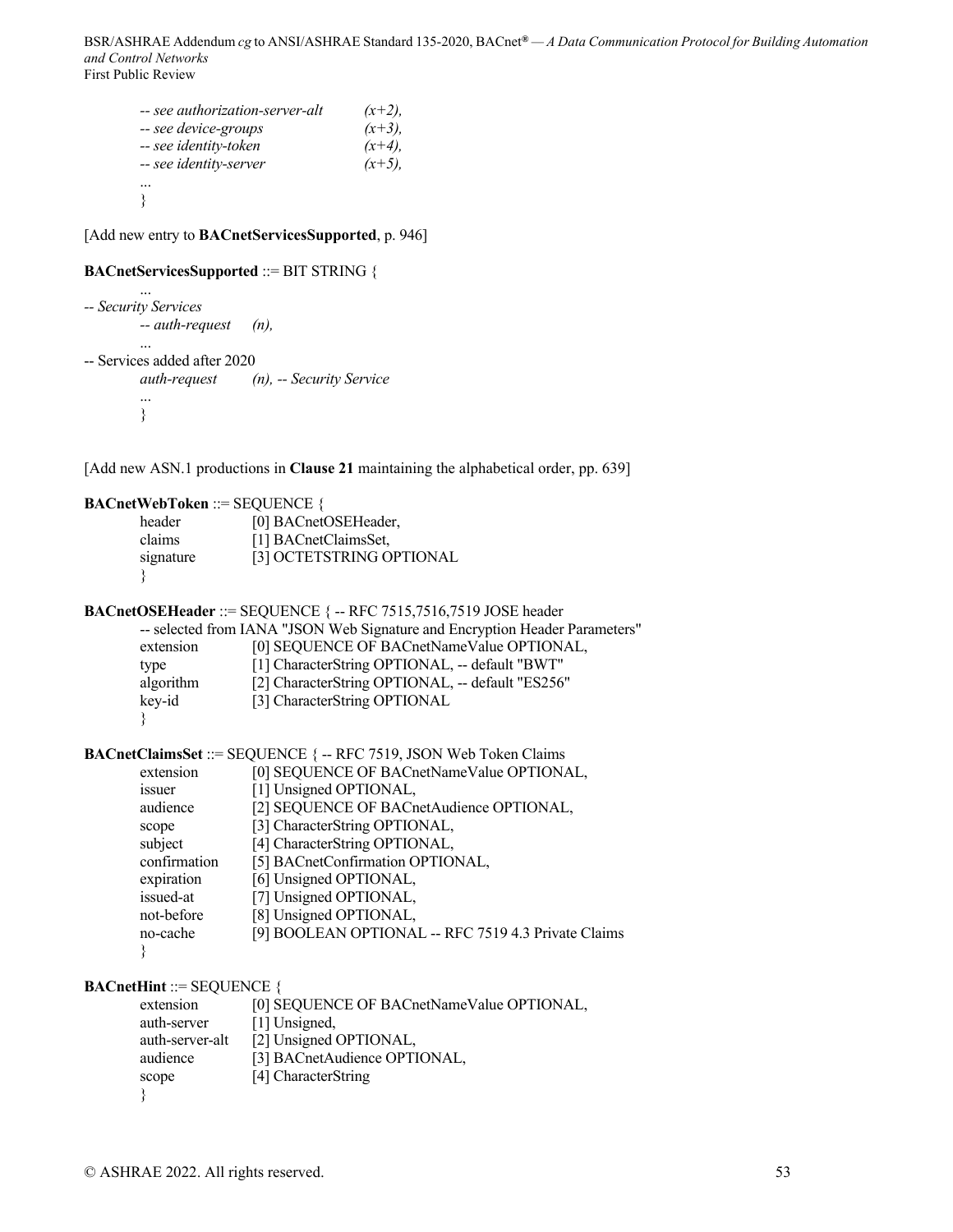## **BACnetAudience** ::= SEQUENCE {

| target CHOICE $\{$ |                              |
|--------------------|------------------------------|
| device             | [0] Unsigned (04194302),     |
| group              | [1] Unsigned $(165535)$      |
|                    |                              |
| application        | [2] CharacterString OPTIONAL |
|                    |                              |

## **BACnetWebKey** ::= SEQUENCE { -- RFC 7517 JSON Web Key

| [0] SEQUENCE OF BACnetNameValue OPTIONAL, |
|-------------------------------------------|
| [1] CharacterString OPTIONAL,             |
| [2] CharacterString OPTIONAL,             |
| [3] CharacterString OPTIONAL,             |
| [4] CharacterString OPTIONAL,             |
| [5] CharacterString OPTIONAL,             |
| [6] OCTET STRING OPTIONAL,                |
| [7] OCTET STRING OPTIONAL,                |
| [8] OCTET STRING OPTIONAL,                |
| [9] SEQUENCE OF CharacterString OPTIONAL  |
|                                           |
|                                           |

|           | <b>BACnetConfirmation ::= SEQUENCE { -- RFC 7800, JWT Confirmation Methods</b> |
|-----------|--------------------------------------------------------------------------------|
| extension | [0] SEQUENCE OF BACnetNameValue OPTIONAL,                                      |
| kev-id    | [1] CharacterString OPTIONAL,                                                  |
|           | authorized-party [2] Unsigned OPTIONAL                                         |
|           |                                                                                |

**BACnetSigner** ::= SEQUENCE {

| device | Unsigned,                 |
|--------|---------------------------|
| key1   | [1] BACnetWebKey,         |
| key2   | [2] BACnetWebKey OPTIONAL |
|        |                           |

## **BACnetAuthRequestError** ::= SEQUENCE { -- RFC 6749

| error     | CharacterString.                                |
|-----------|-------------------------------------------------|
|           | error-description [0] CharacterString OPTIONAL, |
| error-uri | [1] CharacterString OPTIONAL,                   |
|           |                                                 |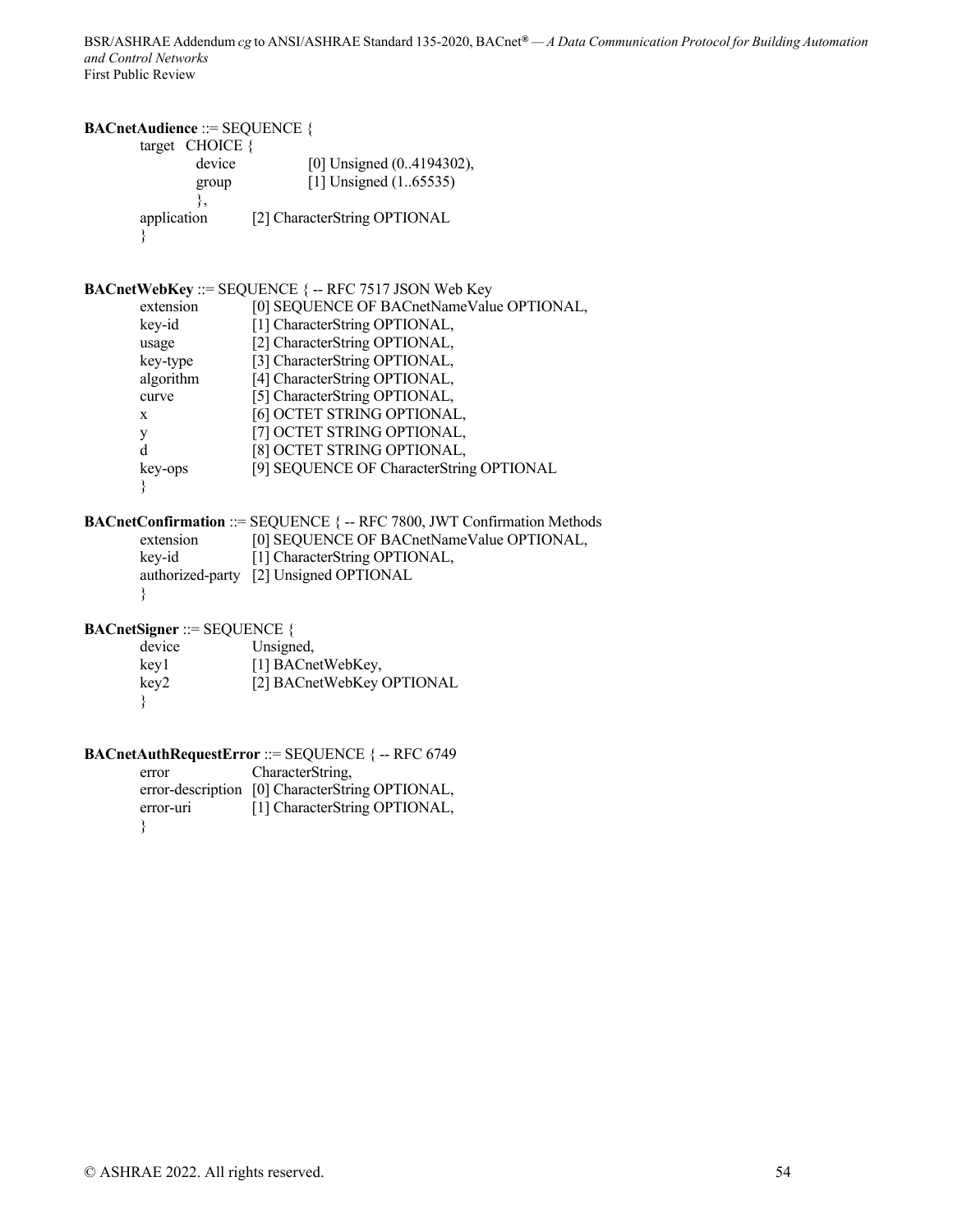## **135-2020***cg***-10 Interoperability Specifications for Authentication and Authorization**

#### **Rationale**

This section modifies the PICS statement to describe the security capabilities of the device and defines the BIBBs and Device Profiles for device authentication and authorization.

[Change **Annex A**, p. 694]

## **BACnet Protocol Implementation Conformance Statement**

...

**BACnet Standardized Device Profiles (Annex L):** 

*... BACnet Identity Server (B-IS) BACnet Authorization Server (B-AS) ...*

...

#### *BACnet Authentication and Authorization Options (Annex XX):*

 *Supports "Secure Source" device identity* 

 *Automatically retrieves identity token from Identity Server* 

 *Supports protected resources that require authorization* 

 *Automatically retrieves access tokens from Authorization Server* 

 *Supports being a member of a device group. Maximum number of groups supported: \_\_\_\_\_\_* 

[Add new **Clause K.X**, p. 1108]

## **K.X Authentication and Authorization BIBBs**

## **K.X.1 BIBB - DeviceIdentityRequest-B (AUTH-DIR-B)**

The A device requires an attestation of its identity and requests an identity token from the B device.

| <b>BACnet Service</b>            | Initiate | Execute |
|----------------------------------|----------|---------|
| AuthRequest. "identity" endpoint |          |         |

## **K.X.2 BIBB - DeviceIdentityRequest -A (AUTH-DIR-A)**

The A device requires an attestation of its identity and requests an identity token from the B device.

| <b>BACnet Service</b>            | Initiate | Execute |
|----------------------------------|----------|---------|
| AuthRequest. "identity" endpoint |          |         |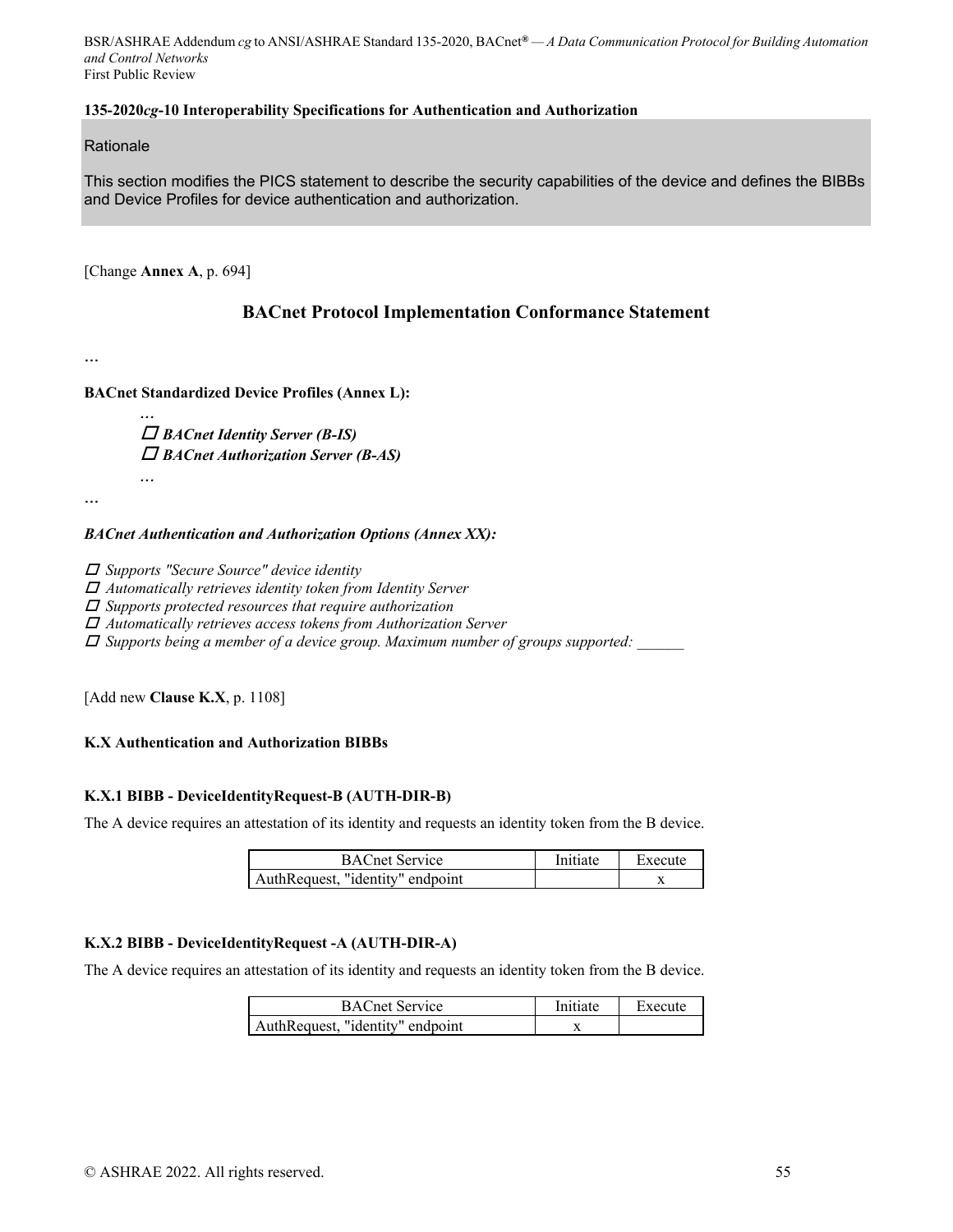## **K.X.3 BIBB - DeviceAuthorizationRequest-B (AUTH-DAR-B)**

The A device is an authorization client and requests an access token from the B device.

| <b>BACnet Service</b>          | Initiate | Execute |
|--------------------------------|----------|---------|
| AuthRequest, "access" endpoint |          |         |

## **K.X.4 BIBB - DeviceAuthorizationRequest -A (AUTH-DAR-A)**

The A device is an authorization client and requests an access token from the B device.

| <b>BACnet Service</b>          | <b>Initiate</b> | Execute |
|--------------------------------|-----------------|---------|
| AuthRequest. "access" endpoint |                 |         |

[Change **Annex L**, p.1109]

... BACnet device profiles are categorized into families:

- ... • Elevator Controllers. This family is composed of B-AEC, B-EC, and B-EM.
- *Authorization and Authentication Servers. This family is composed of B-IS and B-AS.*
- Miscellaneous. This family is composed of B-RTR, B-GW, B-BBMD, B-ACDC, B-ACCR, and B-SCHUB.

#### [Add new **Clauses L.X,** p. 1134]

#### **L.X Authentication and Authorization Profiles**

The following table indicates which BIBBs shall be supported by the device types of this family, for each interoperability area.

| B-IS       | <b>B-AS</b> |
|------------|-------------|
| AUTH-DIR-B | AUTH-DAR-B  |
|            |             |
|            |             |
|            |             |

#### **L.X.1 Identity Server Profiles**

A B-IS device performs the function of an Identity Server, capable of issuing identity tokens to clients.

Identity Attestation

- Maintains a database of mappings between device "subject" names and device instance number.
- Ability to create signed identity tokens that attest to the device instance number for a given device "subject" name.
- Ability to respond with the appropriate identity token when requested.

## **L.X.1 Authorization Server Profiles**

A B-AS device performs the function of an Authorization Server, capable of issuing access tokens to clients.

Permission Granting

- Maintains a database of permissions and policies defining which client devices can perform specific protected operations on specific resources on target devices or device groups.
- Ability to create signed access tokens that grant permission to a client device for a given target device or group.
- Ability to respond with the appropriate access token when requested.